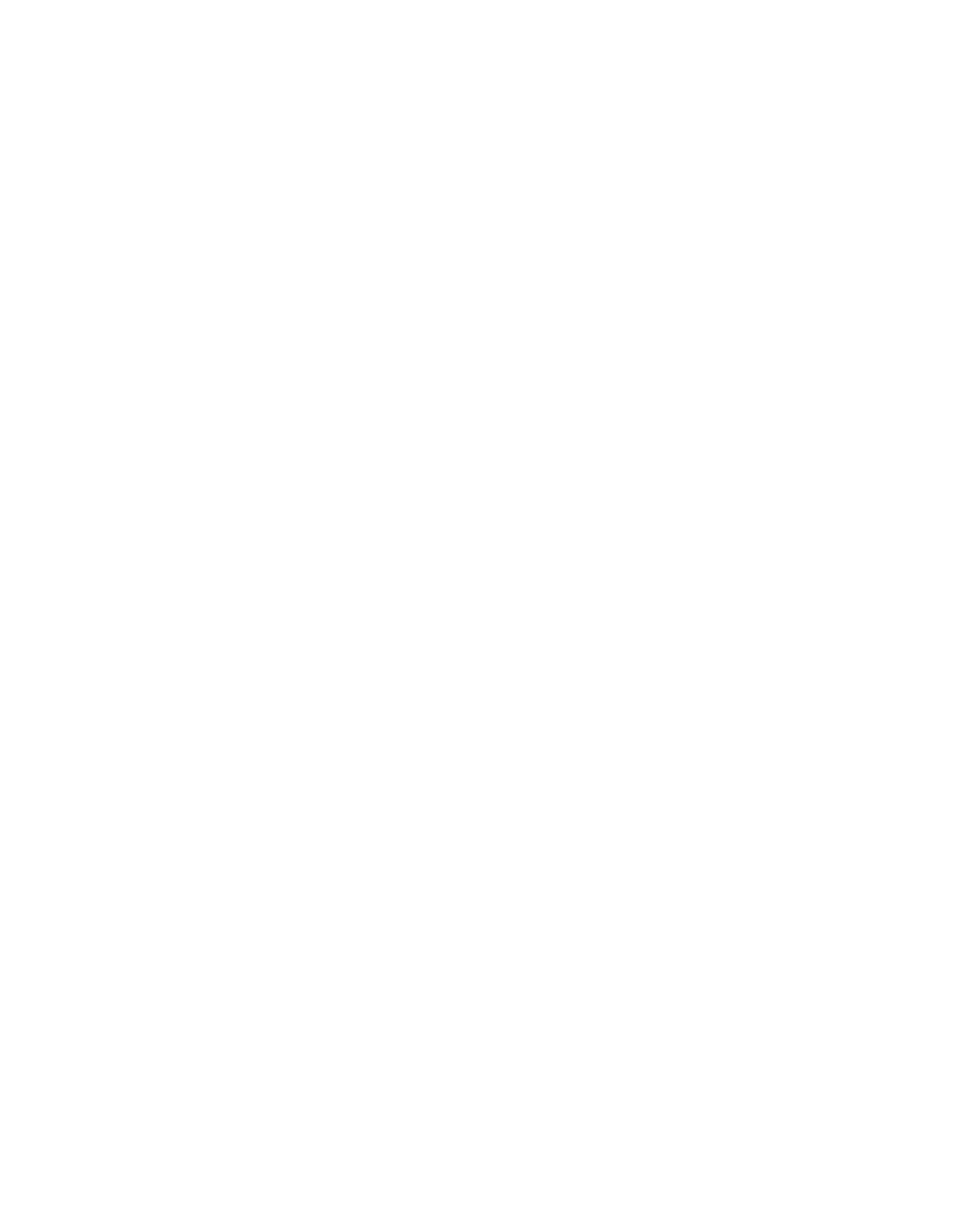# WILL WORKBOOK A Guide to Planning Your Estate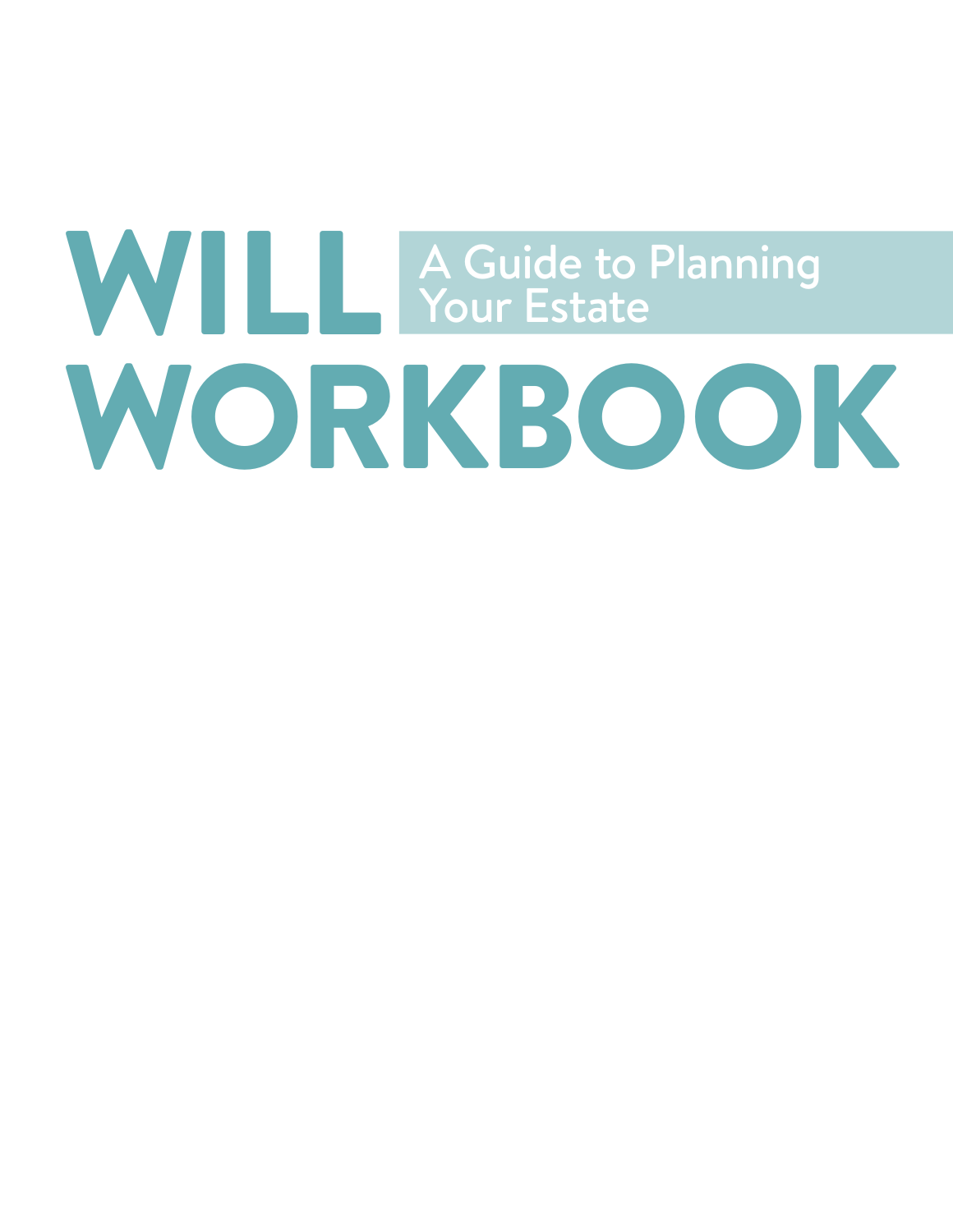Will Workbook A Guide to Planning Your Estate



Copyright © 2017 The United Church of Canada L'Église Unie du Canada



The content of this resource is licensed under the Creative Commons Attribution Non-commercial No Derivatives (by-nc-nd) Licence.

To view a copy of this licence, visit http://creativecommons.org/licenses/by-nc-nd/2.5/ca. Any copy must include the United Church copyright notice and the Creative Commons licence.

All biblical quotations, unless otherwise noted, are from the New Revised Standard Version Bible, copyright © 1989 National Council of the Churches of Christ in the United States of America. Used by permission. All rights reserved.

Care has been taken to trace ownership of copyright material contained in this text. The publisher will gratefully accept any information that will enable it to rectify any reference or credit in subsequent printings.

The United Church of Canada L'Église Unie du Canada 3250 Bloor St. West, Suite 200 Toronto, Ontario Canada M8X 2Y4 1-800-268-3781 www.united-church.ca



Design: Lisa Rebnord, Graphics and Print

Photos: cover: iStock.com/CrailsheimStudio; page iv: Noah Hinton/Unsplash.com; p. vi: Caleb Jones/Unsplash.com; page 3: Glen Eagle; pages 4, 12, 16, 20, 27: iStock.com/Chepko; page 25: London Scout/Unsplash.com; page 32: Nathan Anderson/Unsplash.com; page 36: iStock.com/Image Source; page 40: Courtney Chan.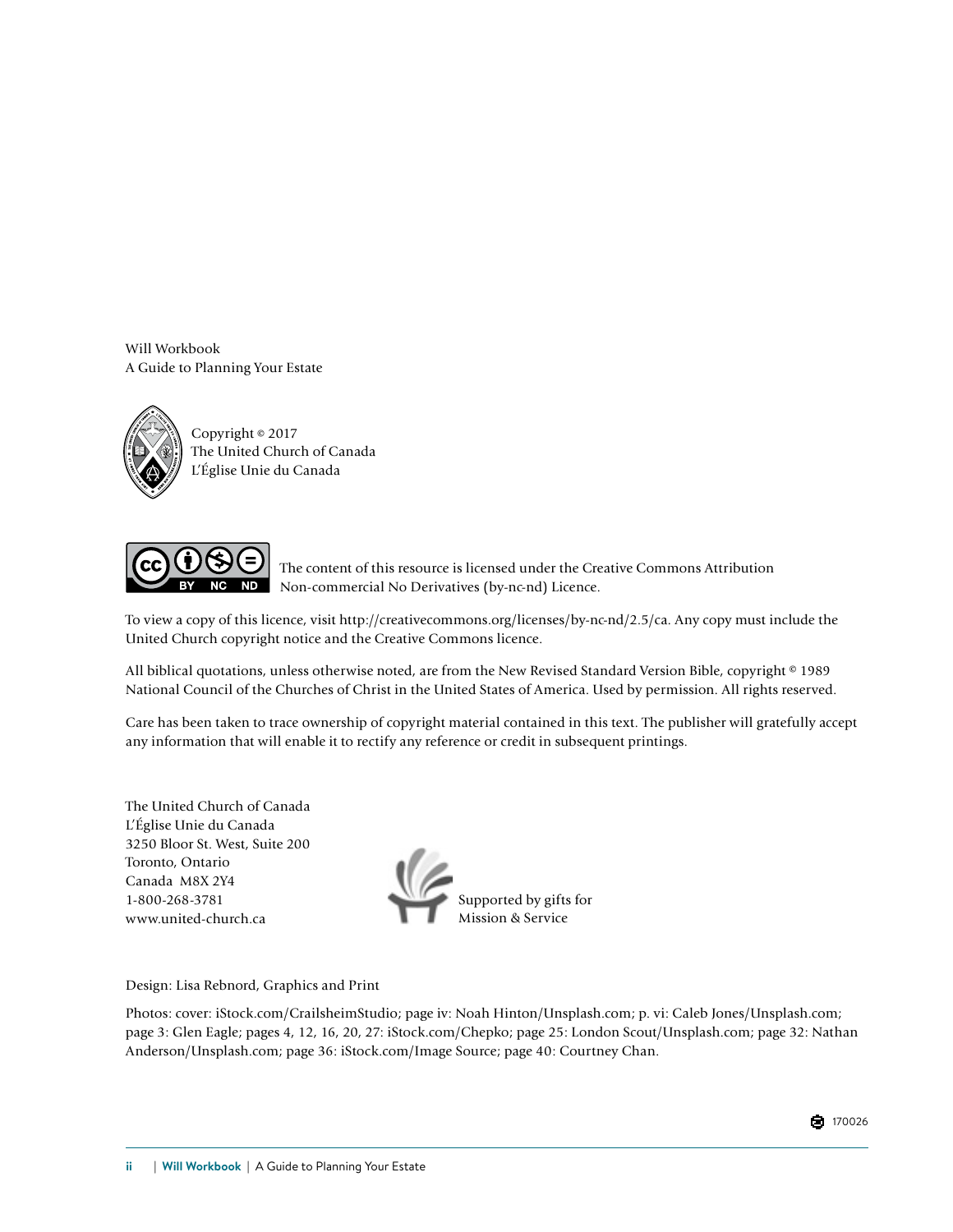**The United Church of Canada/L'Église Unie du Canada 3250 Bloor St. West, Suite 200, Toronto, Ontario M8X 2Y4 Phone: toll-free 1-800-268-3781 or 416-231-5931 E-mail: legacy@united-church.ca**

> **INFORMATION IN THIS WORKBOOK IS UP TO DATE AS OF:**

> > Creating Your Will: A Step-by-Step Guide **| iii**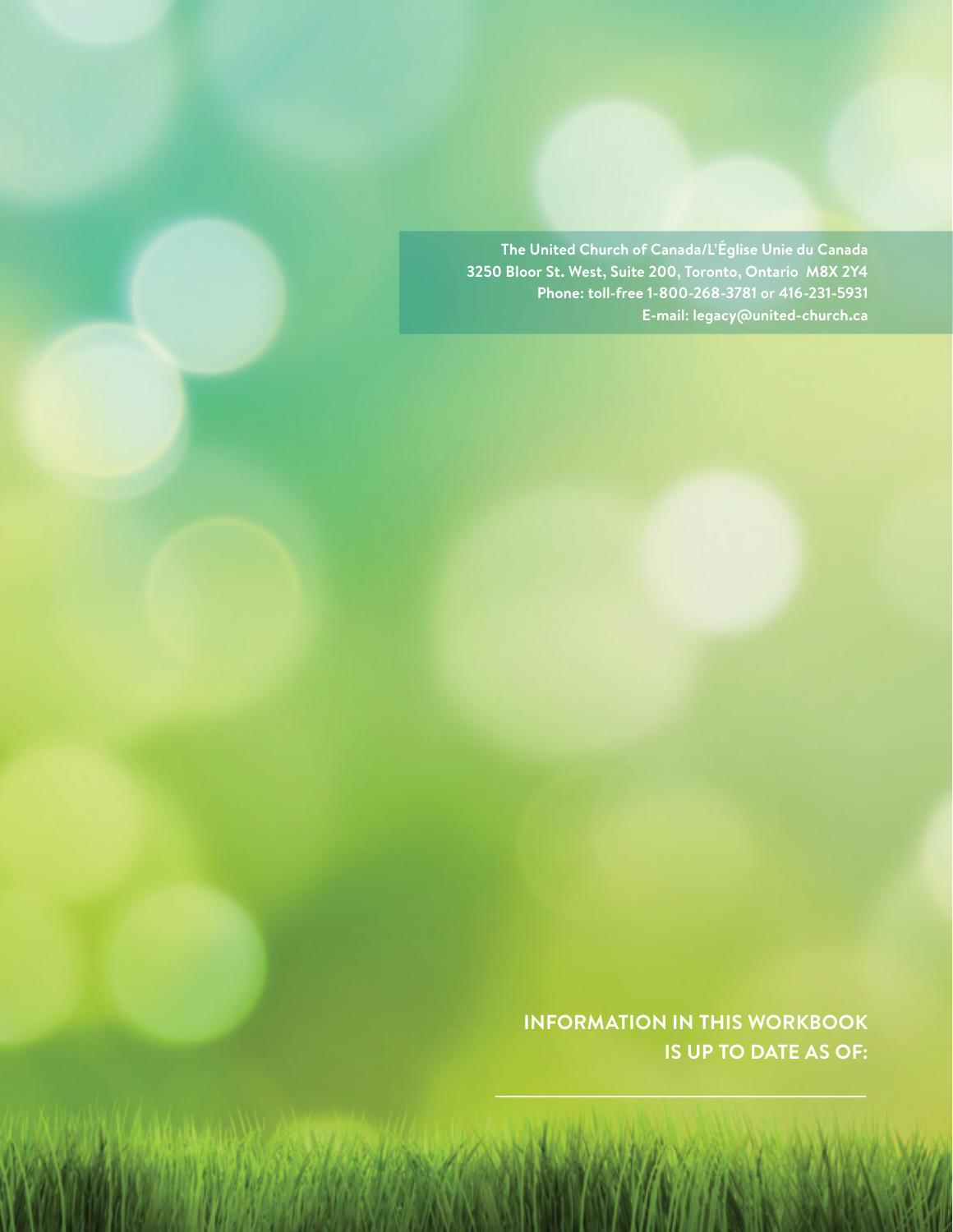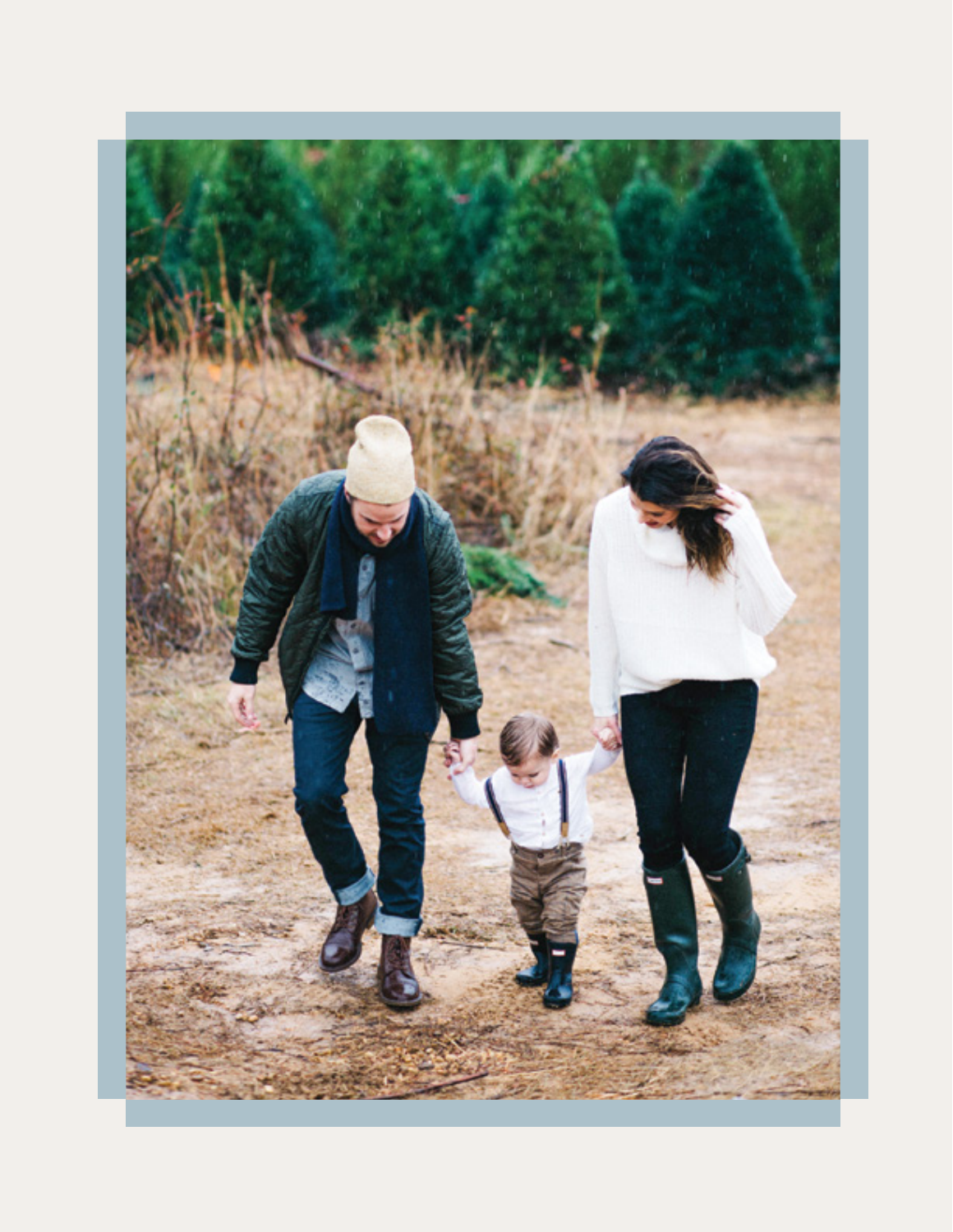# **Contents**

| 1. Your Personal Information and Inventory of Assets  4 |  |
|---------------------------------------------------------|--|
|                                                         |  |
|                                                         |  |
|                                                         |  |
| 5. Considering Other Forms of Planned Giving 25         |  |
|                                                         |  |
|                                                         |  |
|                                                         |  |
|                                                         |  |
|                                                         |  |
|                                                         |  |
|                                                         |  |
|                                                         |  |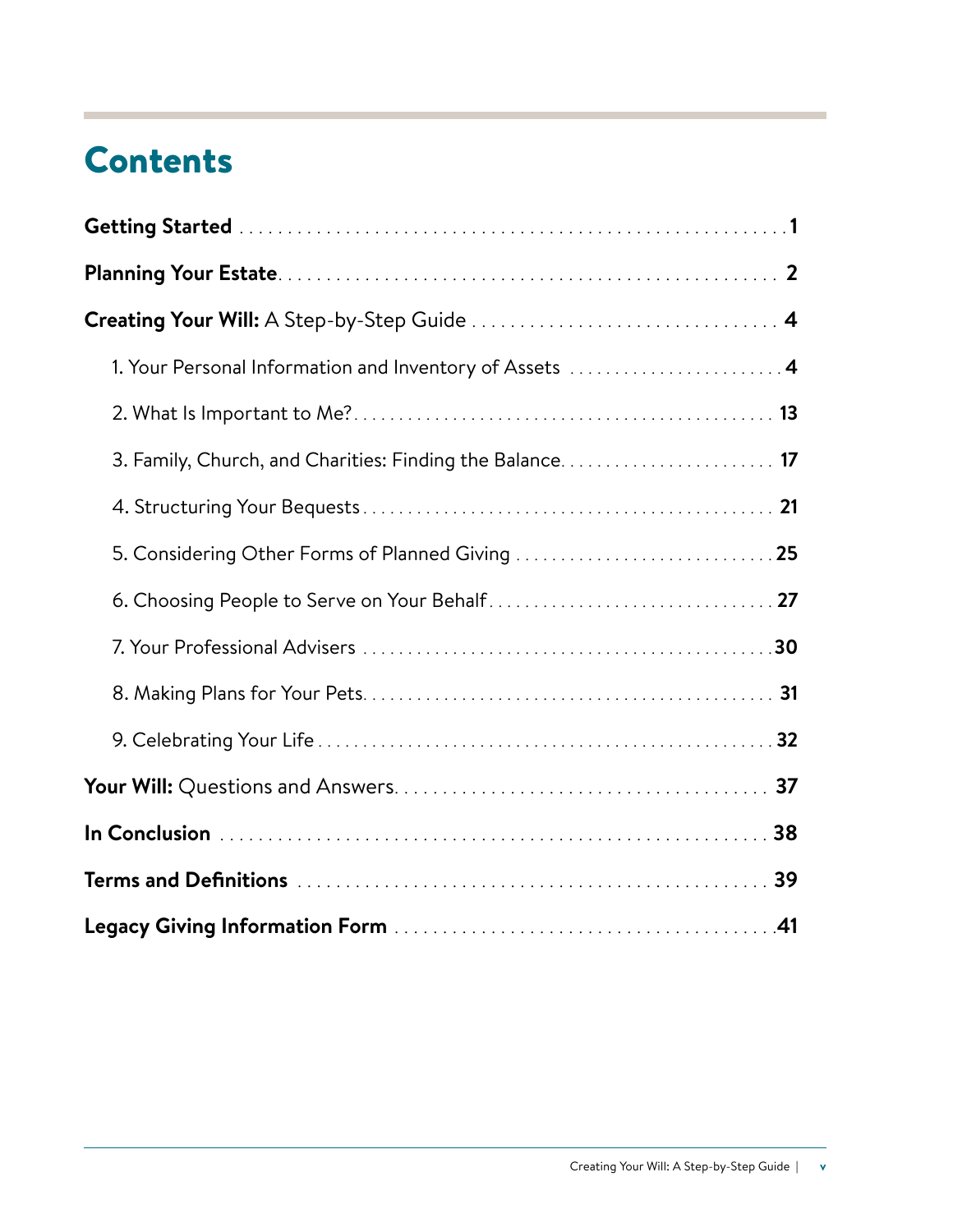

Life is a precious gift from God. Over our lifetime we have been blessed with many material possessions. As good stewards, we care for our possessions and manage them wisely. Through our wills we can use our possessions to help others and give back to God.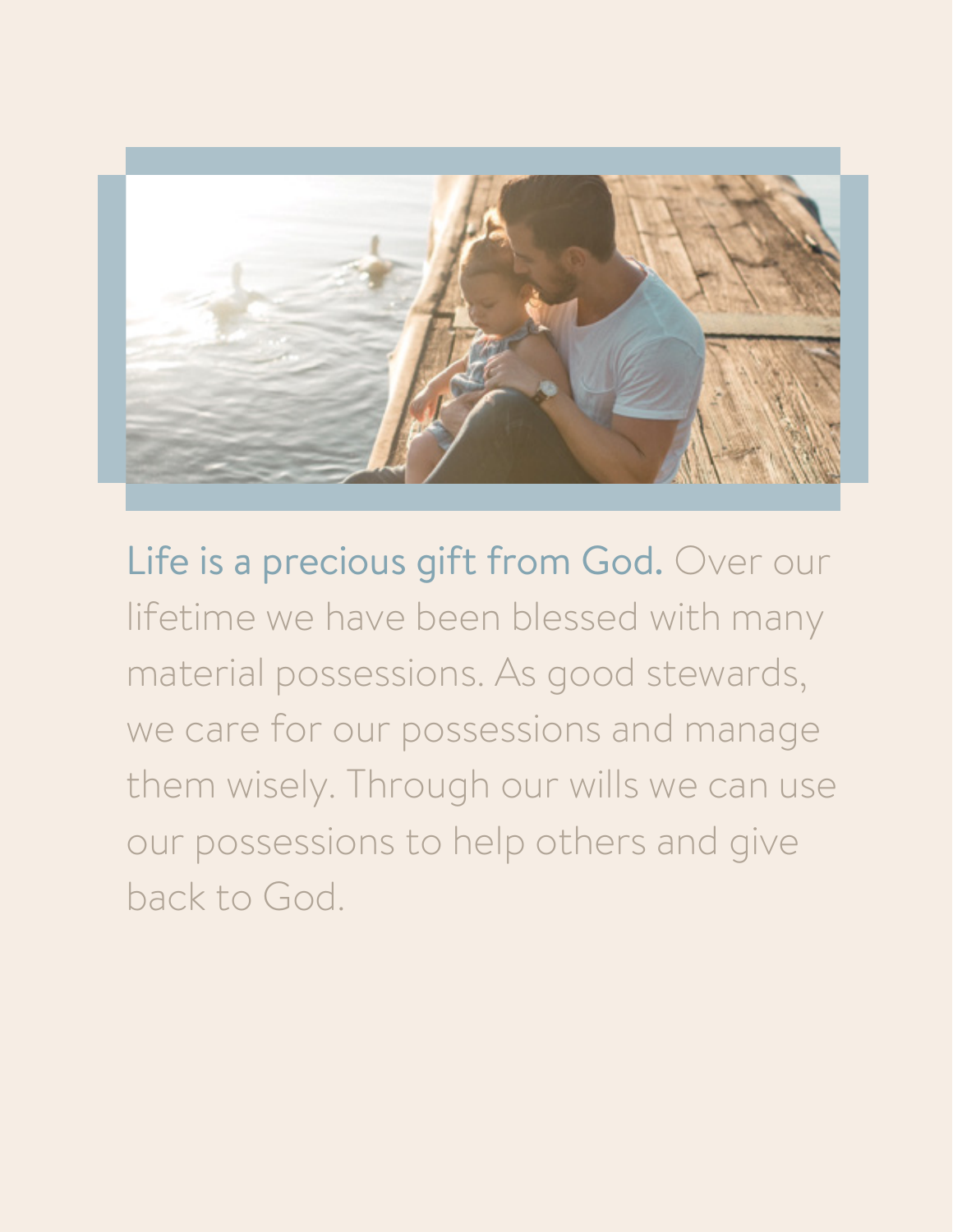# <span id="page-8-0"></span>Getting Started

Making your will is an opportunity to think about what you own, what your possessions mean to you, how they can help others, and how they play a part in your Christian faith. Everyone should have a clear and up-to-date will.

A will enables you to

- designate a person of your choosing to administer your affairs after you die (executor)
- appoint someone to serve as guardian if you have dependent children
- disburse your assets exactly as you wish
- have the only instrument the courts will recognize as expressing your wishes
- reduce the tax implications for your estate

Your will is a personal statement reflecting your values and priorities, including your church.

The United Church's *Will Workbook* outlines a systematic process to help you gather and organize the information needed to prepare your will. Drafting a will can seem complicated. Completing this workbook will help you think things through and organize information for your will.

Not all items in this workbook will apply to you. This resource was developed to cover the broadest circumstances. The workbook is not in any way a substitute for a legal will. Also, it is strongly recommended that you do your estate planning, including will writing, in close consultation with qualified professionals.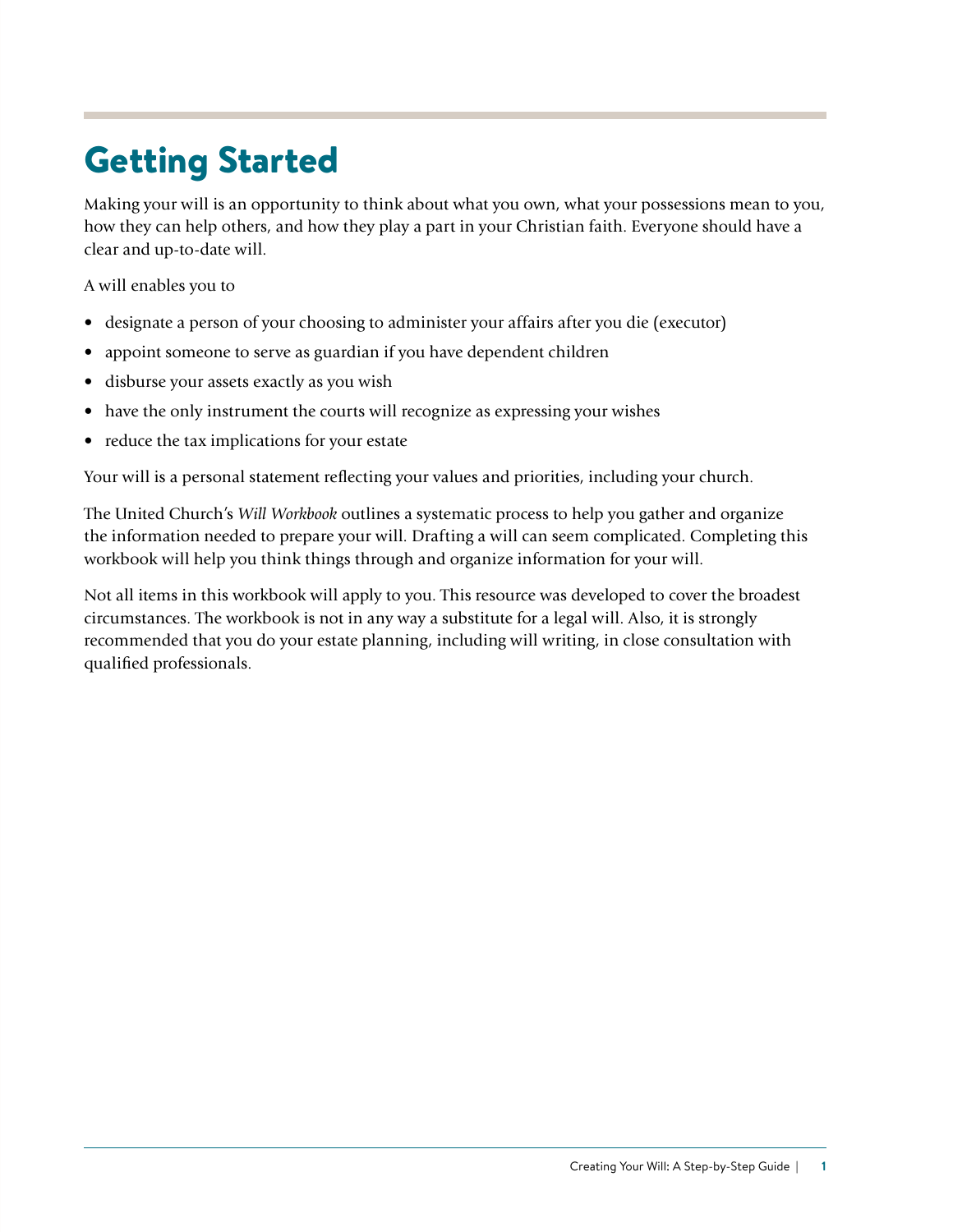## <span id="page-9-0"></span>Planning Your Estate

### Getting Started

- Do you need to update your will?
- Has your employment, net worth, or marital status changed?
- Have you recently become a parent?
- Are your beneficiaries all up to date?
- Have you consulted a lawyer to help you with your estate?
- Have you consulted a tax adviser to review your estate and the taxes your estate will have to pay?

### Information You Need

- Bank accounts
- Life insurance policies
- List of assets
- Safety deposit boxes
- Information on any offsite or onsite storage
- Current market value of your residence/rental properties/cottage

### What Are Your Assets?

- Do you own expensive jewellery, art, antiques, boats, vehicles, collectibles, or other valuable items?
- Do you own a business? How much is it worth?
- Are you expecting any inheritance?

### What Are Your Liabilities?

- Do you have a mortgage?
- Do you have a line of credit, car loans, credit cards, etc.?

### Who Is Your Executor?

- Have you chosen an executor and asked whether they are willing to act as such?
- Does your executor have a copy of your will or know where it is kept?
- Will your executor have the authority to invest your assets until the final disbursement is done?
- Do you want any restrictions placed on the executor?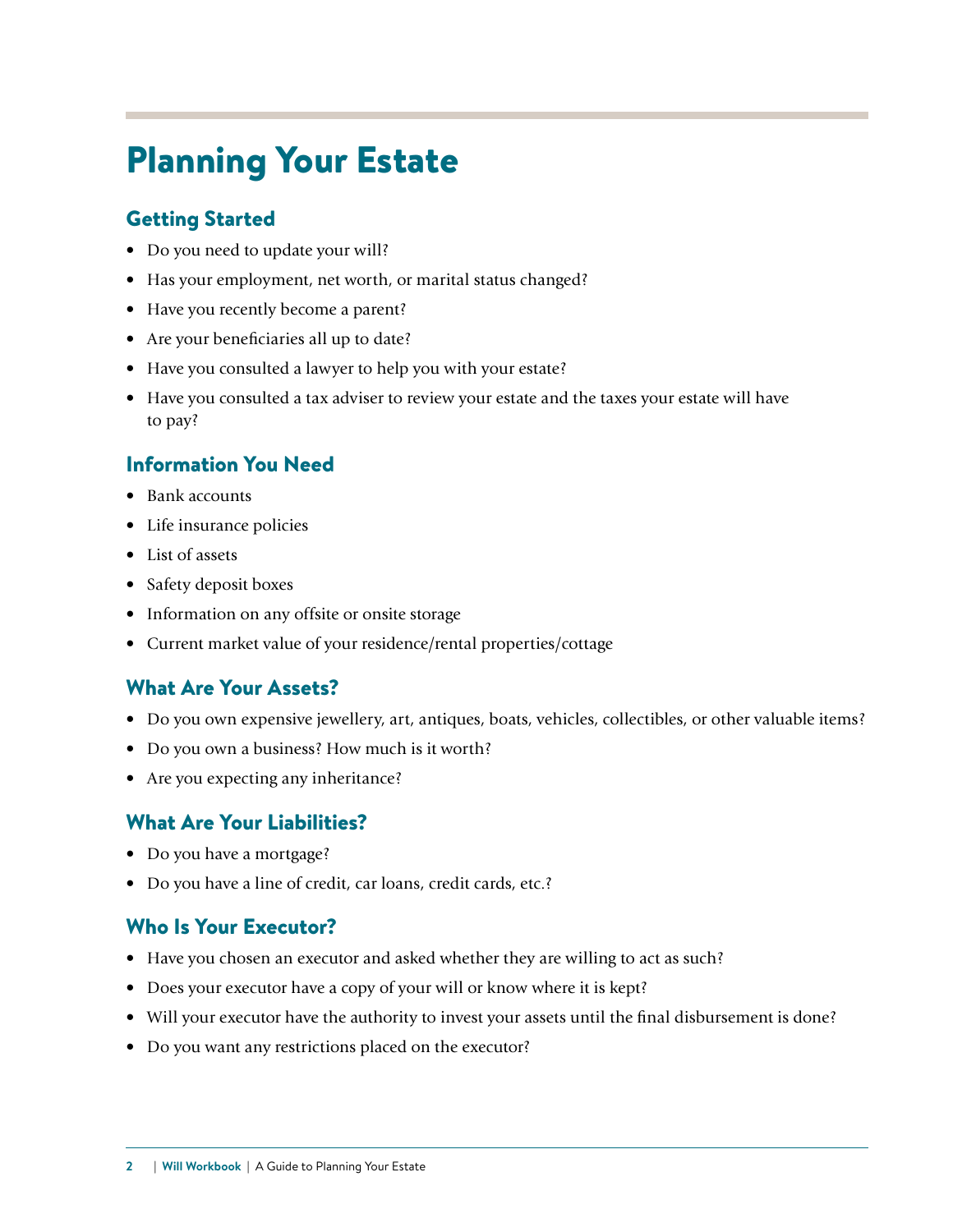### Guardianship

- Have you appointed a guardian to any young children?
- Do you have an alternate guardian in case the first one is unwilling or unable?
- Does your guardian know the importance of raising your children according to your beliefs?

### **Beneficiaries**

- Are there personal items you want someone to have?
- Does a beneficiary require special care?
- Have you included your congregation, favourite charity, or a special cause in your will?
- Have you left your RRSPs/RRIFs to your spouse/partner or dependent child?

### THE REVEREND GLEN EAGLE Churchill-Gilford Pastoral Charge, Ontario



**I have two reasons for giving to Mission & Service.** One is because I care. I care about people who, for whatever reason, struggle with life. From kids who didn't get a break, to adults who live with some kind of misfortune, to people or animals caught in situations of violence and insecurity—I do care. If my gift of money or time can alleviate their state, then I feel like I have helped. That is a good feeling.

The other reason I give has to do with my realization that we came into this world with nothing, and we will leave the same way. Everything, including life, is a gift. We truly do own nothing. As a minister I deal with life

and death every day. It doesn't matter what is in my bank account the day I die. Holding on to money really doesn't change the fact of death, but sharing the money while we're alive changes lives. Everyone's!

*Glen was ordained in 1979 and has served a wide variety of congregations—large and small, rural and urban—in Alberta and Ontario. He plays guitar and rides both motorcycles and horses. Moving many times and often living in a manse has made him realize that possessions are not as important as experiences.* 

**One in a series on "Why I give." Share your story at ms@united-church.ca.**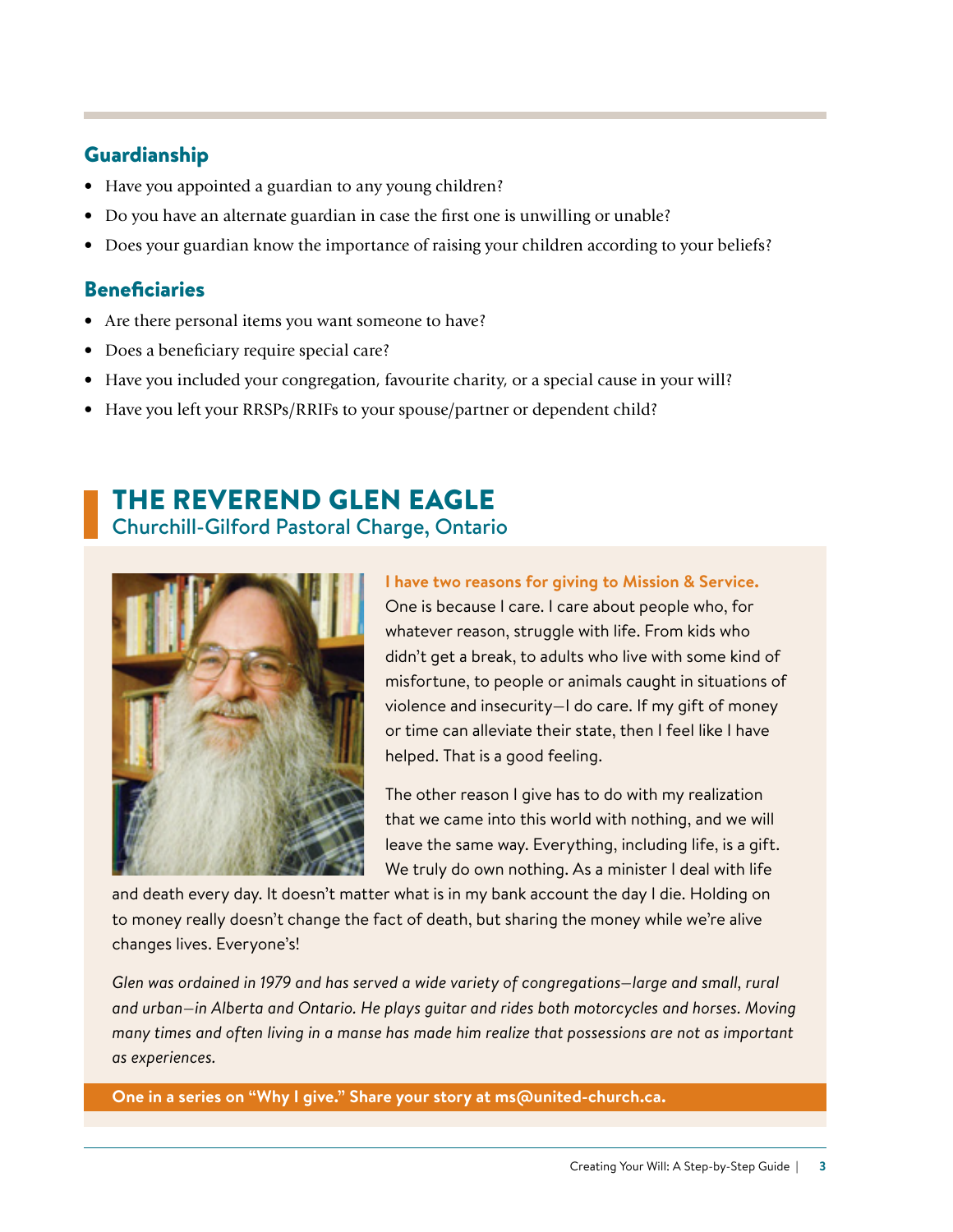# <span id="page-11-0"></span>**Creating Your Will: A Step-by-Step Guide**

### **1. Your Personal Information and Inventory of Assets**

Before you can give your assets away, you need to know exactly what you own. Preparing a detailed inventory of your assets will help.

Some possessions are obvious: household items, bank accounts and other investments, insurance policies, and retirement savings plans. You may also own unique things like a cottage, antiques, works of art, or jewellery. It is wise to include everything of significance, whether the item is of monetary value or not, because it is often those things of sentimental value that can mean the most to others.

When listing possessions, you must note whether they are owned by you alone or jointly with someone else. Items in your name only will become part of your estate. Jointly owned items become the property of the surviving owner.

Completing the worksheet that follows will help you organize your information.



TRINITY UNITED CHURCH IN INGERSOLL, ONTARIO, **has been blessed with numerous bequests over the years. Some have been endowed to support long-term ministry. Some have augmented the congregation's annual operating funds. Others have been used to support the Mission & Service ministries of the wider United Church. Still other bequests have offset large capital expenses over the years. Regardless of their size, Trinity views bequests and other types of planned gifts as true blessings to the congregation that have enhanced ministry locally and around the world.**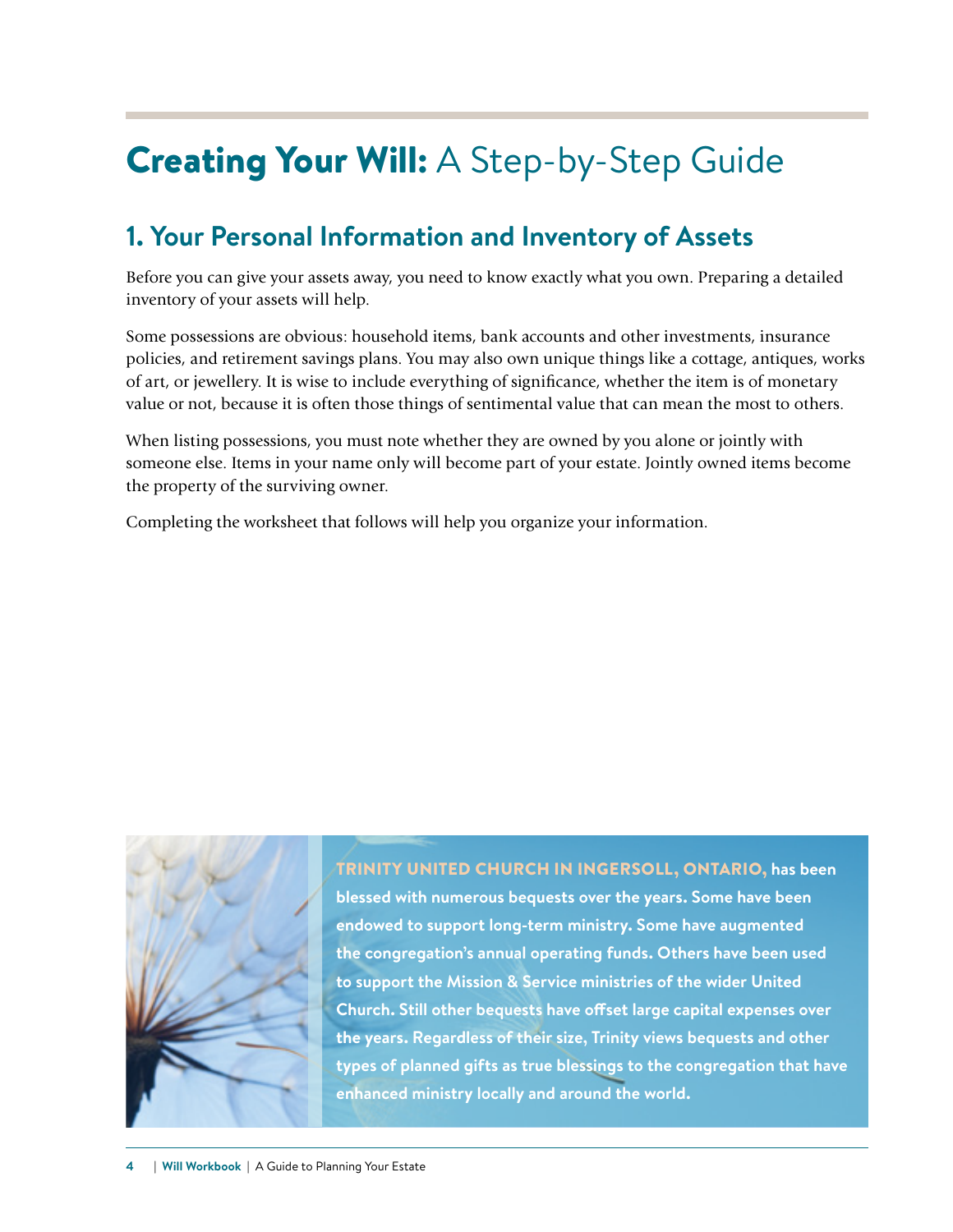### WORKSHEET Your Personal Information and Inventory of Assets

### **YOUR INFORMATION**

| Marital status □ Married □ Divorced □ Widow/widower □ Single □ Common law                            |  |
|------------------------------------------------------------------------------------------------------|--|
| Social insurance no. _________________________________Citizenship __________________________________ |  |
|                                                                                                      |  |
|                                                                                                      |  |
|                                                                                                      |  |
|                                                                                                      |  |
|                                                                                                      |  |
|                                                                                                      |  |
|                                                                                                      |  |
|                                                                                                      |  |

### **SPOUSE/PARTNER INFORMATION**

| F-mail <b>Example</b> |  |
|-----------------------|--|

### **MARITAL INFORMATION**

| Advise your lawyer if you have any obligations from a previous marriage that could affect the |
|-----------------------------------------------------------------------------------------------|

distribution of your assets.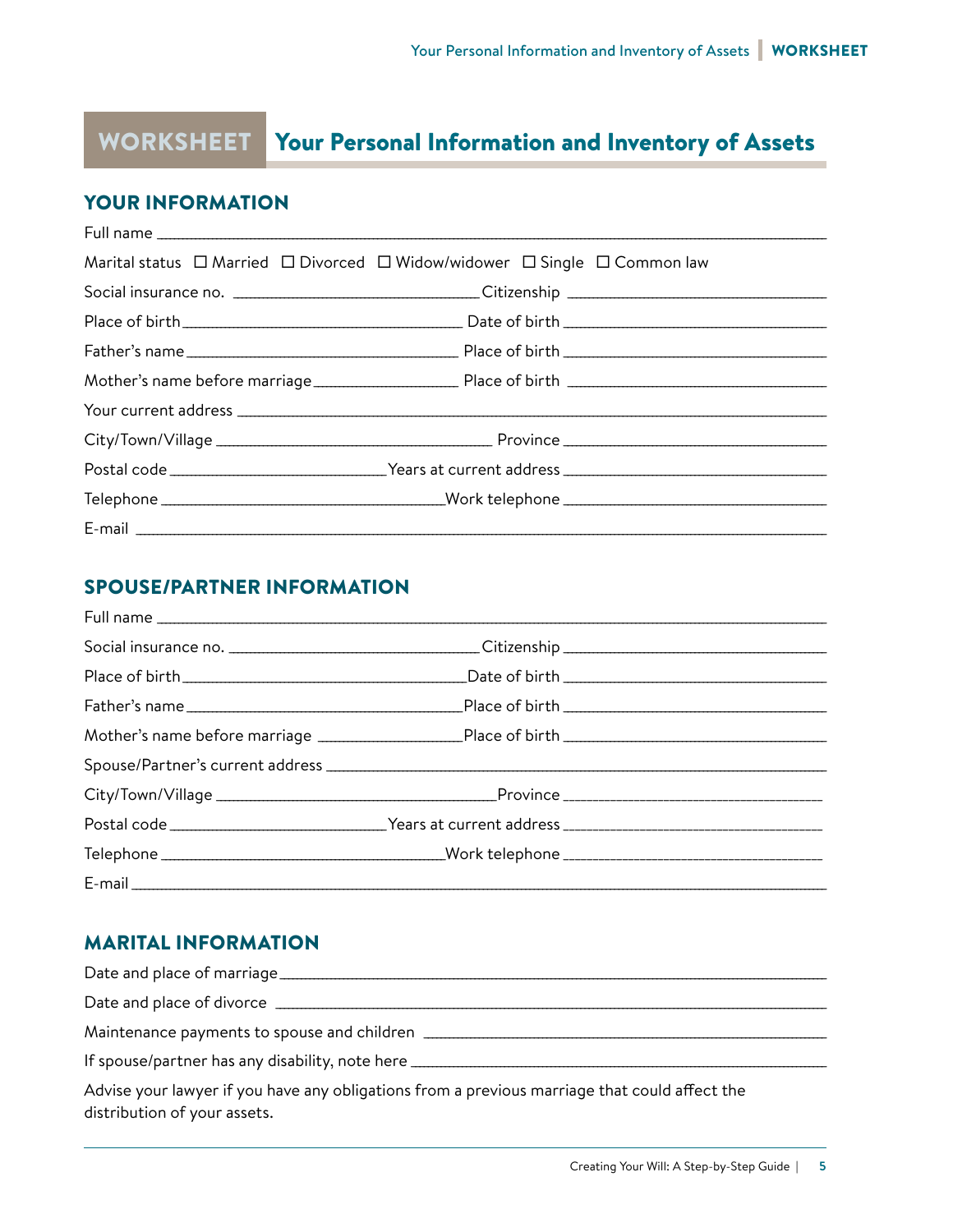### EXISTENCE AND LOCATION OF IMPORTANT DOCUMENTS

Keep documents such as the following in a safe and clearly designated location. Check each box for the documents that exist.

| $\Box$ Birth certificate                                                           | $\Box$ Automobile ownership                   |  |  |
|------------------------------------------------------------------------------------|-----------------------------------------------|--|--|
| $\Box$ Passport                                                                    | $\Box$ Income tax returns                     |  |  |
| $\Box$ Citizenship papers                                                          | $\Box$ Bank account records                   |  |  |
| $\Box$ Marriage licence                                                            | $\Box$ Company pension plan documents         |  |  |
| $\Box$ Marriage contract                                                           | $\Box$ Stocks and bonds                       |  |  |
| $\square$ Separation/divorce papers                                                | $\Box$ RRSPs/RRIFs/TFSAs                      |  |  |
| $\Box$ Military discharge                                                          | $\Box$ Disability and health insurance policy |  |  |
| $\Box$ Children's birth certificates                                               | $\Box$ Life insurance policy                  |  |  |
| $\Box$ Children's passports                                                        | $\Box$ Property insurance policy              |  |  |
| $\square$ Existing will                                                            | $\Box$ Cemetery plot certificate of ownership |  |  |
| $\Box$ Mortgage                                                                    | $\Box$ Certificate of funeral arrangements    |  |  |
| $\Box$ Title deeds                                                                 | $\Box$ Other valuables                        |  |  |
| $\Box$ List of passwords and user IDs for<br>main online accounts (e.g., Facebook) |                                               |  |  |
| Other information ____________                                                     |                                               |  |  |

Safety deposit box, bank, and box number\_\_\_\_\_\_\_\_\_\_\_\_\_\_\_\_\_\_\_\_\_\_\_\_\_\_\_\_\_\_\_\_\_\_\_\_\_\_\_\_\_\_\_\_\_\_\_\_\_\_\_\_\_\_\_\_\_\_\_\_\_\_\_\_\_\_\_\_\_\_\_\_\_\_\_\_\_\_\_\_\_\_\_\_\_\_\_\_\_\_\_\_\_\_\_\_\_\_\_\_\_\_\_\_

Key to safety deposit box can be found at \_\_\_\_\_\_\_\_\_\_\_\_\_\_\_\_\_\_\_\_\_\_\_\_\_\_\_\_\_\_\_\_\_\_\_\_\_\_\_\_\_\_\_\_\_\_\_\_\_\_\_\_\_\_\_\_\_\_\_\_\_\_\_\_\_\_\_\_\_\_\_\_\_\_\_\_\_\_\_\_\_\_\_\_\_\_\_\_\_\_\_\_\_\_\_\_\_\_\_\_\_\_\_\_

#### BANKING INFORMATION

\_\_\_\_\_\_\_\_\_\_\_\_\_\_\_\_\_\_\_\_\_\_\_\_\_\_\_\_\_\_\_\_\_\_\_\_\_\_\_\_\_\_\_\_\_\_\_\_\_\_\_\_\_\_\_\_\_\_\_\_\_\_\_\_\_\_\_\_\_\_\_\_\_\_\_\_\_\_\_\_\_\_\_\_\_\_\_\_\_\_\_\_\_\_\_\_\_\_\_\_\_\_\_\_\_\_\_\_\_\_\_\_\_\_\_\_\_\_\_\_\_\_\_\_\_\_\_\_\_\_\_\_\_\_\_\_\_\_\_\_\_\_\_\_\_\_\_\_\_\_\_\_\_\_\_\_\_\_\_\_\_\_\_\_\_\_\_\_\_\_\_\_\_\_\_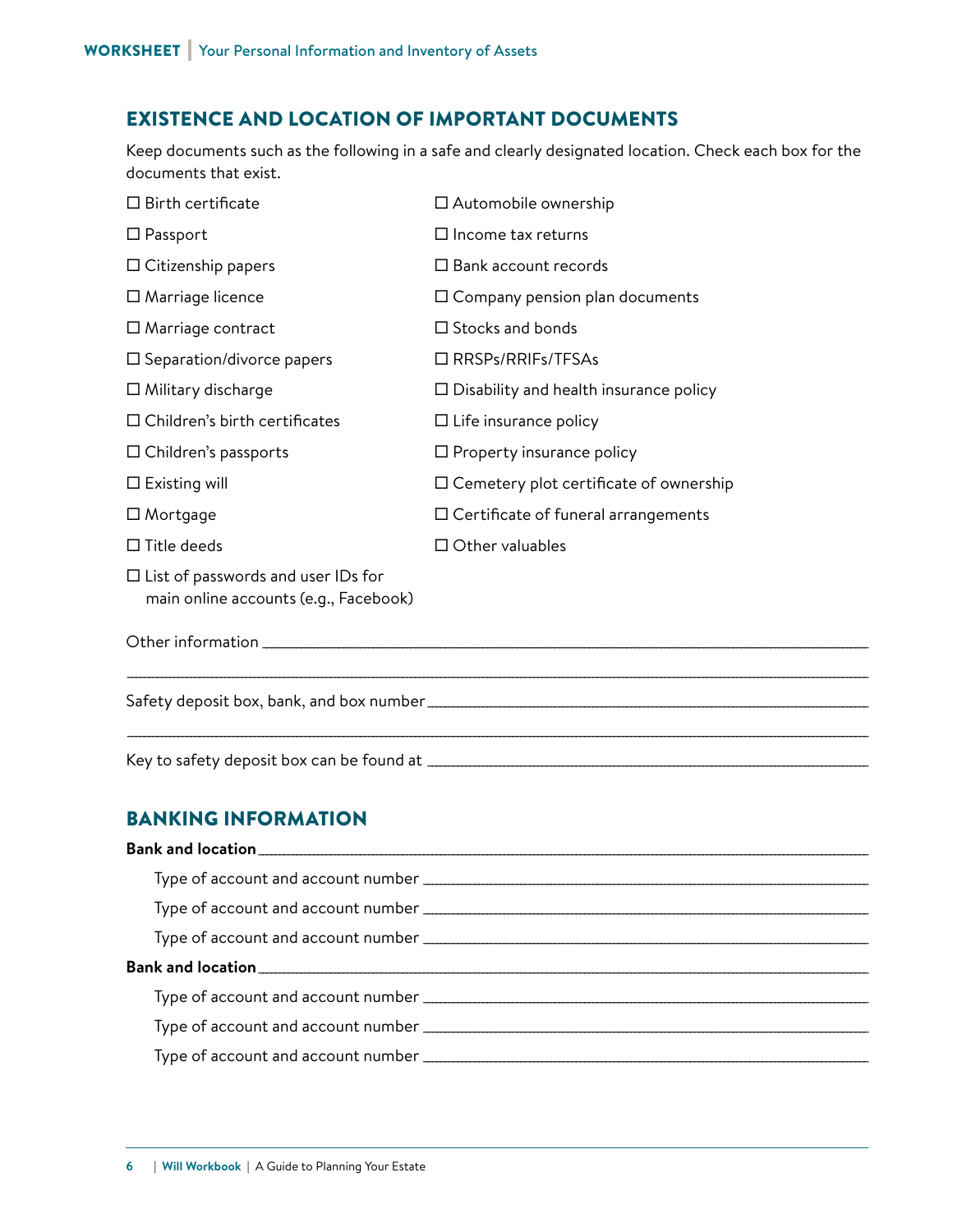| Credit cards and other charge accounts |  |  |  |  |
|----------------------------------------|--|--|--|--|
|                                        |  |  |  |  |
|                                        |  |  |  |  |
|                                        |  |  |  |  |
|                                        |  |  |  |  |
|                                        |  |  |  |  |
|                                        |  |  |  |  |

### **INVESTMENT INFORMATION**

If you manage your own investments, provide the information below. If a financial adviser oversees your investments, he or she should have detailed information on your stocks, bonds, GICs, mutual funds, RRSPs, RRIFs, annuities, and any other financial assets. Providing the name and contact information for your financial manager should be sufficient.

| Financial Adviser <b>Executive Construction Construction</b> |  |  |  |  |
|--------------------------------------------------------------|--|--|--|--|
|                                                              |  |  |  |  |
|                                                              |  |  |  |  |
|                                                              |  |  |  |  |
|                                                              |  |  |  |  |
|                                                              |  |  |  |  |
|                                                              |  |  |  |  |
|                                                              |  |  |  |  |
|                                                              |  |  |  |  |
|                                                              |  |  |  |  |
|                                                              |  |  |  |  |
|                                                              |  |  |  |  |
|                                                              |  |  |  |  |
|                                                              |  |  |  |  |
|                                                              |  |  |  |  |
|                                                              |  |  |  |  |
|                                                              |  |  |  |  |
|                                                              |  |  |  |  |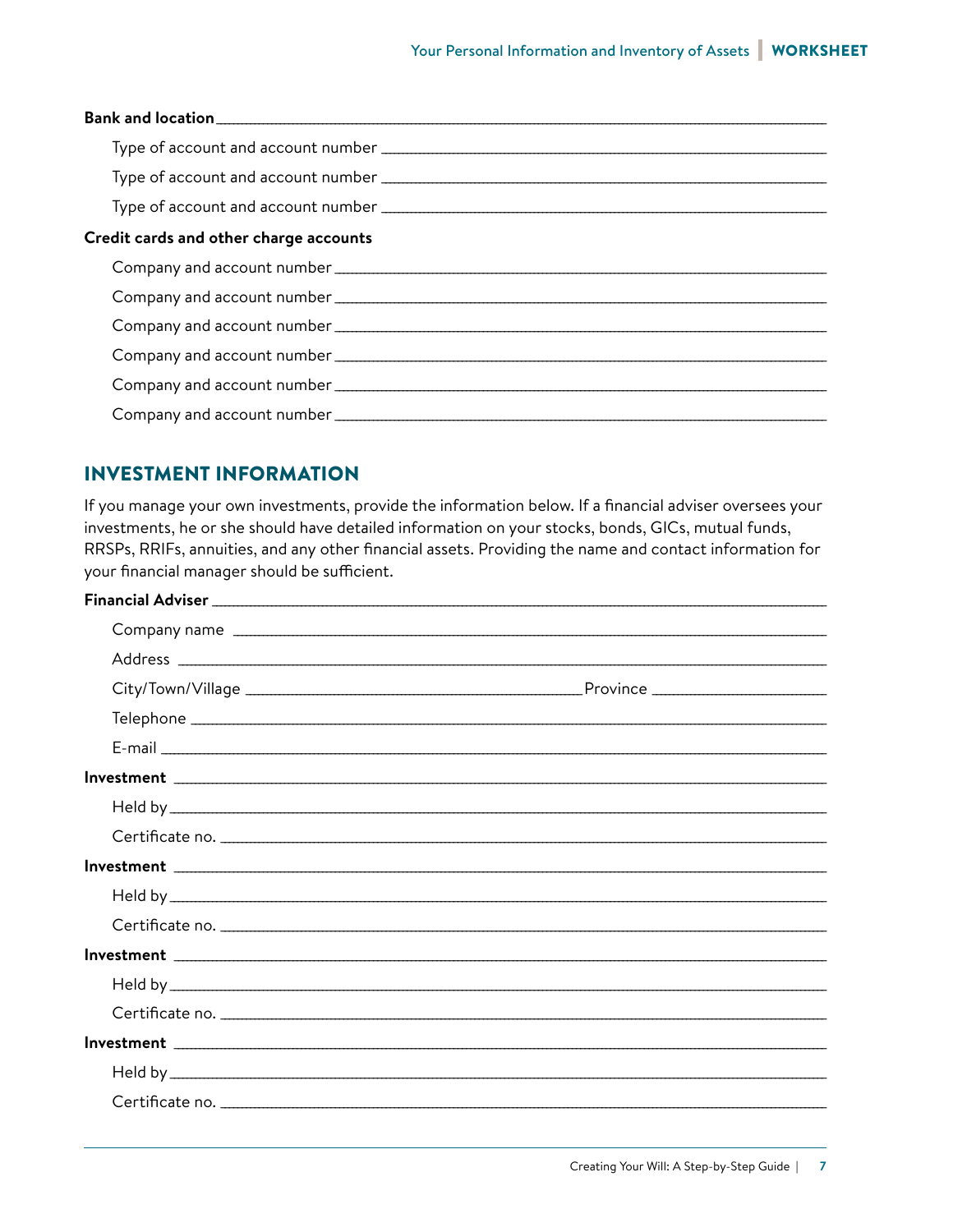### **REAL ESTATE INFORMATION**

| <b>Principal residence</b> |
|----------------------------|
|                            |
|                            |
|                            |
| Recreational property      |
|                            |
|                            |
|                            |
| Other property             |
|                            |
|                            |
|                            |

### PERSONAL PROPERTY INFORMATION

|  |  |  |  | Type of property (e.g., car, boat, jewellery) |
|--|--|--|--|-----------------------------------------------|
|--|--|--|--|-----------------------------------------------|

| Type of property                                              |  |
|---------------------------------------------------------------|--|
|                                                               |  |
|                                                               |  |
| Family heirlooms, keepsakes, or other items of personal value |  |
|                                                               |  |
|                                                               |  |
|                                                               |  |
|                                                               |  |
|                                                               |  |
|                                                               |  |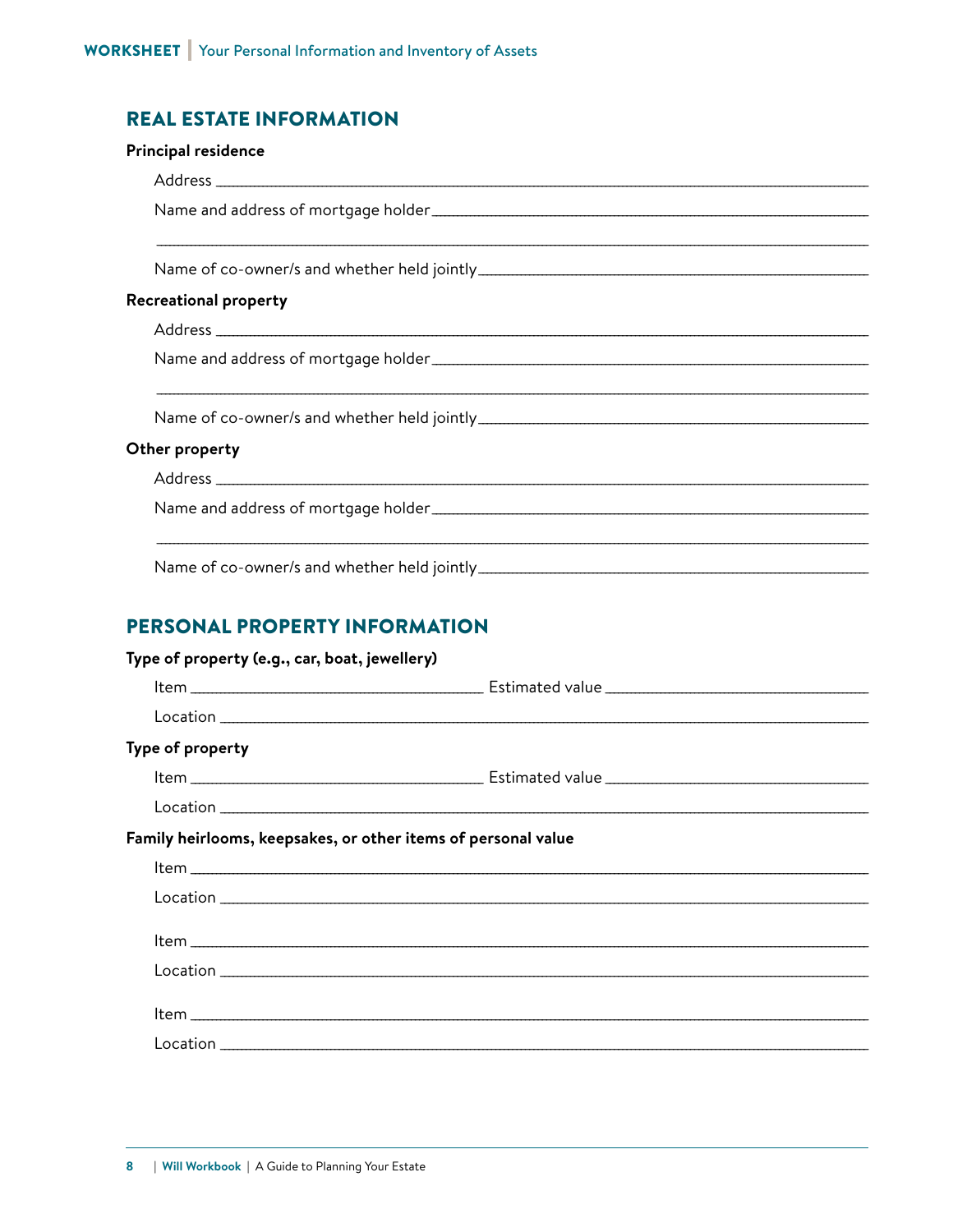#### **DEBTS OWING TO YOU**

#### **DEBTS YOU OWE**

List bank or other creditors and amount of debt, including any mortgages \_\_\_\_\_\_\_\_\_\_\_\_\_\_\_\_\_\_\_\_\_\_\_\_\_\_\_

### **BUSINESS AND EMPLOYMENT INFORMATION**

#### My current business, profession, and employment record

|                                             | l am an/a                                                                             |  |  |  |
|---------------------------------------------|---------------------------------------------------------------------------------------|--|--|--|
|                                             | $\Box$ Employee $\Box$ Sole proprietor $\Box$ Partner $\Box$ Shareholder $\Box$ Other |  |  |  |
|                                             |                                                                                       |  |  |  |
|                                             |                                                                                       |  |  |  |
|                                             |                                                                                       |  |  |  |
| Pension, retirement, or death benefit plans |                                                                                       |  |  |  |
|                                             |                                                                                       |  |  |  |
|                                             |                                                                                       |  |  |  |
|                                             |                                                                                       |  |  |  |
|                                             |                                                                                       |  |  |  |
|                                             |                                                                                       |  |  |  |

#### **Business agreements**

Papers confirming my current business connections and agreements (e.g., buy-sell agreements, stock purchase plans, stock options, employment agreement) are located at \_\_\_\_\_\_\_\_\_\_\_\_\_\_\_\_\_\_\_\_\_\_\_\_\_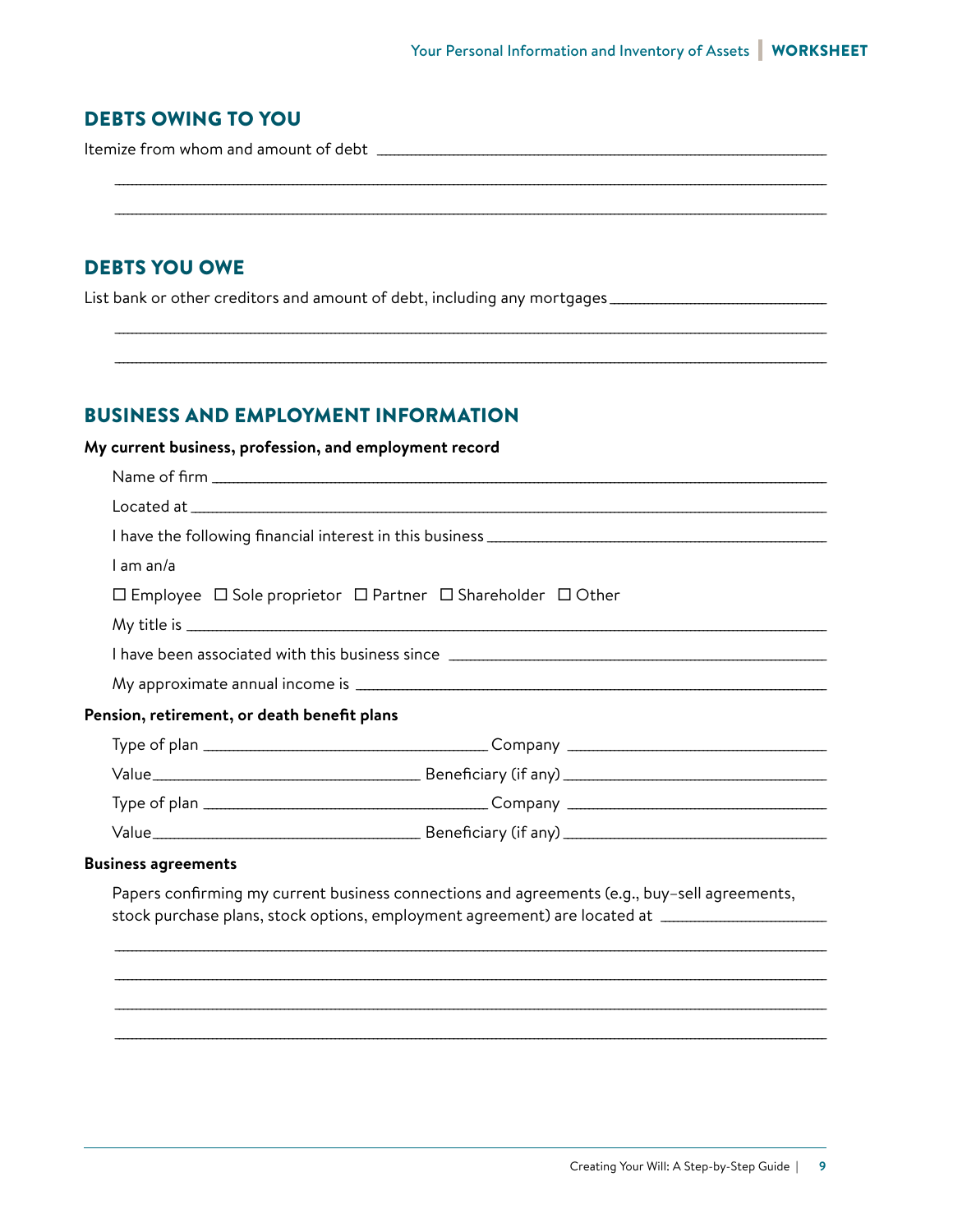### Insurance, pension, or other benefits that have accrued from my past employment

### **INSURANCE INFORMATION**

#### Life insurance

| Personal/Business property insurance |  |
|--------------------------------------|--|
|                                      |  |
|                                      |  |
|                                      |  |
|                                      |  |
| Disability and health insurance      |  |
|                                      |  |
|                                      |  |
|                                      |  |
|                                      |  |
|                                      |  |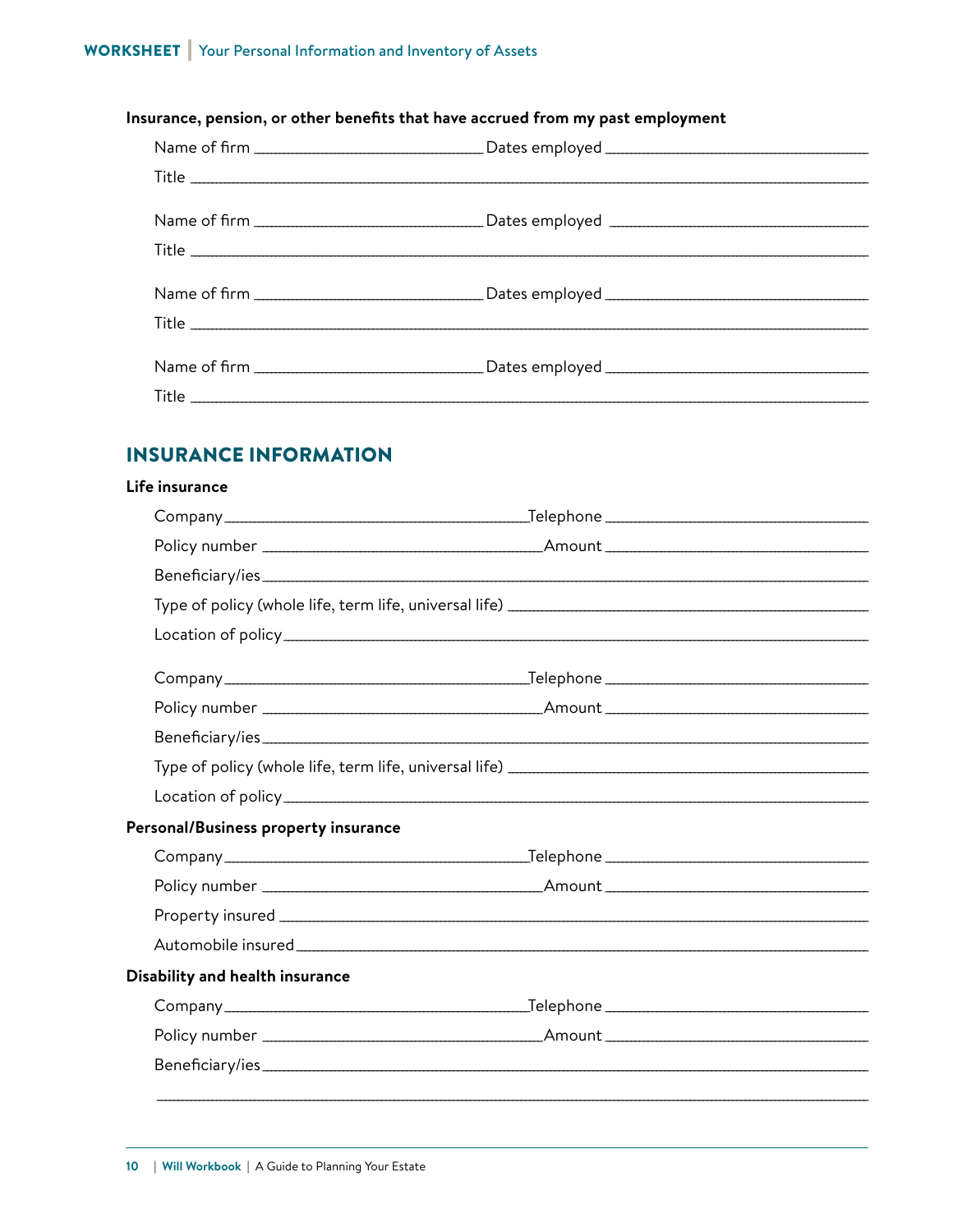### LEGACY GIFTS ALREADY IN PLACE

| <b>Gifts of life insurance</b> |                                                                                                                                                                      |  |
|--------------------------------|----------------------------------------------------------------------------------------------------------------------------------------------------------------------|--|
|                                |                                                                                                                                                                      |  |
|                                |                                                                                                                                                                      |  |
|                                |                                                                                                                                                                      |  |
|                                |                                                                                                                                                                      |  |
|                                |                                                                                                                                                                      |  |
|                                |                                                                                                                                                                      |  |
| Charitable gift annuities      |                                                                                                                                                                      |  |
|                                |                                                                                                                                                                      |  |
|                                |                                                                                                                                                                      |  |
|                                |                                                                                                                                                                      |  |
|                                |                                                                                                                                                                      |  |
|                                |                                                                                                                                                                      |  |
|                                |                                                                                                                                                                      |  |
| Other planned or estate gifts  | ,我们的人们就会在这里的人们,我们就会在这里的人们,我们就会在这里的人们,我们就会在这里的人们,我们就会在这里的人们,我们就会在这里的人们,我们就会在这里的人们<br>第2011章 我们的人们,我们就会在这里的人们,我们就会在这里的人们,我们就会在这里的人们,我们就会在这里的人们,我们就会在这里的人们,我们就会在这里的人们,我 |  |
|                                |                                                                                                                                                                      |  |
|                                |                                                                                                                                                                      |  |
|                                |                                                                                                                                                                      |  |
|                                |                                                                                                                                                                      |  |
|                                |                                                                                                                                                                      |  |
|                                |                                                                                                                                                                      |  |
|                                |                                                                                                                                                                      |  |
|                                |                                                                                                                                                                      |  |
|                                |                                                                                                                                                                      |  |
|                                |                                                                                                                                                                      |  |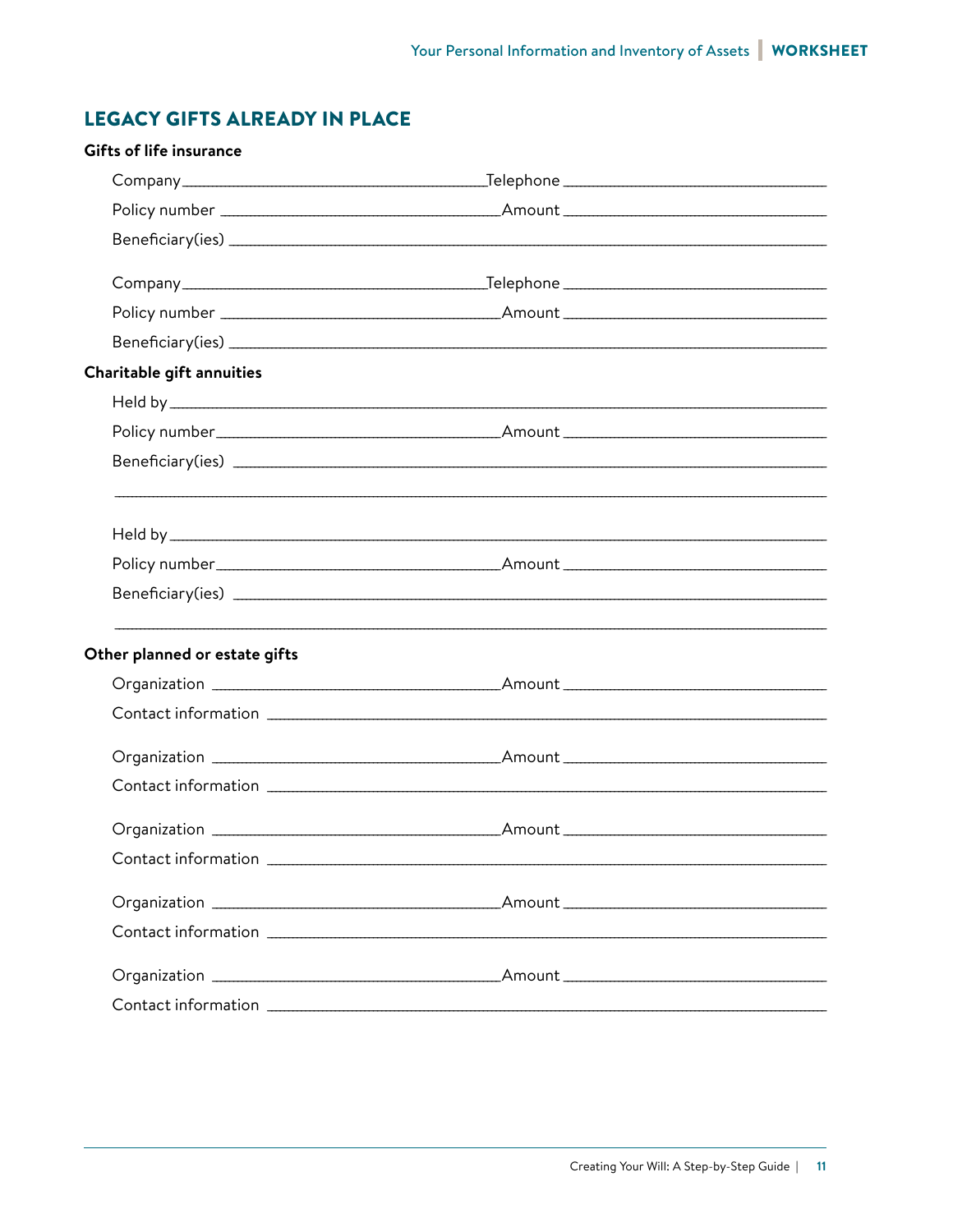### OTHER INFORMATION

#### **Church affiliation**

I am a member or adherent of \_\_\_\_\_\_\_\_\_\_\_\_\_\_\_\_\_\_\_\_\_\_\_\_\_\_\_\_\_\_\_\_\_\_\_\_\_\_\_\_\_\_\_\_\_\_\_\_\_\_\_\_\_\_\_\_\_\_\_\_\_\_\_\_\_\_\_\_\_\_\_\_\_\_\_\_\_\_\_\_\_\_\_\_\_\_\_\_\_\_\_\_\_\_\_\_\_\_\_\_\_\_\_\_\_\_\_\_\_\_\_\_\_\_\_\_\_

congregation of The United Church of Canada, located at \_\_\_\_\_\_\_\_\_\_\_\_\_\_\_\_\_\_\_\_\_\_\_\_\_\_\_\_\_\_\_\_\_\_\_\_\_\_\_\_\_\_\_\_\_\_\_\_\_\_\_\_\_\_\_\_\_\_\_\_\_\_\_\_\_\_\_\_\_\_

The current minister is \_\_\_\_\_\_\_\_\_\_\_\_\_\_\_\_\_\_\_\_\_\_\_\_\_\_\_\_\_\_\_\_\_\_\_\_\_\_\_\_\_\_\_\_\_\_\_\_\_\_\_\_\_\_\_\_\_\_\_\_\_\_\_\_\_\_\_\_\_\_\_\_\_\_\_\_\_\_\_\_\_\_\_\_\_\_\_\_\_\_\_\_\_\_\_\_\_\_\_\_\_\_\_\_\_\_\_\_\_\_\_\_\_\_\_\_\_\_\_\_\_\_\_\_\_\_\_\_\_

#### **Organizations**

I belong to the following clubs/organizations/societies:

| $\begin{picture}(150,10) \put(0,0){\vector(1,0){100}} \put(15,0){\vector(1,0){100}} \put(15,0){\vector(1,0){100}} \put(15,0){\vector(1,0){100}} \put(15,0){\vector(1,0){100}} \put(15,0){\vector(1,0){100}} \put(15,0){\vector(1,0){100}} \put(15,0){\vector(1,0){100}} \put(15,0){\vector(1,0){100}} \put(15,0){\vector(1,0){100}} \put(15,0){\vector(1,0){100}}$ |
|--------------------------------------------------------------------------------------------------------------------------------------------------------------------------------------------------------------------------------------------------------------------------------------------------------------------------------------------------------------------|
|                                                                                                                                                                                                                                                                                                                                                                    |
|                                                                                                                                                                                                                                                                                                                                                                    |
|                                                                                                                                                                                                                                                                                                                                                                    |
|                                                                                                                                                                                                                                                                                                                                                                    |
|                                                                                                                                                                                                                                                                                                                                                                    |
|                                                                                                                                                                                                                                                                                                                                                                    |

\_\_\_\_\_\_\_\_\_\_\_\_\_\_\_\_\_\_\_\_\_\_\_\_\_\_\_\_\_\_\_\_\_\_\_\_\_\_\_\_\_\_\_\_\_\_\_\_\_\_\_\_\_\_\_\_\_\_\_\_\_\_\_\_\_\_\_\_\_\_\_\_\_\_\_\_\_\_\_\_\_\_\_\_\_\_\_\_\_\_\_\_\_\_\_\_\_\_\_\_\_\_\_\_\_\_\_\_\_\_\_\_\_\_\_\_\_\_\_\_\_\_\_\_\_\_\_\_\_\_\_\_\_\_\_\_\_\_\_\_\_\_\_\_\_\_\_\_\_\_\_\_\_\_\_\_\_\_\_\_\_\_\_\_\_\_\_\_



METROPOLITAN UNITED CHURCH **has deep roots reaching back to the earliest days of Toronto. For years it has received planned gifts that have profoundly enhanced its ministry. Congregation member Jim Harper made a bequest to Metropolitan because "We have great preaching, great music, a stellar outreach program, and a friendly congregation.… I knew my gift would be used wisely and make a difference." Malcolm Sinclair, one of Metropolitan's ministers, says, "We have been blessed by estate gifts in support of our music program, our outreach ministries, the church's endowment fund, and our general operations. Some gifts have come out of the blue at critical times and have enabled our ministry here greatly." To God be the glory!**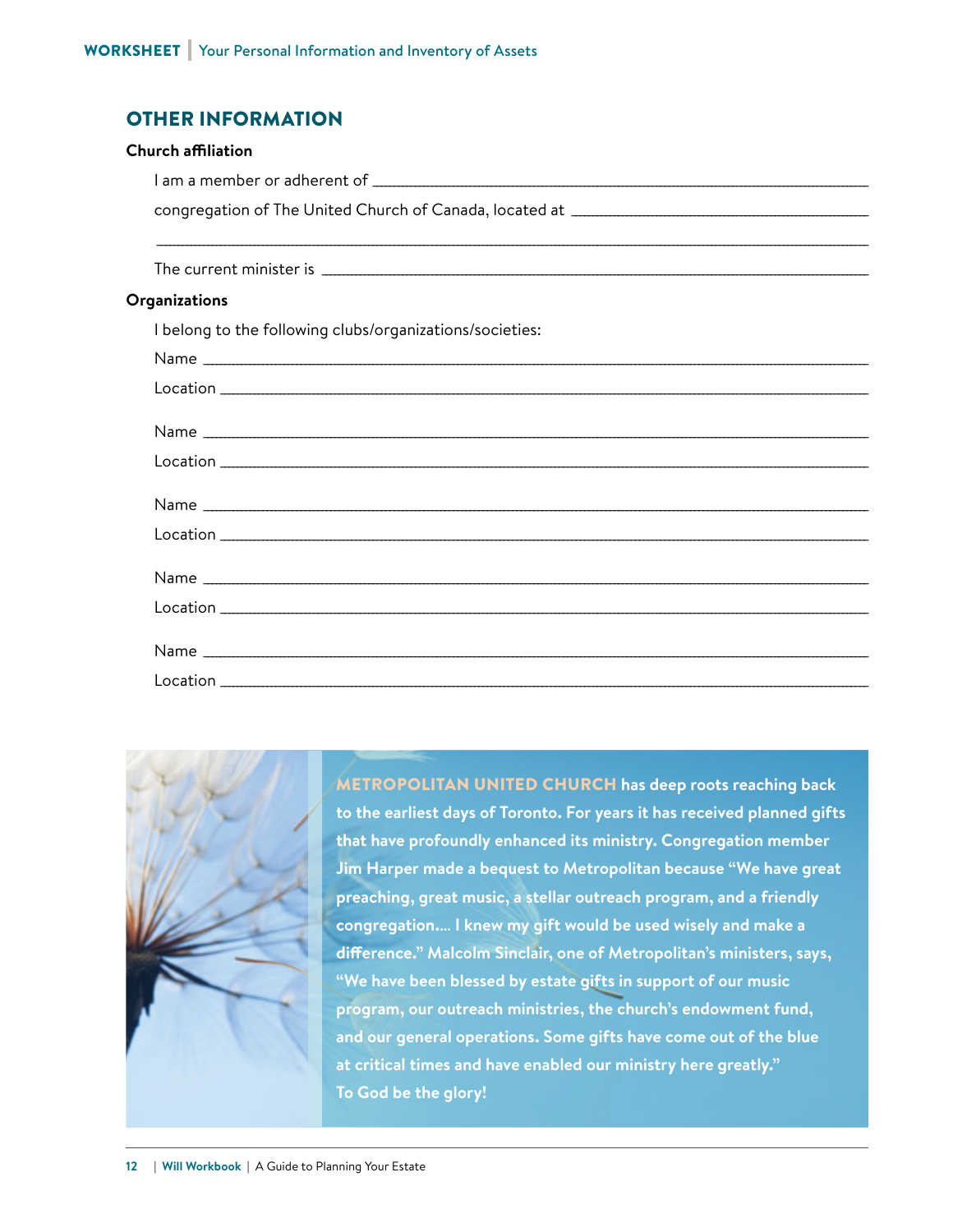### <span id="page-20-0"></span>**2. What Is Important to Me?**

Once you have summarized your personal information and prepared an inventory of assets, it is time to list people and organizations to which you may wish to leave your possessions. What gifts would make the lives of those closest to you easier? Are there keepsakes that would mean a great deal to someone? What organizations have special meaning for you?

Please consider the following:

- family
- **friends**
- your local United Church congregation
- Mission and Service: ministries of the wider United Church of Canada
- a United Church outreach ministry
- other organizations you've supported in your lifetime
- organizations you'd like to support after your passing

Take time to think, pray, imagine, and explore all possibilities. Then enjoy the process of completing the worksheet that follows.

*Now therefore in the sight of all Israel, the assembly of the Lord, and in the hearing of our God, observe and search out all the commandments...that you may possess this good land, and leave it for an inheritance to your children after you forever.* 1 Chronicles 28:8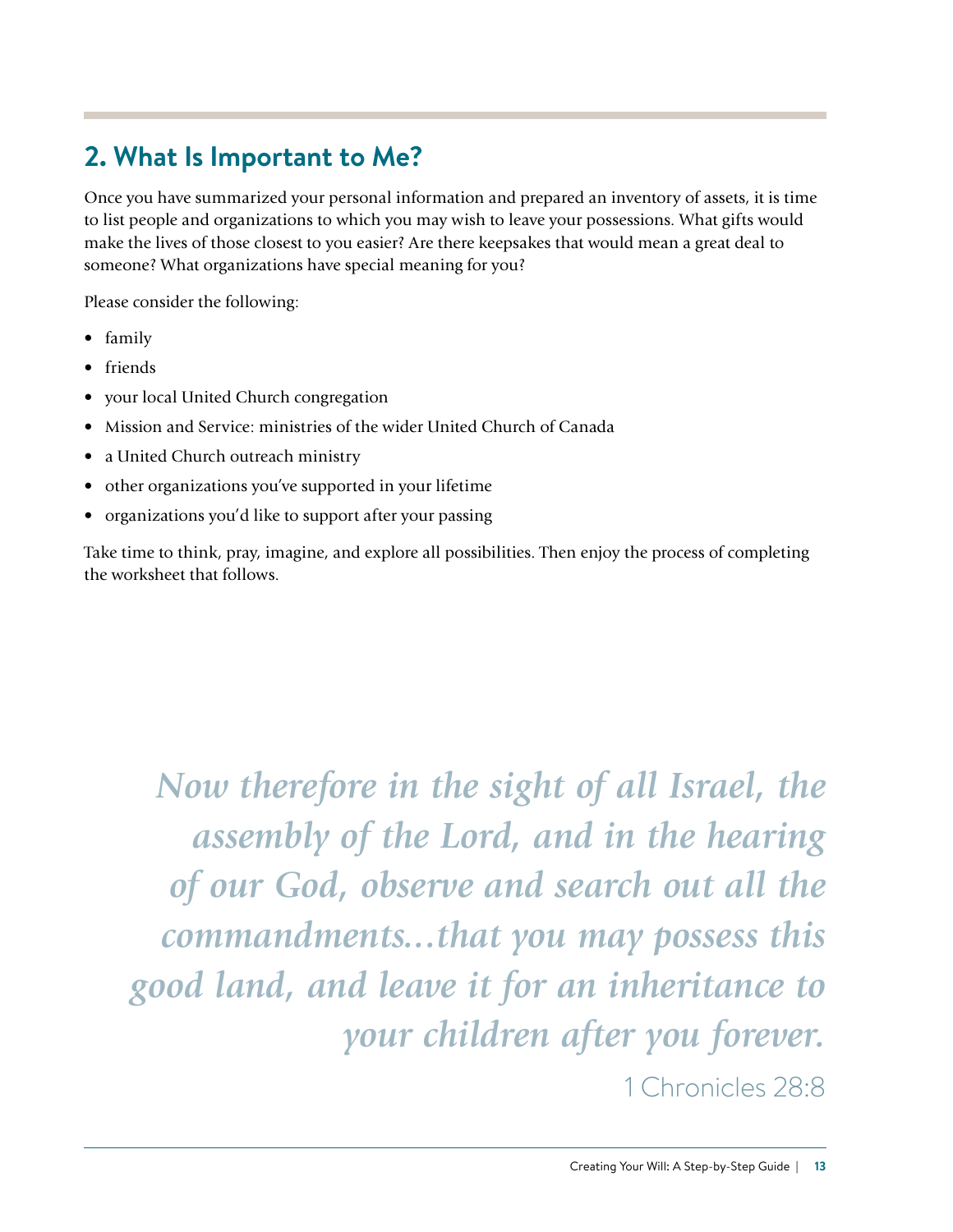### WORKSHEET What Is Important to Me?

### **FAMILY AND FRIENDS**

Which people are especially important to me?

In what ways should I help my family?

What are the special needs of any family members?

What things do I have that would mean a great deal to someone, and to whom?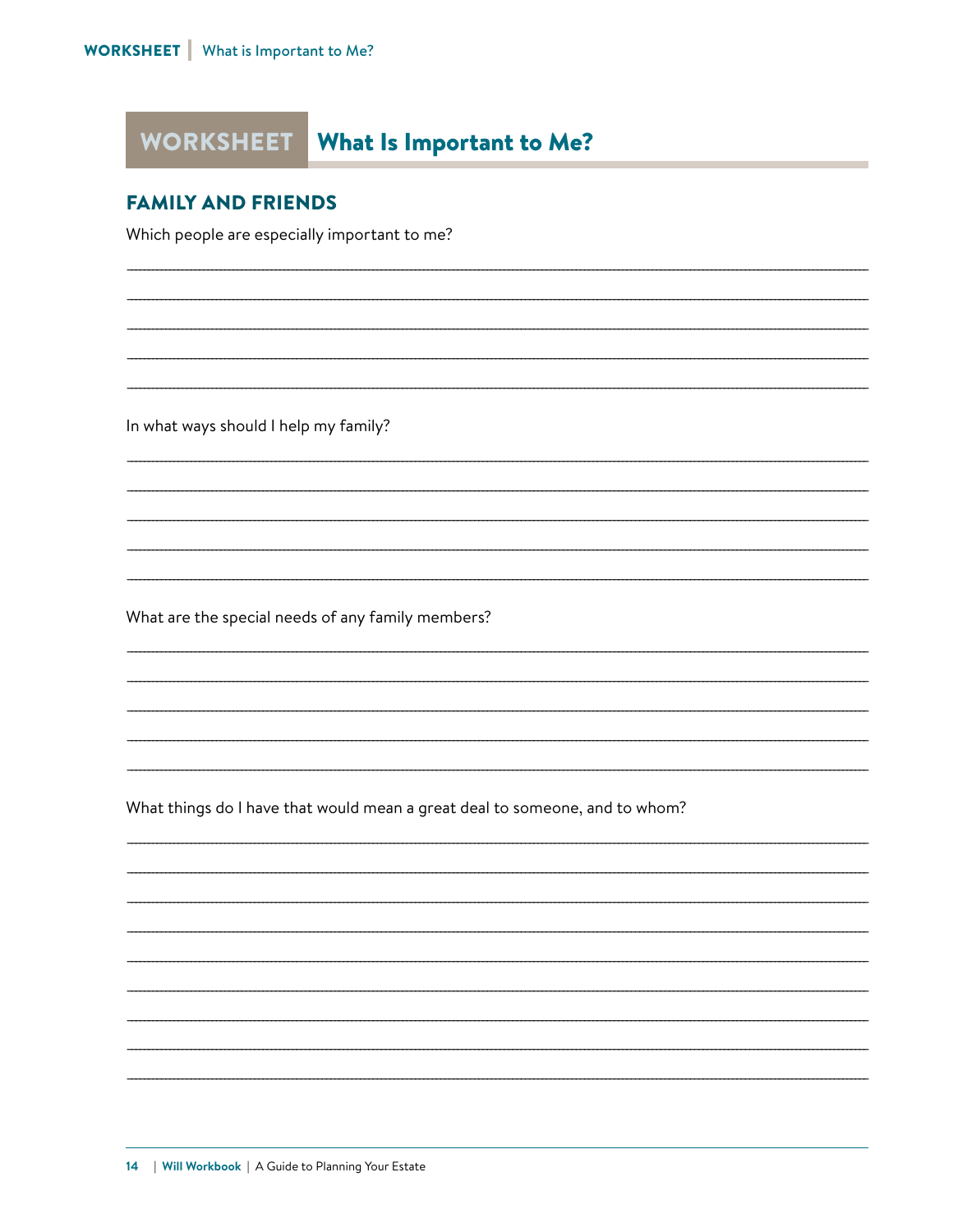### **THE CHURCH**

How can I support the United Church, locally or beyond, in a way that will make a real and meaningful difference?

### **ORGANIZATIONS**

What organizations or causes are important to me?

What organizations or causes would I like to support with a planned gift?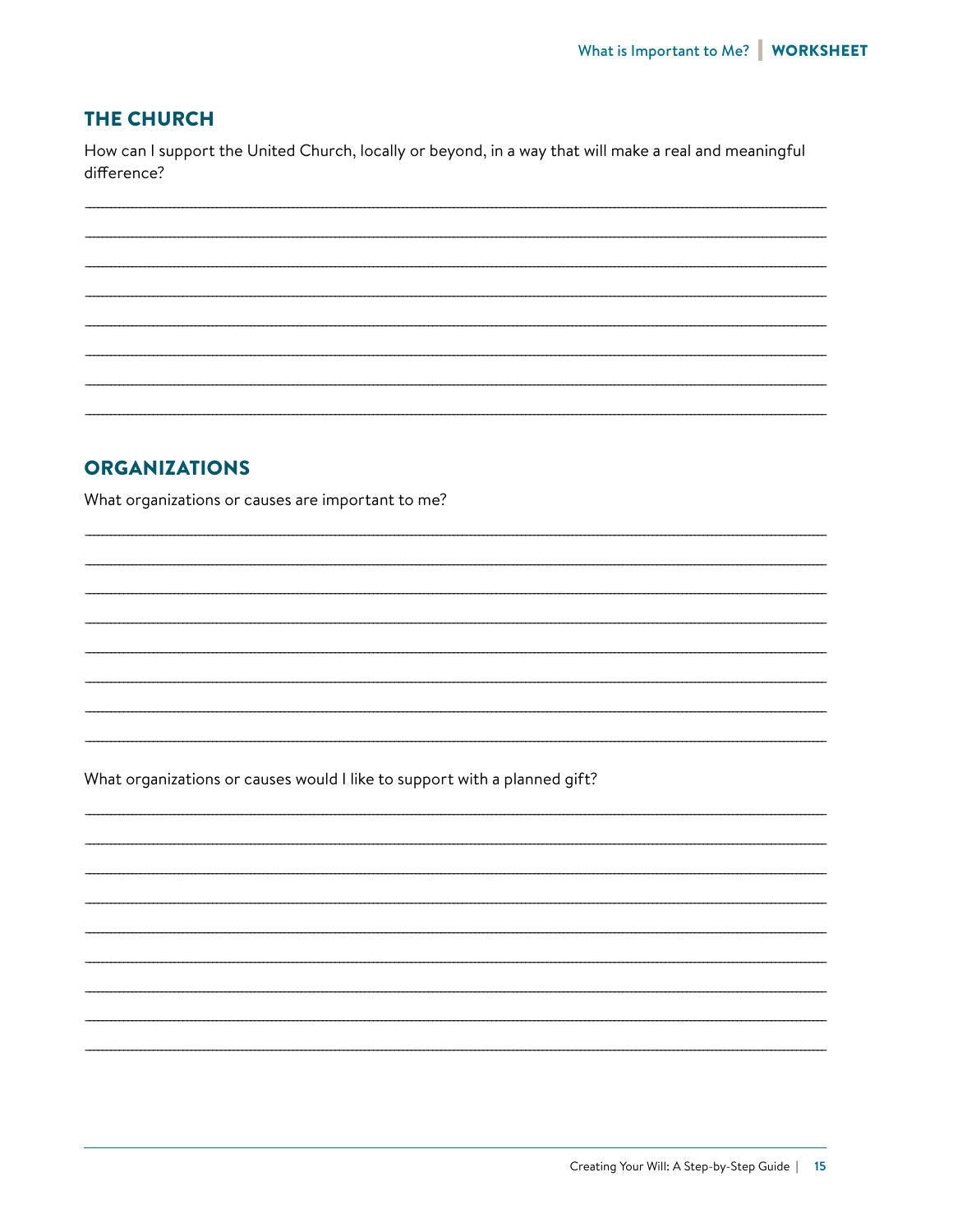### <span id="page-23-0"></span>**3. Family, Church, and Charities: Finding the Balance**

### Remembering Your Family

With your personal information recorded, your inventory of assets listed, and your summary of what is important to you completed, it is time to start making some decisions.

It can be challenging to determine how to divide your assets among family, friends, your church, and other charitable organizations. You may want to care for your family, but you may also wish to support causes that reflect your values. How do you find a balance that mirrors your personal beliefs?

You might consider letting your family know that you have remembered charitable organizations in your will. This way, they will know what causes are important to you and can share in your joy of giving. Sharing your wishes may also avoid future surprises or misunderstandings. Family dynamics differ, so do what is best in your circumstances.

### Remembering the United Church

When you remember the church with a bequest of any amount in your will, you help to ensure that those who follow will discover what it means to be church in the 21st century and know that God is always with us.

Whether your interests lie with your congregation, the programs and ministries of the wider church, or both, a gift from your estate will help to bring the gospel to future generations. You also have the use of your assets now with the satisfaction of knowing that the church will benefit in the future.

Bequests have and will continue to transform the future of the church. Any gift from your estate will help to build the United Church of tomorrow.

Completing the worksheet that follows will assist you in organizing information about your family and charitable organizations that are important to you.



#### JOHN AND GWEN CROWE OF DELTA, BRITISH COLUMBIA,

SAY, **"The church has always been our family. The church has always been our home." The Crowes have generously remembered their congregation, Ladner United Church in Delta, with a planned gift. Whatever evolves in the ministry of Ladner United Church, their gift will be there to support it.**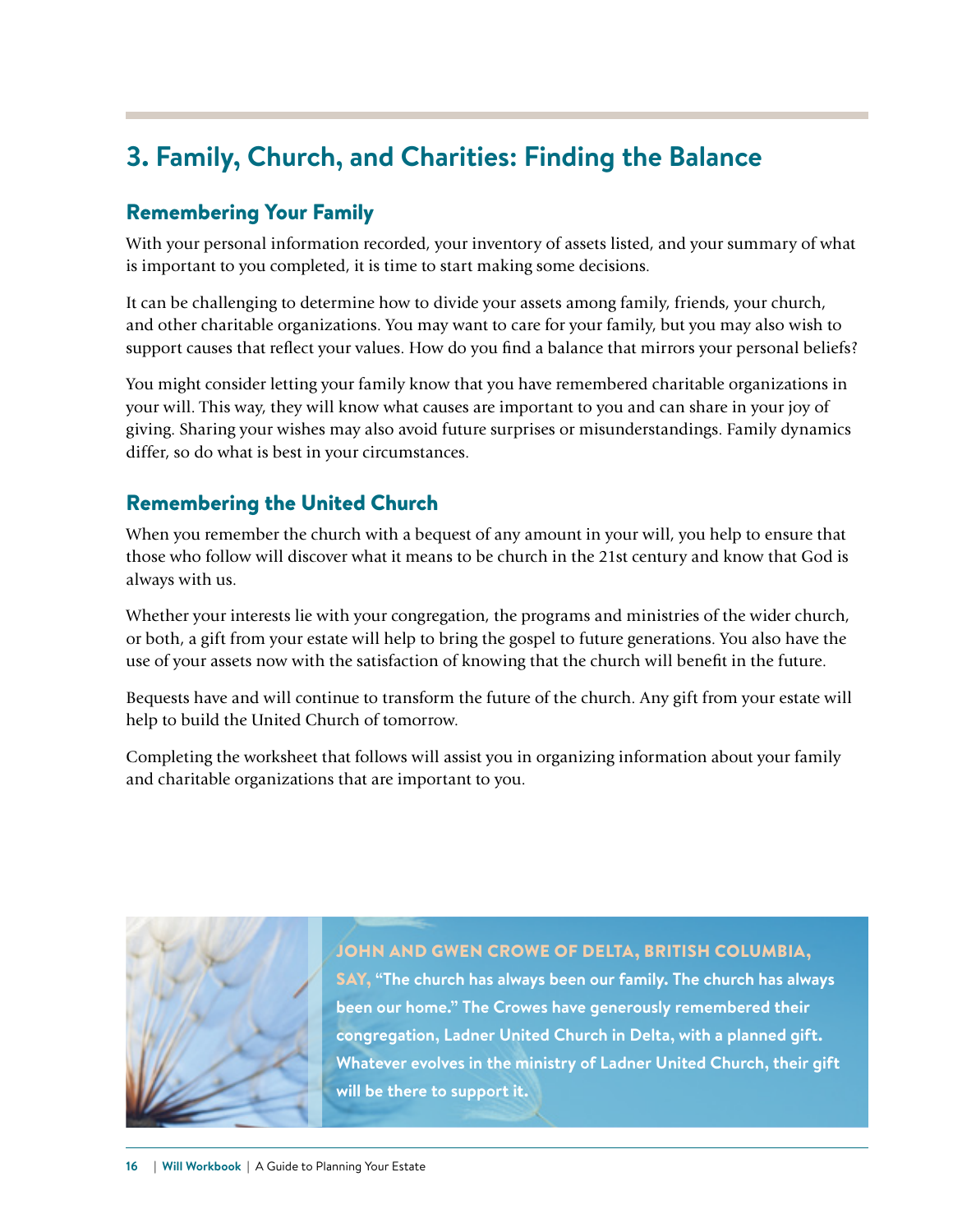#### **WORKSHEET Family, Church, and Charities: Finding the Balance**

### **REMEMBERING YOUR FAMILY**

| Spouse/Partner |  |
|----------------|--|
|                |  |
|                |  |
| Children       |  |
|                |  |
|                |  |
|                |  |
|                |  |
|                |  |
|                |  |
|                |  |
|                |  |
|                |  |
|                |  |
|                |  |
|                |  |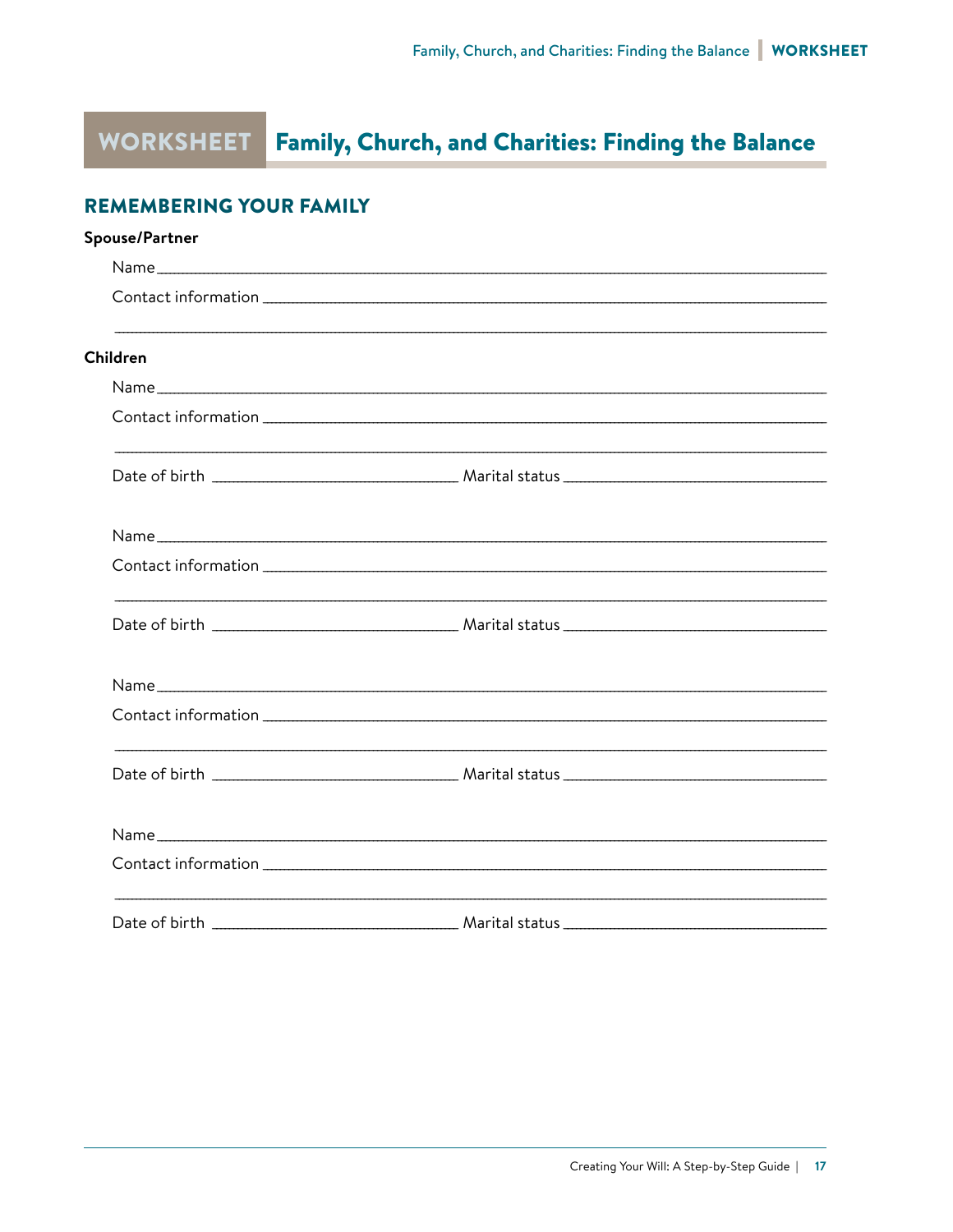| Grandchildren |  |
|---------------|--|
|               |  |
|               |  |
|               |  |
|               |  |
|               |  |
|               |  |
|               |  |
|               |  |
|               |  |
|               |  |
|               |  |
|               |  |

Should any of your children or grandchildren have special needs, or if additional information should be shared, please provide the details.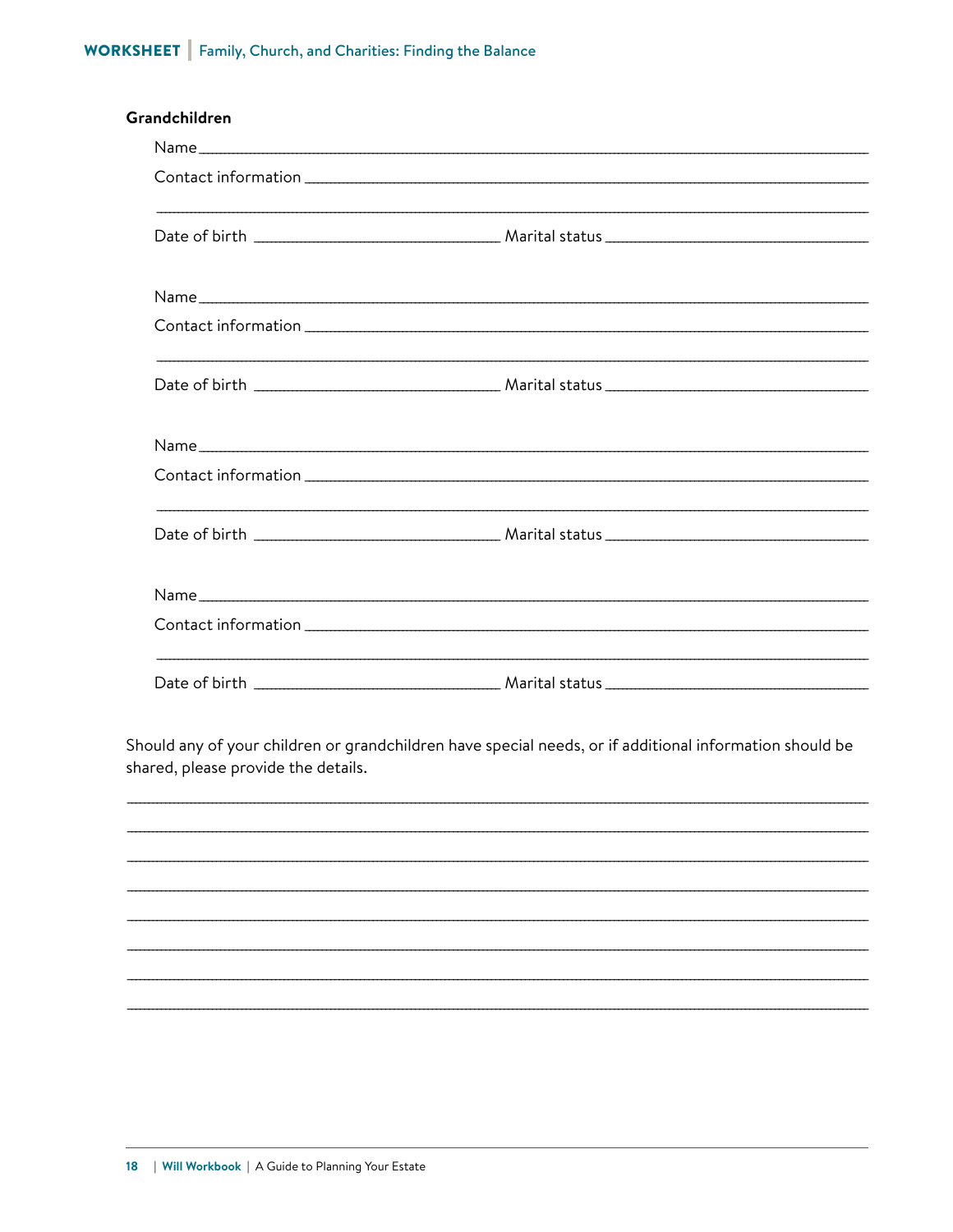| Dependants (e.g., parent, brother, sister) |  |
|--------------------------------------------|--|
|                                            |  |
|                                            |  |
|                                            |  |
|                                            |  |
|                                            |  |
|                                            |  |
|                                            |  |

### **REMEMBERING THE CHURCH AND OTHER CHARITIES**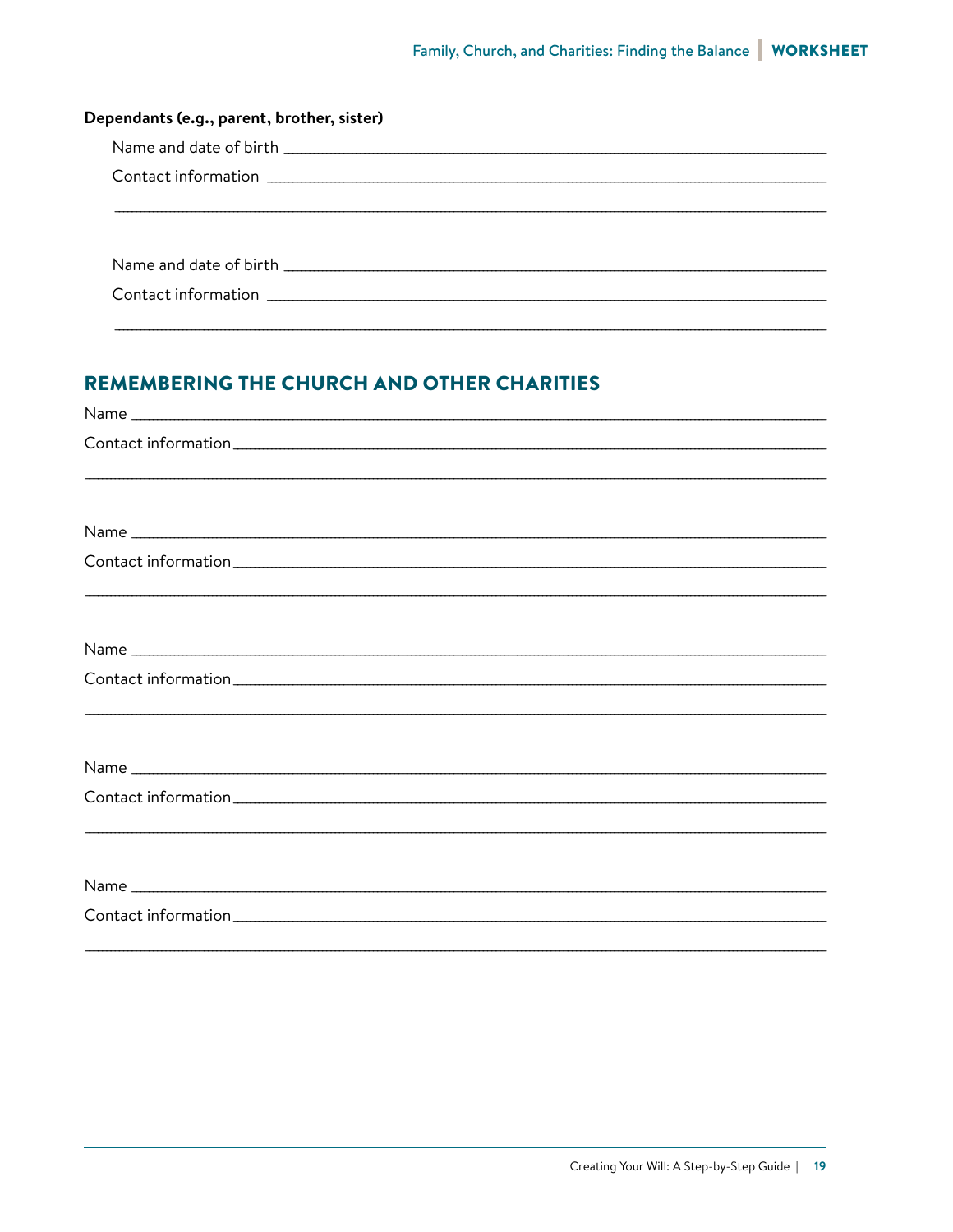### <span id="page-27-0"></span>**4. Structuring Your Bequests**

When it comes to making a bequest, you have options. You can leave your beneficiaries

- a percentage of your estate
- a specific amount of money
- a gift from what remains of your estate after other gifts have been made
- a specific asset (e.g., jewellery, art, furniture, stock in a company)

Over time, the value of your estate will change. Many find it easier to leave a percentage of their estate rather than a fixed amount. In this way, the value of your gift will change along with the size of your estate. But the choice is yours.

When structuring your bequests, the normal practice is to designate gifts of a fixed monetary amount or property item first. For example, you leave \$5,000 to a church camp or your family photographs to a niece.

You may also work with your not-for-profit beneficiaries to decide how you wish your bequest to be used: for day-to-day operations, for a specific program, for endowment, or for the governing body to decide based on greatest need.

When specific bequests (and any debts your estate may owe) have been paid, what is left of your assets is known as the remainder or residue. Because your estate's residue will change over time, it might be easiest to divide the remainder by shares or percentages. For example, 20 shares (out of 100) of the remainder go to your congregation, or 15 percent of the remainder goes for United Church Mission & Service–funded ministries. You need to name the people or charities among which you wish to divide your estate's residue, and then decide the share or percentage each will receive.

Deciding how you wish to distribute your personal keepsakes and heirlooms is important; otherwise this is a difficult task for your executor and family. The items you own change over time, so rather than citing things specifically in your will, prepare a list and append it as a separate document. You should refer to this list in your will, but the list itself is something you can update at any time without having to seek legal assistance.

The worksheet that follows will help you in your thinking.



AT CHARLESWOOD UNITED CHURCH IN WINNIPEG, MANITOBA, **a major renovation project provided an additional 11,000 square feet in program and meeting space. The project re-energized the congregation, and there is now room for community use and outreach. Planned gifts enabled bills to be paid and new forms of outreach ministries to begin at Charleswood. Legacy gifts enable ministry to happen!**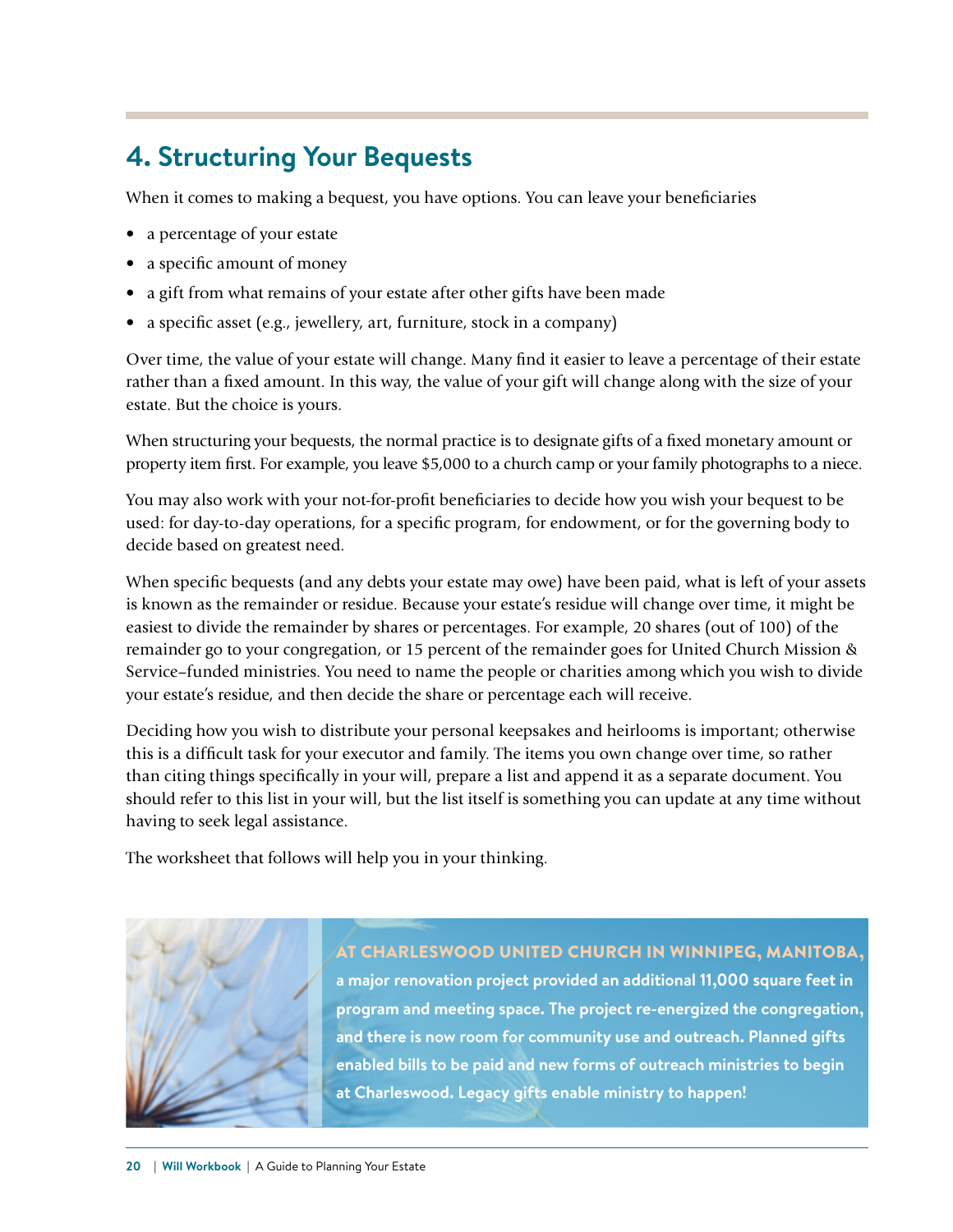### WORKSHEET Structuring Your Bequests

### **SPECIFIC BEQUESTS WILL GO TO:**

| What happens to this gift if the beneficiary dies before you or the organization is no longer operating? |
|----------------------------------------------------------------------------------------------------------|
|                                                                                                          |
|                                                                                                          |
|                                                                                                          |
| What happens to this gift if the beneficiary dies before you or the organization is no longer operating? |
|                                                                                                          |
|                                                                                                          |
|                                                                                                          |
| What happens to this gift if the beneficiary dies before you or the organization is no longer operating? |
|                                                                                                          |
|                                                                                                          |
|                                                                                                          |
| What happens to this gift if the beneficiary dies before you or the organization is no longer operating? |
|                                                                                                          |
|                                                                                                          |
|                                                                                                          |
| What happens to this gift if the beneficiary dies before you or the organization is no longer operating? |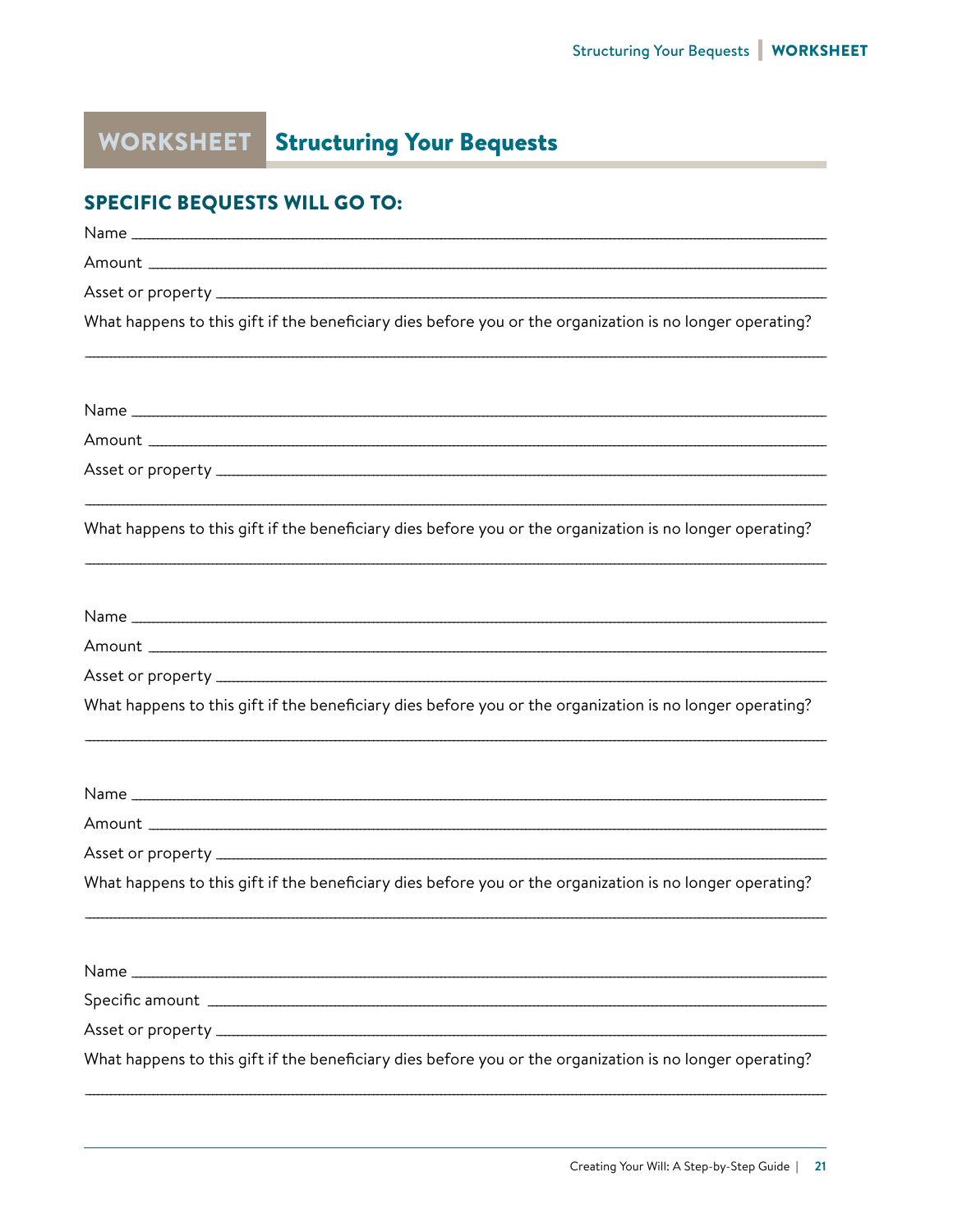### **REMAINDER OR RESIDUAL BEQUESTS WILL GO TO:**

| What happens to this gift if the beneficiary dies before you or the organization is no longer operating? |
|----------------------------------------------------------------------------------------------------------|
|                                                                                                          |
|                                                                                                          |
|                                                                                                          |
| What happens to this gift if the beneficiary dies before you or the organization is no longer operating? |
|                                                                                                          |
|                                                                                                          |
|                                                                                                          |
| What happens to this gift if the beneficiary dies before you or the organization is no longer operating? |
|                                                                                                          |
|                                                                                                          |
|                                                                                                          |
| What happens to this gift if the beneficiary dies before you or the organization is no longer operating? |

### THE FOLLOWING ITEMS WILL GO TO: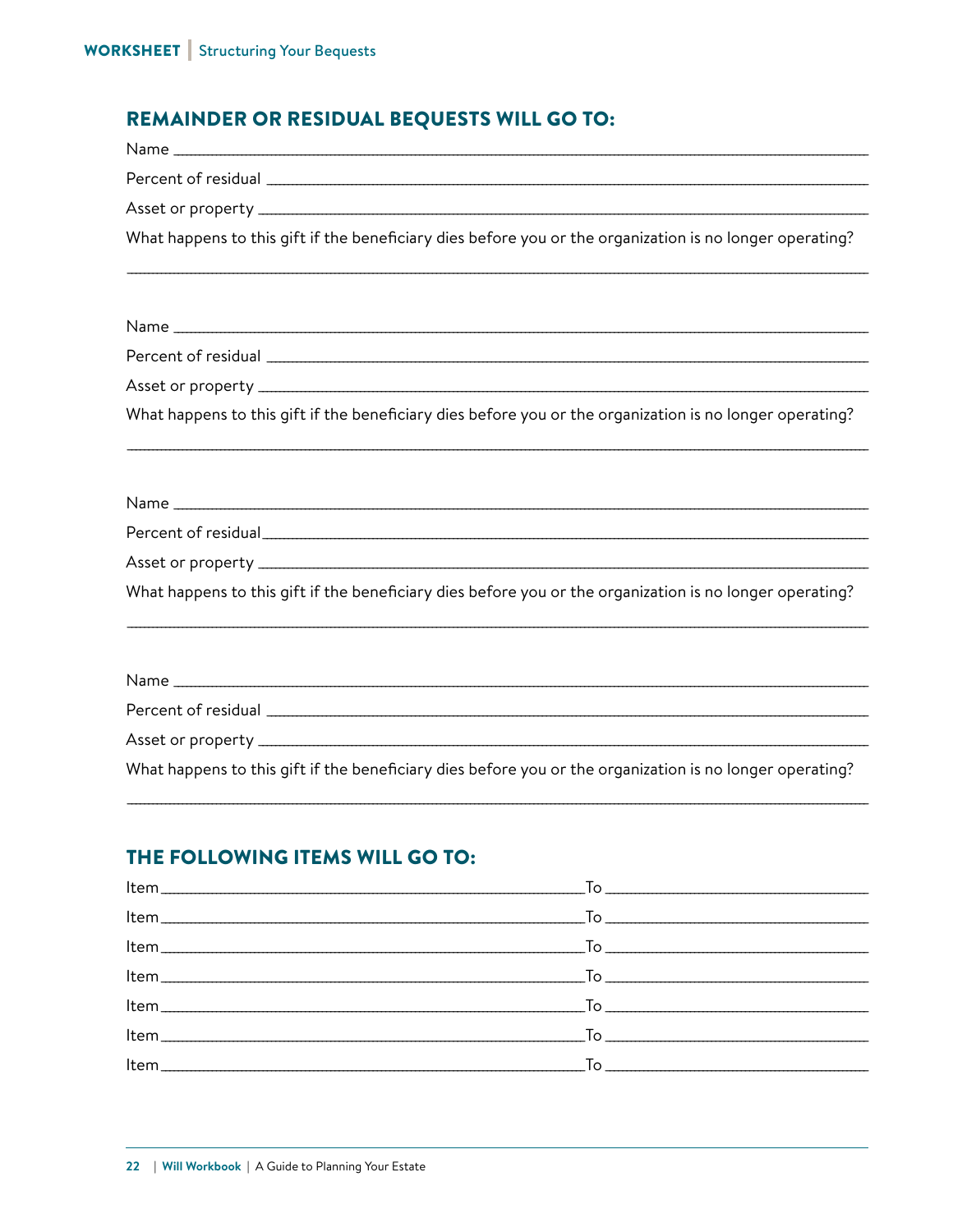#### **A gift to The United Church of Canada may be designated as follows:**

I give and bequeath (percentage of estate; specific amount; or the rest, remainder, or residue) of my estate for

| Mission & Service programs and ministries of the wider United Church        |
|-----------------------------------------------------------------------------|
| (charitable number 108102435 RR0003)                                        |
|                                                                             |
| The United Church of Canada Foundation (charitable number 863109021 RR0001) |
|                                                                             |
| The United Church Observer                                                  |
|                                                                             |
|                                                                             |
|                                                                             |

When you leave a gift to the church, it is always prudent to name an alternate successor or beneficiary. This will ensure that your gift will still be used as you wish in the event that your primary beneficiary is no longer operating or the specific program you have remembered has ended.

\_\_\_\_\_\_\_\_\_\_\_\_\_\_\_\_\_\_\_\_\_\_\_\_\_\_\_\_\_\_\_\_\_\_\_\_\_\_\_\_\_\_\_\_\_\_\_\_\_\_\_\_\_\_\_\_\_\_\_\_\_\_\_\_\_\_\_\_\_\_\_\_\_\_\_\_\_\_\_\_\_\_\_\_\_\_\_\_\_\_\_\_\_\_\_\_\_\_\_\_\_\_\_\_\_\_\_\_\_\_\_\_\_\_\_\_\_\_\_\_\_\_\_\_\_\_\_\_\_\_\_\_\_\_\_\_\_\_\_\_\_\_\_\_\_\_\_\_\_\_\_\_\_\_\_\_\_\_\_\_\_\_\_\_\_\_\_\_

*"But who am I, and what is my people, that we should be able to make this freewill offering? For all things come from you, and of your own have we given you."* 1 Chronicles 29:14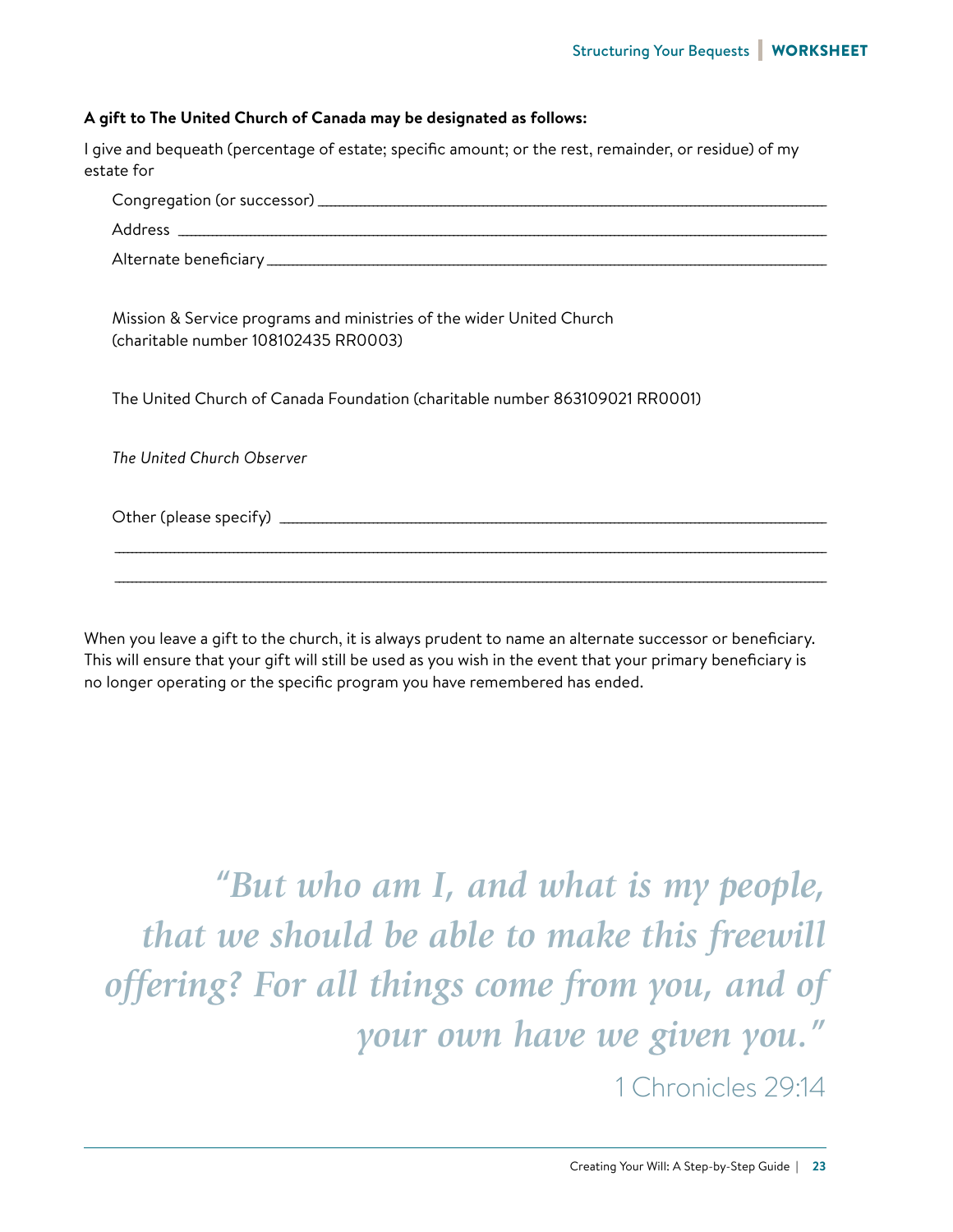### <span id="page-31-0"></span>**5. Considering Other Forms of Planned Giving**

Through your will you can make gifts that may be used immediately by the congregation or ministry of your choice, or you can create an endowment or trust within The United Church of Canada Foundation that will provide funding for your church beneficiary year after year.

An endowment is a gift where the donation is held in perpetuity and a portion of the income earned through prudent and responsible investments is disbursed annually to the charitable organizations you name. A trust is a similar type of gift, but the initial donation is not invested in perpetuity and is actually distributed—along with a portion of the income—over a period of time (e.g., 10, 15, or 20 years) until it is completely expended.

The United Church of Canada Foundation manages trusts and endowments that support the work of the church, including the Mission & Service work of the church, congregations and other ministries, and charitable organizations that generous individuals have decided to support through their bequests.

When making a bequest that will provide long-term support for the work of the church, you can either establish your own fund, whether it is a trust or an endowment, or you can direct that your gift be added to an existing fund that supports work of the church that is close to your heart. Please contact Foundation staff to discuss your interests and goals and investigate any existing endowments that may fulfill your wishes.

A bequest in your will is the most widely used type of planned gift. There are also other ways. For example, you may gift

- RRSPs, RRIFs, or TFSAs
- life insurance (transfer a policy you own or purchase a new policy)
- charitable gift annuities
- publicly listed securities
- charitable remainder trusts

With each giving vehicle, tax advantages may come to you directly when you create your gift or go to your estate after your passing.

Some people leave their planned gifts undesignated so the beneficiary can use them where the need is greatest. Other people want their gifts used for a specific purpose.

Others arrange to have their planned gift set up as an endowment. Some people want their gift used right away.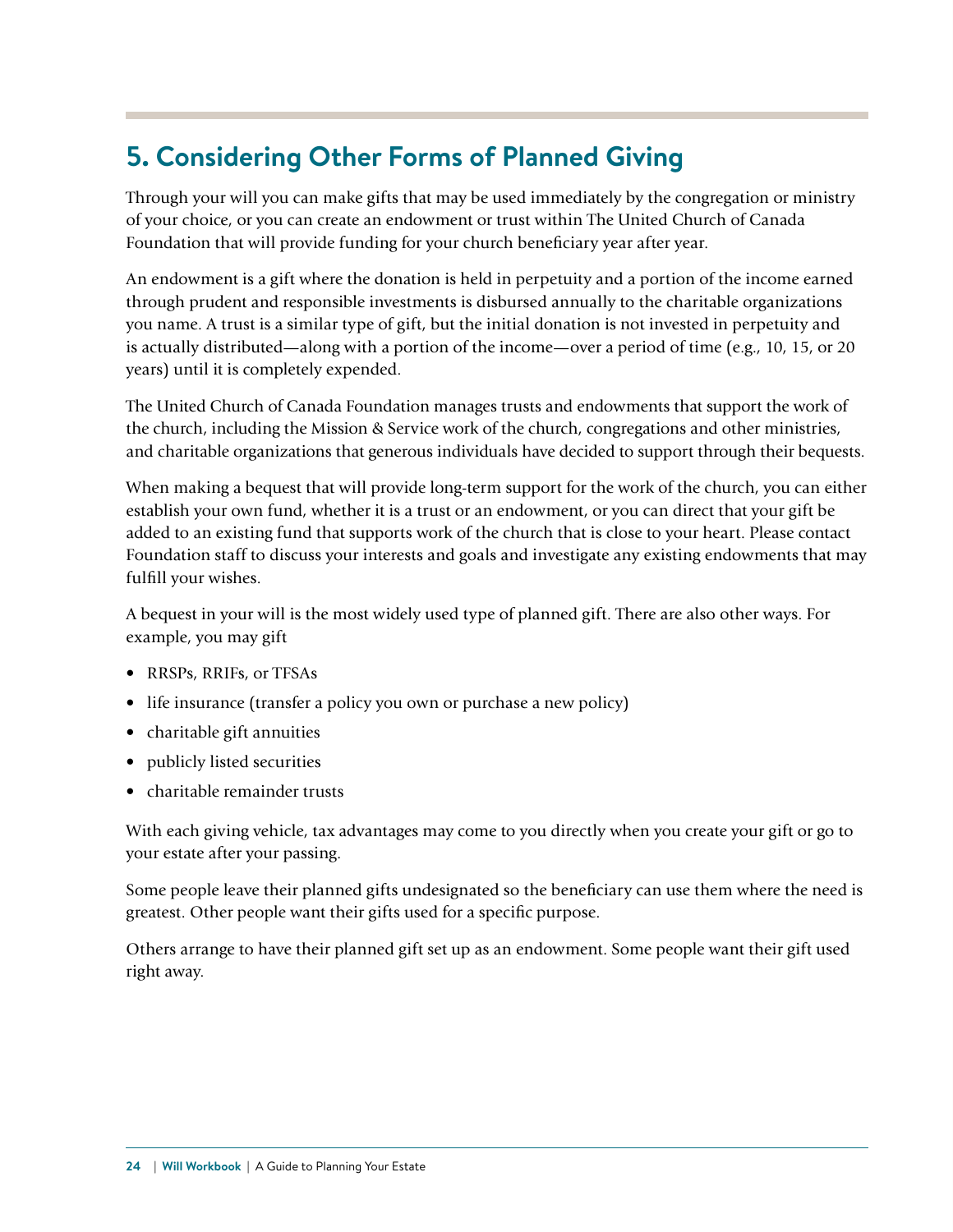

If you have dependent children, you will want to name someone to act as their guardian. This may be someone other than your executor, such as a family member or a close friend. Before making this decision, you must talk to the person or persons to seek their views and agreement.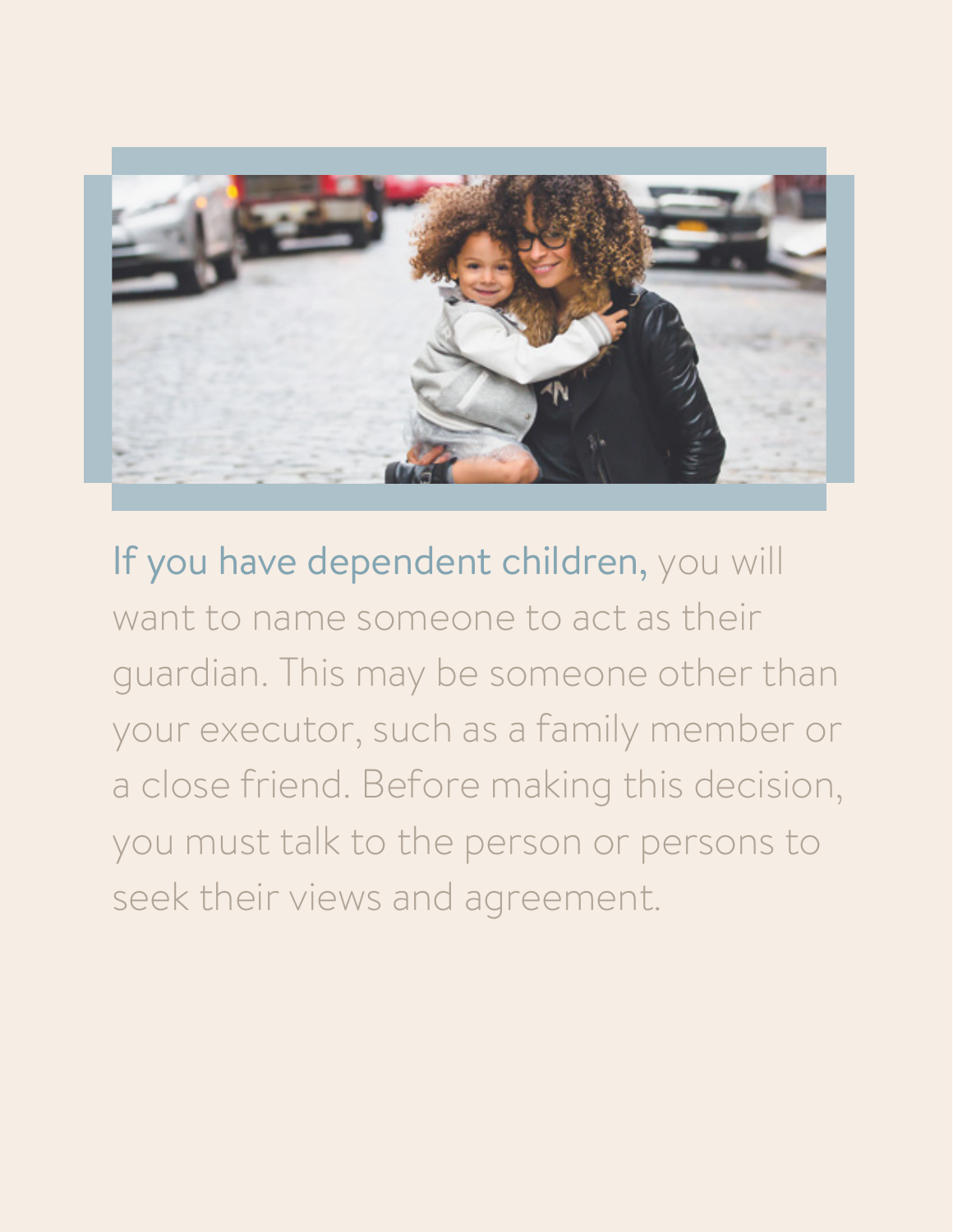### <span id="page-33-0"></span>**6. Choosing People to Serve on Your Behalf**

### Executors/Liquidators\*

Your executor (or liquidator) is someone you appoint to ensure the instructions outlined in your will are followed exactly. Your executor will locate all of your assets; pay your funeral expenses, taxes, and outstanding debts; sell what is necessary; and then divide everything according to your wishes. The executor is also accountable to the beneficiaries in the will, and must keep clear records and provide your beneficiaries with a final statement of accounts.

It is an important job, and depending on the complexity of your estate, it may be time-consuming. Your executor will deal with your beneficiaries and Canada Revenue Agency as well as lawyers, accountants, and other professional advisers. You therefore need to choose a trustworthy person, ideally one who knows your circumstances, and ask them to serve on your behalf.

Often your executor will be a spouse/partner or family member. Others choose a friend or ask their lawyer, financial adviser, or financial institution to serve as executor. It is prudent to choose an executor who is likely to outlive you. It is perfectly acceptable to name a beneficiary as your executor.

Some choose to appoint more than one person to act as executor. The executors must agree to this arrangement and be able to serve together. Consider asking people who live geographically close to your estate and to each other. It is wise to name a backup or alternative executor to allow for unforeseen circumstances.

You can make the role of your executor easier by discussing your will with them in advance and by keeping a clear record of your assets and personal information (such as by completing this *Will Workbook*). Finally, review your choice of executor regularly and update as needed.

For all of the above, your legal adviser can help you make the appropriate decisions.

### Guardians\*

If you have dependent children, you will want to name someone to act as their guardian.

Things to consider in choosing a guardian include

- their geographic location
- possible need for your children to relocate
- guardian's belief and value systems
- parenting and nurturing skills
- age of guardian

<sup>\*</sup> Legislation varies by province/territory. Please consult a professional advisor to ensure your wording and wishes will be handled properly.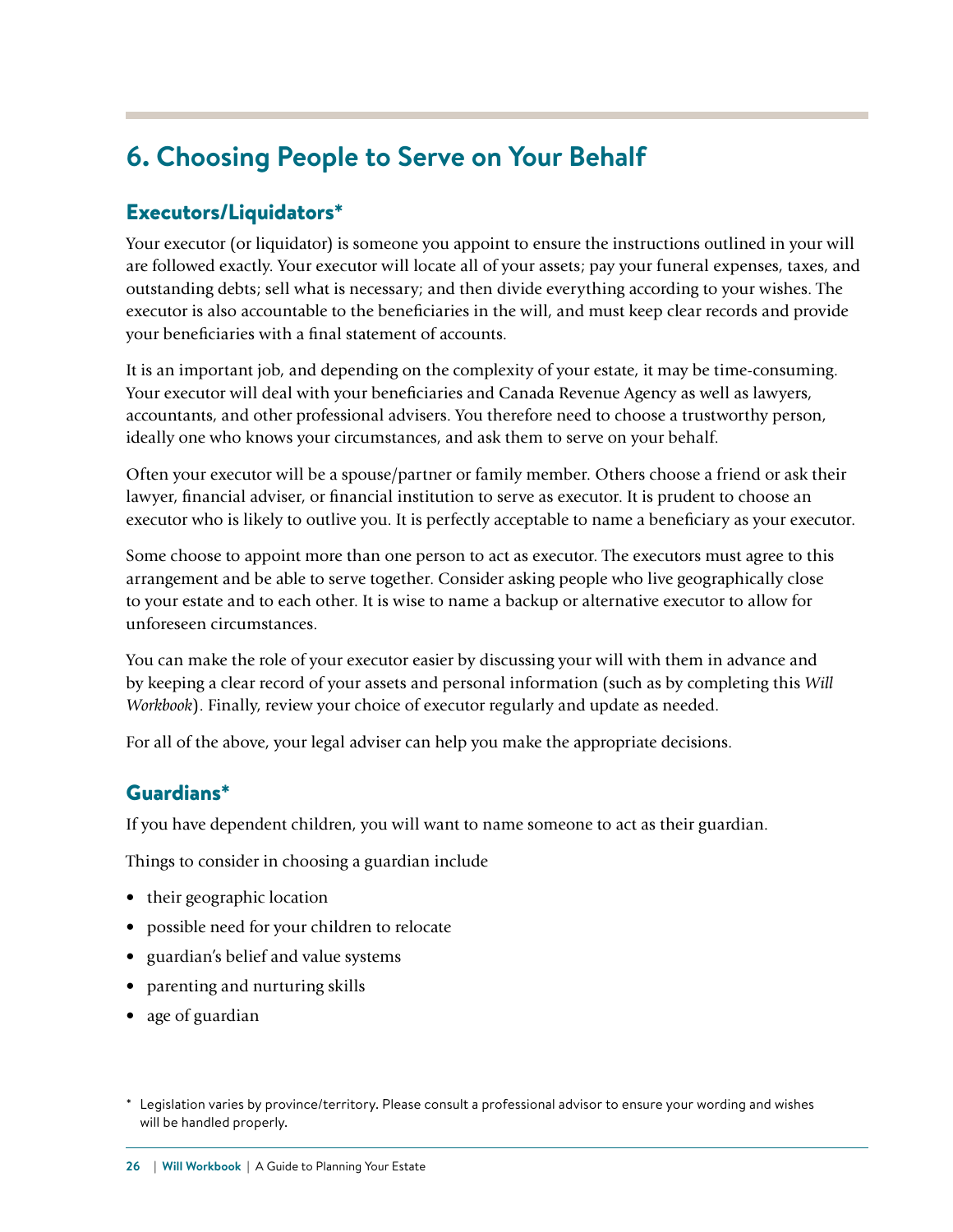- other children in the guardian's family
- their financial situation

As difficult as choosing a guardian may be (and also a backup in case your first choice cannot serve), it is vitally important. If you do not choose a guardian, the courts will decide for you.

You may need someone to manage your children's money until they are old enough to make their own decisions. To do this, you will need to set up a trust and choose a trustee to look after the assets in the trust. The trustee may be the same person as the executor or the guardian, but not necessarily.

Choose someone who will make wise financial decisions, and give them clear instructions. Trusts may be necessary to care for dependants or in the situation where you want someone to benefit from your estate's income, but on their death, the capital is distributed according to your wishes.

It is also helpful to have information gathered for each child on such things as medical conditions, medications taken, the child's doctor, and any other special needs.

### Powers of Attorney\*

People are living longer, and you may at some point be unable to look after your own affairs. It is therefore essential to appoint powers of attorney who can legally serve on your behalf should you become unable to do so. Like a will, power of attorney agreements should be prepared only with the advice of a lawyer.

There are two general kinds of power of attorney: one that looks after property matters and making your financial decisions, and one that manages your personal matters and healthcare.

A power of attorney for property is often called an "enduring" power of attorney because it takes effect when you have difficulty making financial decisions. Choose someone who will exercise this responsibility wisely.

A power of attorney for personal care (also called a healthcare directive) allows your appointee to make medical and healthcare decisions on your behalf. The process is similar to a living will in that it covers the kind of treatment you would wish in different situations.

\* Please verify that this is an option in your province/territory as legislation varies across Canada.



TO DIANE TROLLOPE, A RETIRED DIACONAL MINISTER **who attends St. Andrew's United Church in Sudbury, Ontario, stewardship is a kind of gratitude. She has left a bequest for Mission & Service because churches need resources to enable their mission. Her bequest leaves a percentage of her estate to the wider church—one last gift she could offer from a lifetime of giving.**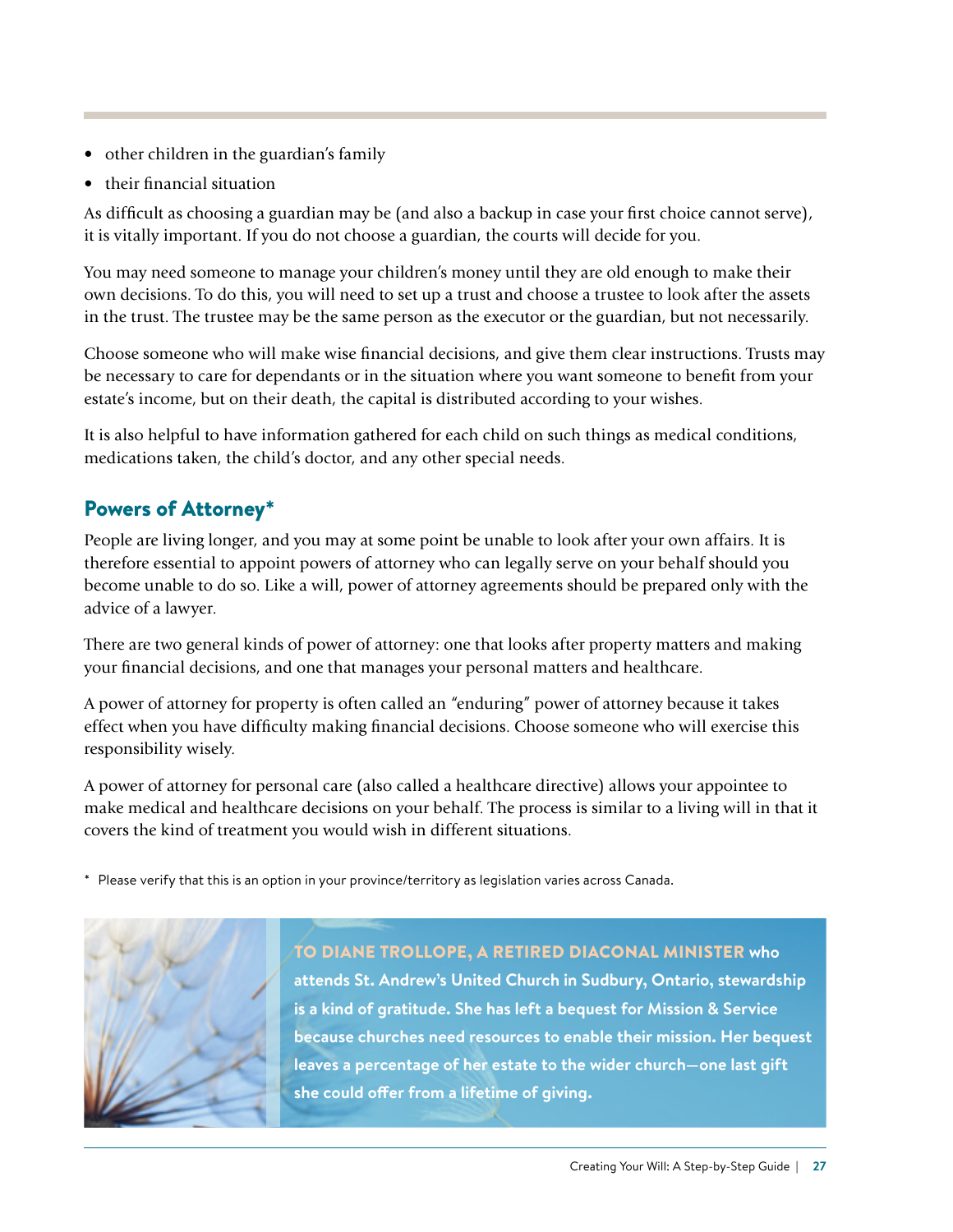#### **Choosing People to Serve on Your Behalf WORKSHEET**

### **EXECUTOR/LIQUIDATOR**

| Name of executor/liquidator _ |
|-------------------------------|
| Contact information           |
|                               |

| Name of alternate executor/liquidator |  |
|---------------------------------------|--|
| Contact information                   |  |

### **GUARDIAN(S) OF MINOR CHILDREN**

### **POWER OF ATTORNEY FOR PERSONAL CARE/HEALTHCARE DIRECTIVE\***

I have a power of attorney for personal care/healthcare directive who has agreed to respect my wishes about medical treatment and care in the event that I am incapacitated.  $\Box$  Yes  $\Box$  No

The power of attorney document is located at \_\_\_\_\_\_\_\_\_\_\_\_\_\_\_\_

### **POWER OF ATTORNEY FOR PROPERTY AND FINANCIAL DECISIONS\***

|                                                |  | I have a power of attorney for property who can act on my behalf if I am no longer capable of handling |  |  |
|------------------------------------------------|--|--------------------------------------------------------------------------------------------------------|--|--|
| my own financial affairs. $\Box$ Yes $\Box$ No |  |                                                                                                        |  |  |
| This person is ______________________          |  |                                                                                                        |  |  |
| The power of attorney document is located at   |  |                                                                                                        |  |  |

\* If applicable.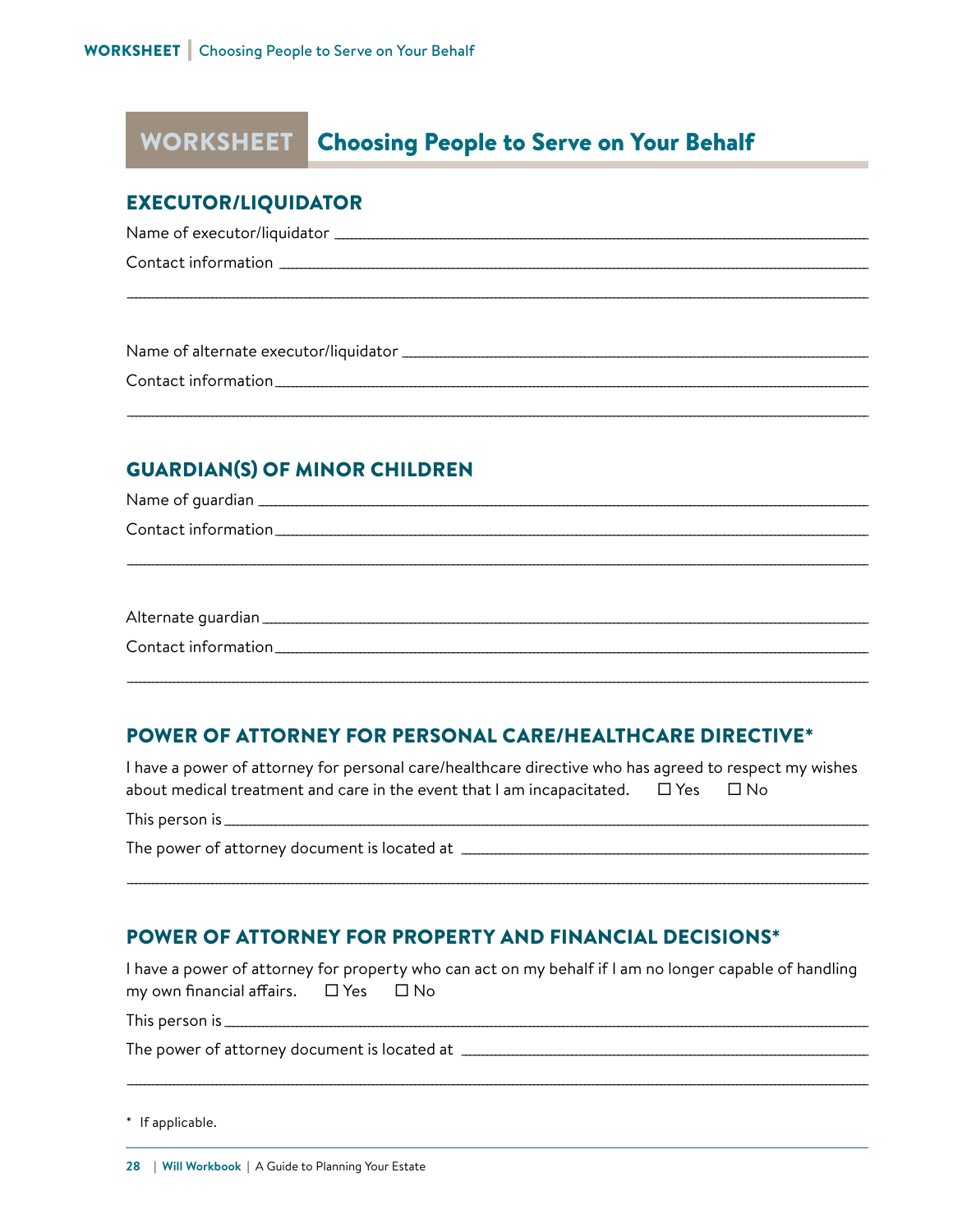### <span id="page-36-0"></span>**7. Your Professional Advisers**

Your will is too important a document for unintentional vagueness, confusion, or mistakes. Prepare a will with the help and advice of a lawyer. If you currently do not have a lawyer, get a referral from someone you trust.

It may also be wise for you to consult other professionals such as your accountant, financial adviser, or insurance specialist to ensure that your wishes are absolutely clear and are in your best financial interest.

### WORKSHEET Your Professional Advisers

#### Lawyer

| <b>Financial adviser</b> |  |  |  |
|--------------------------|--|--|--|
|                          |  |  |  |
|                          |  |  |  |
| Insurance agent          |  |  |  |
|                          |  |  |  |
|                          |  |  |  |
| Accountant               |  |  |  |
|                          |  |  |  |
|                          |  |  |  |
|                          |  |  |  |
| Other                    |  |  |  |
|                          |  |  |  |
|                          |  |  |  |
|                          |  |  |  |
|                          |  |  |  |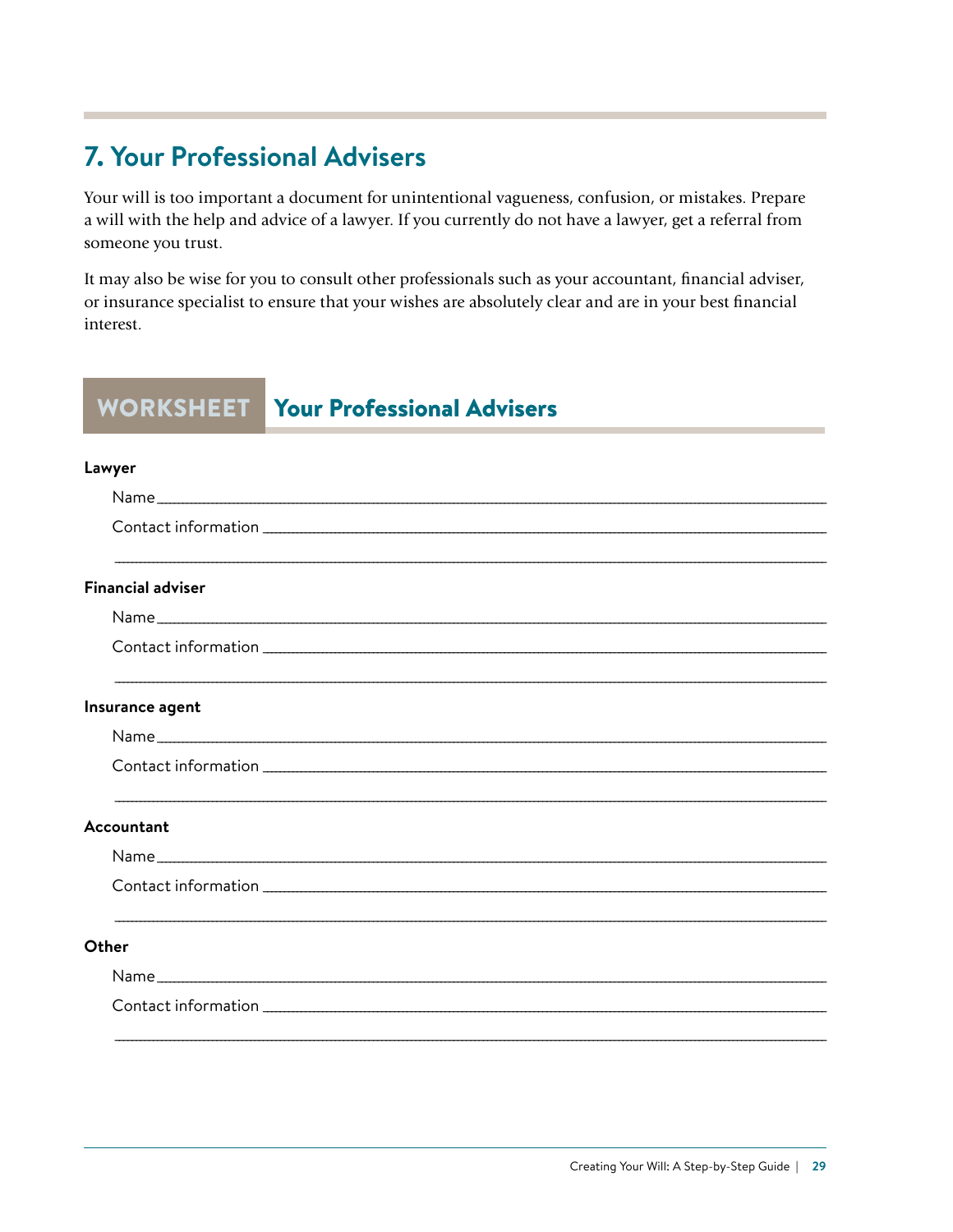### <span id="page-37-0"></span>8. Making Plans for Your Pets

As part of our stewardship of all God's creation, make plans for any pets you have in case they outlive you. Try to determine someone in advance—a friend or family member—who will provide a good home. Record your wishes in your will so your executor/liquidator knows whom to contact. If you are unable to find someone yourself, then request that your executor do so.

### **WORKSHEET** Making Plans for Your Pets

| Additional information regarding the care of my pet |  |
|-----------------------------------------------------|--|
|                                                     |  |
|                                                     |  |
|                                                     |  |
|                                                     |  |
|                                                     |  |
|                                                     |  |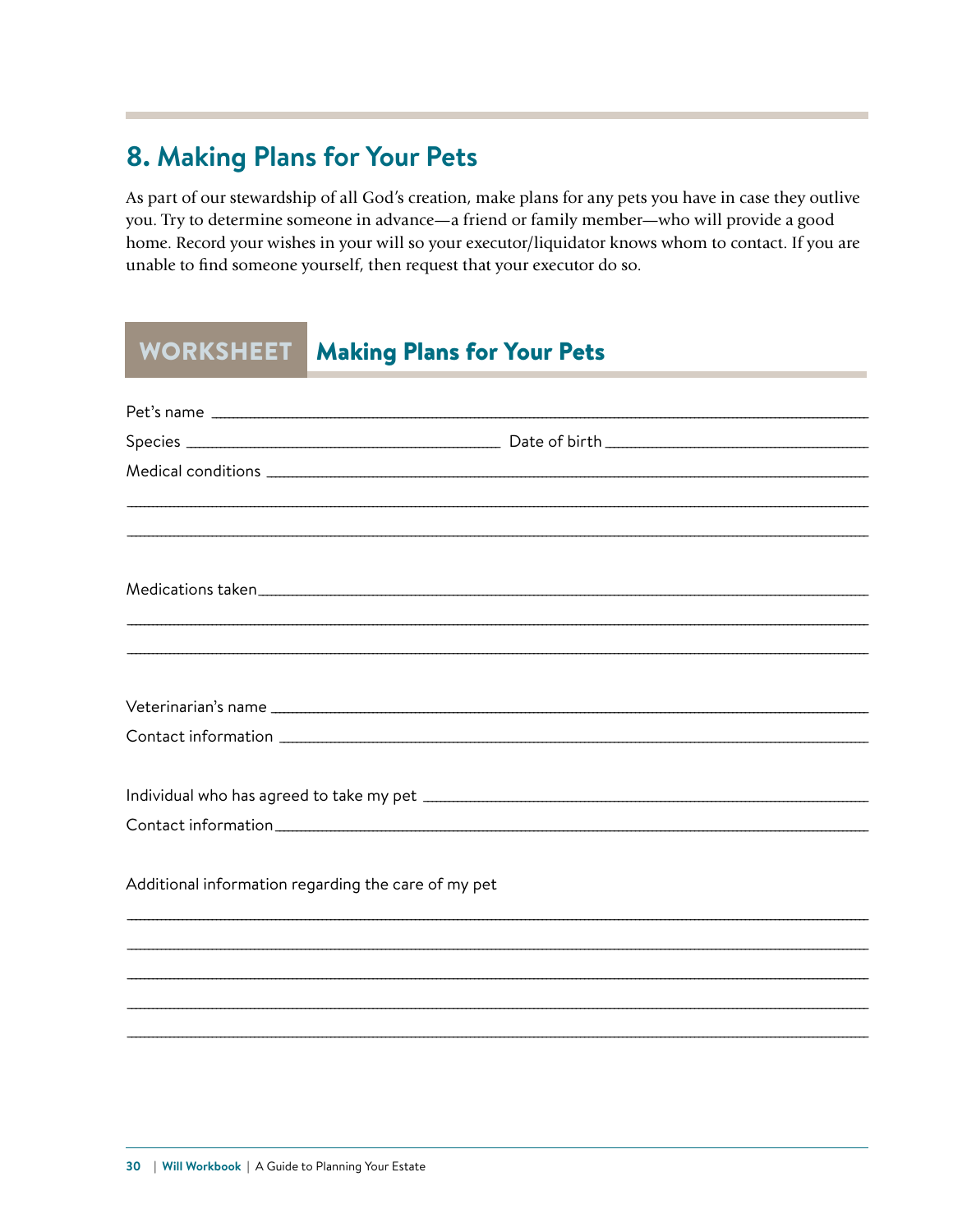### <span id="page-38-0"></span>**9. Celebrating Your Life**

A celebration of life, memorial, or funeral service can be an important part of the grieving and healing process for family and friends. For Christians, the ceremony is a religious rite that speaks to our belief in God and the importance of our faith. Deciding our own arrangements can be one of the greatest acts of compassion we can offer to our loved ones. Your minister can assist in this planning.

When you prepare your will, it is also helpful to prepare clear instructions about what you would or would not like in a service and then attach your instructions as an addendum to your will. Items to consider include

- visitation or not
- open or closed casket
- person to conduct the service
- service to be at the church, funeral home, or other location
- readings
- music
- reception following the service
- memorial gifts, and if so, to what cause
- cremation or burial

No detail is too small. Knowing your wishes will add extra meaning to the service and make things easier for those who survive you.

The next worksheet will help guide your thinking and assist your executor, who has legal authority over the service. Share a copy of your service with your church office.

> *Jesus said..., "I am the resurrection and the life. Those who believe in me, even though they die, will live.…"* John 11:25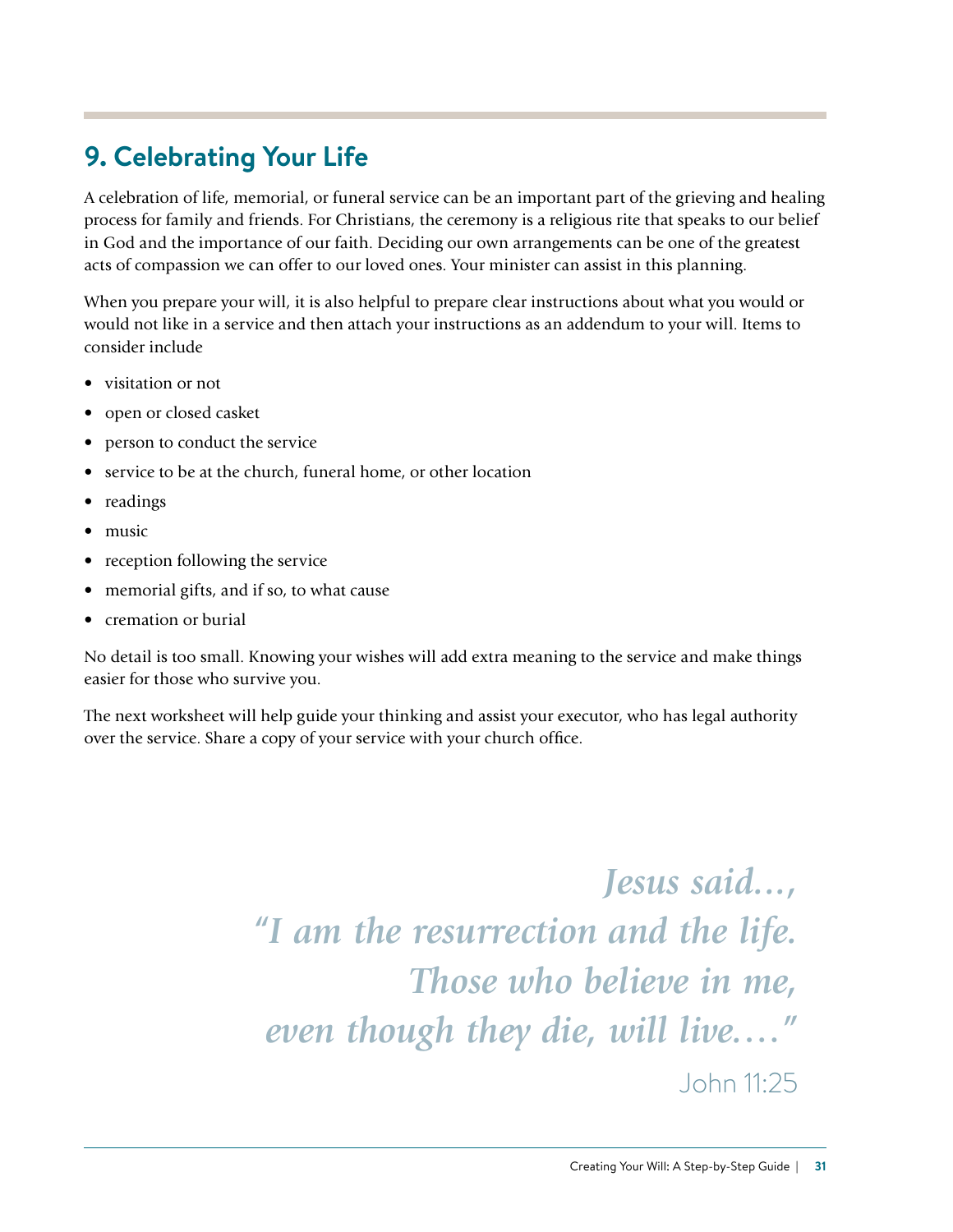

# No detail is too small.

Knowing your wishes will add extra meaning to the service and make things easier for those who survive you.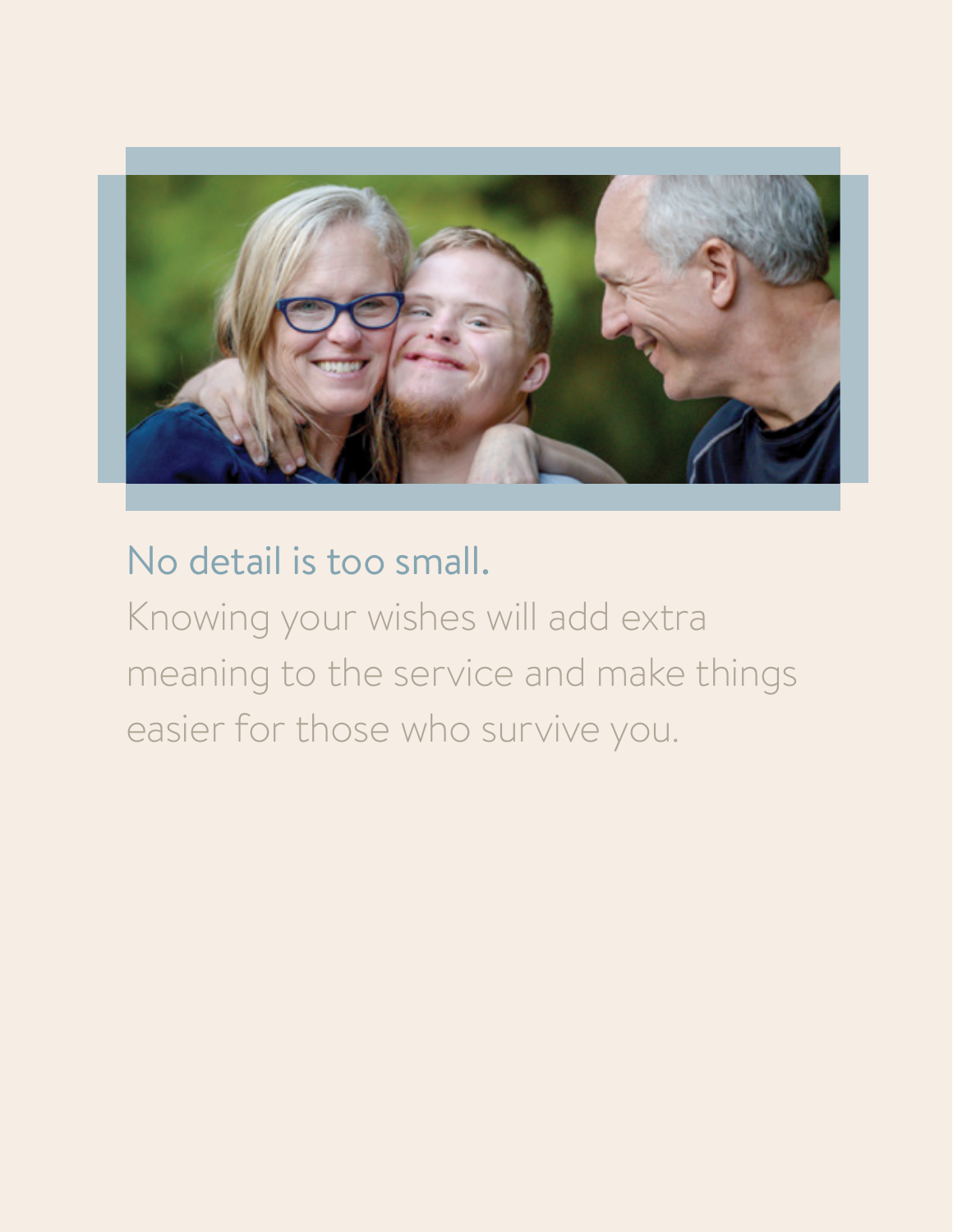### WORKSHEET Celebrating Your Life

### **FUNERAL ARRANGEMENTS**

| Family/Friends charged with implementing the arrangements                                                                                                                                                  |  |  |  |  |
|------------------------------------------------------------------------------------------------------------------------------------------------------------------------------------------------------------|--|--|--|--|
|                                                                                                                                                                                                            |  |  |  |  |
|                                                                                                                                                                                                            |  |  |  |  |
| Service pre-arrangements made □ Yes □ No If yes, attach copy of agreement                                                                                                                                  |  |  |  |  |
| Service pre-arranged and paid in full $\Box$ Yes $\Box$ No                                                                                                                                                 |  |  |  |  |
|                                                                                                                                                                                                            |  |  |  |  |
|                                                                                                                                                                                                            |  |  |  |  |
|                                                                                                                                                                                                            |  |  |  |  |
|                                                                                                                                                                                                            |  |  |  |  |
| <b>Obituary notice</b> $\Box$ Yes<br>$\Box$ No                                                                                                                                                             |  |  |  |  |
|                                                                                                                                                                                                            |  |  |  |  |
| Obituary notice written $\Box$ Yes $\Box$ No If yes, attach draft copy                                                                                                                                     |  |  |  |  |
| Suggested notice content could include surviving relatives, friends, occupation, past employment,<br>organizations of which you are a member, schools attended, degrees received, church affiliation, etc. |  |  |  |  |
| <b>I prefer</b> $\Box$ Burial $\Box$ Cremation $\Box$ Bequeathing my body for medical research                                                                                                             |  |  |  |  |
| <b>Burial</b>                                                                                                                                                                                              |  |  |  |  |
| My instructions regarding the selection of a casket and other expenses related to my service                                                                                                               |  |  |  |  |
|                                                                                                                                                                                                            |  |  |  |  |
|                                                                                                                                                                                                            |  |  |  |  |
|                                                                                                                                                                                                            |  |  |  |  |
|                                                                                                                                                                                                            |  |  |  |  |
| Special things I wish to wear or have included in the casket (e.g., jewellery, glasses, etc.)                                                                                                              |  |  |  |  |
|                                                                                                                                                                                                            |  |  |  |  |
|                                                                                                                                                                                                            |  |  |  |  |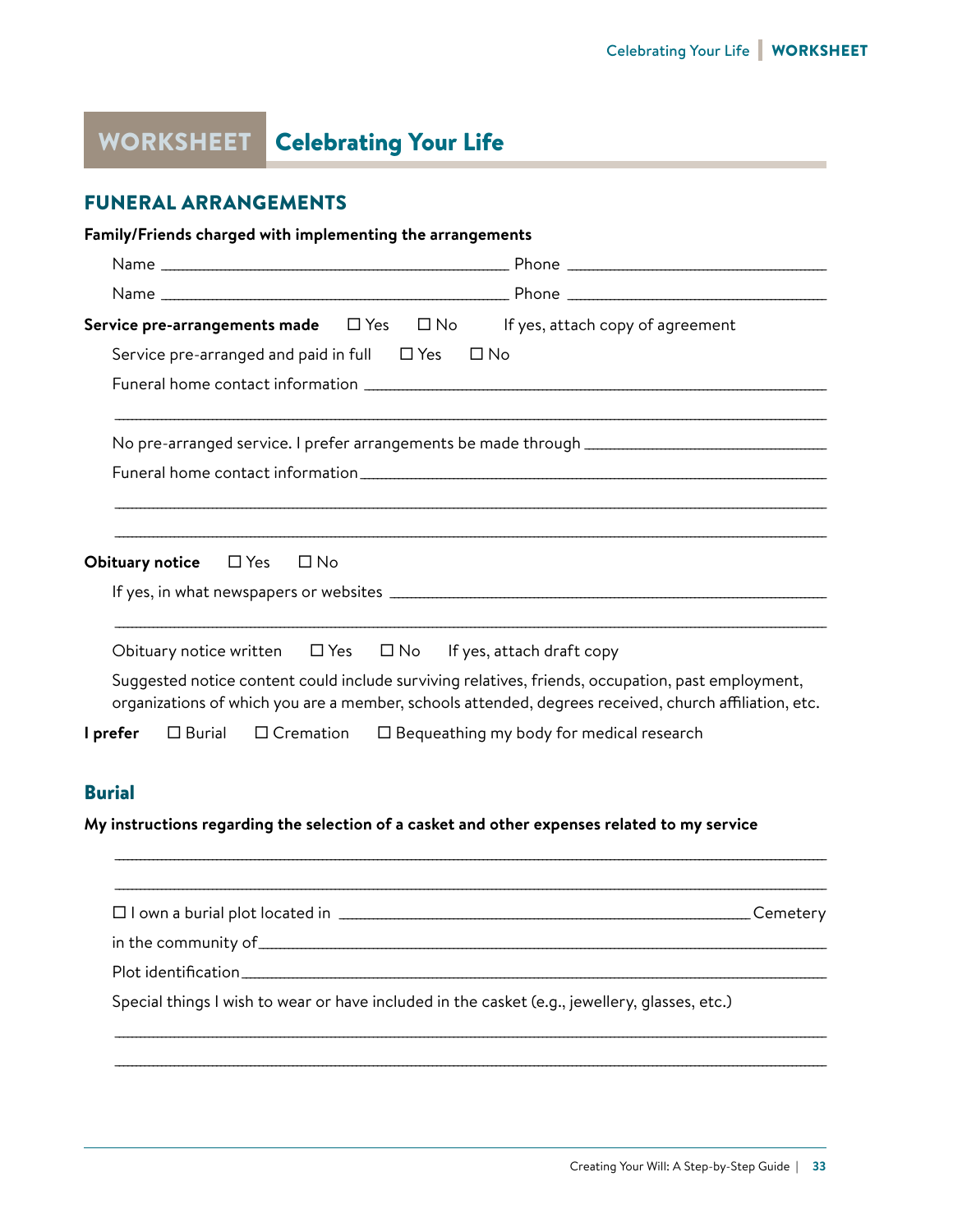### **Cremation**

| After the service, I would like my ashes to be                                                   |  |
|--------------------------------------------------------------------------------------------------|--|
| I prefer my ashes be present in an appropriate container at the service<br>□ Yes<br>⊟ No         |  |
| I prefer my body be present for a funeral service before cremation<br>$\square$ Yes<br>$\Box$ No |  |

\_\_\_\_\_\_\_\_\_\_\_\_\_\_\_\_\_\_\_\_\_\_\_\_\_\_\_\_\_\_\_\_\_\_\_\_\_\_\_\_\_\_\_\_\_\_\_\_\_\_\_\_\_\_\_\_\_\_\_\_\_\_\_\_\_\_\_\_\_\_\_\_\_\_\_\_\_\_\_\_\_\_\_\_\_\_\_\_\_\_\_\_\_\_\_\_\_\_\_\_\_\_\_\_\_\_\_\_\_\_\_\_\_\_\_\_\_\_\_\_\_\_\_\_\_\_\_\_\_\_\_\_\_\_\_\_\_\_\_\_\_\_\_\_\_\_\_\_\_\_\_\_\_\_\_\_\_\_\_\_\_\_\_\_\_\_\_\_\_\_\_\_\_\_\_

### Bequeathing My Body

Should you wish to donate organs or your body for medical research, make sure those closest to you know your wishes.

| Donation agreements are $\Box$ Attached $\Box$ Located at |  |
|-----------------------------------------------------------|--|
|                                                           |  |

### SERVICE

| Visitation                                                                      | $\Box$ Yes | $\square$ No                  | $\square$ Before service                       |                                                                            | $\Box$ Day $\Box$ Evening |                      |
|---------------------------------------------------------------------------------|------------|-------------------------------|------------------------------------------------|----------------------------------------------------------------------------|---------------------------|----------------------|
| I prefer                                                                        |            |                               | $\Box$ Open casket $\Box$ Closed casket        |                                                                            |                           |                      |
| Flowers                                                                         | $\Box$ Yes |                               |                                                | $\Box$ No $\Box$ Family flowers only $\Box$ Other                          |                           |                      |
|                                                                                 |            |                               |                                                |                                                                            |                           |                      |
| I prefer                                                                        |            |                               | $\Box$ Funeral service (body or ashes present) |                                                                            |                           |                      |
|                                                                                 |            |                               |                                                | $\Box$ Memorial or celebration of life service (body or ashes not present) |                           |                      |
|                                                                                 |            | $\Box$ Graveside service only |                                                |                                                                            |                           |                      |
| I prefer to have the service in the □ Morning □ Afternoon □ Evening             |            |                               |                                                |                                                                            |                           | $\Box$ No preference |
|                                                                                 |            |                               |                                                |                                                                            |                           |                      |
|                                                                                 |            |                               |                                                |                                                                            |                           |                      |
|                                                                                 |            |                               |                                                |                                                                            |                           |                      |
|                                                                                 |            |                               |                                                |                                                                            |                           |                      |
|                                                                                 |            |                               |                                                |                                                                            |                           |                      |
|                                                                                 |            |                               |                                                |                                                                            |                           |                      |
|                                                                                 |            |                               |                                                |                                                                            |                           |                      |
|                                                                                 |            |                               |                                                |                                                                            |                           |                      |
|                                                                                 |            |                               |                                                |                                                                            |                           |                      |
| I would like a service leaflet or bulletin prepared $\square$ Yes               |            |                               |                                                | $\Box$ No                                                                  |                           |                      |
| I would like pictures or other memorabilia displayed $\square$ Yes<br>$\Box$ No |            |                               |                                                |                                                                            |                           |                      |
|                                                                                 |            |                               |                                                |                                                                            |                           |                      |
|                                                                                 |            |                               |                                                |                                                                            |                           |                      |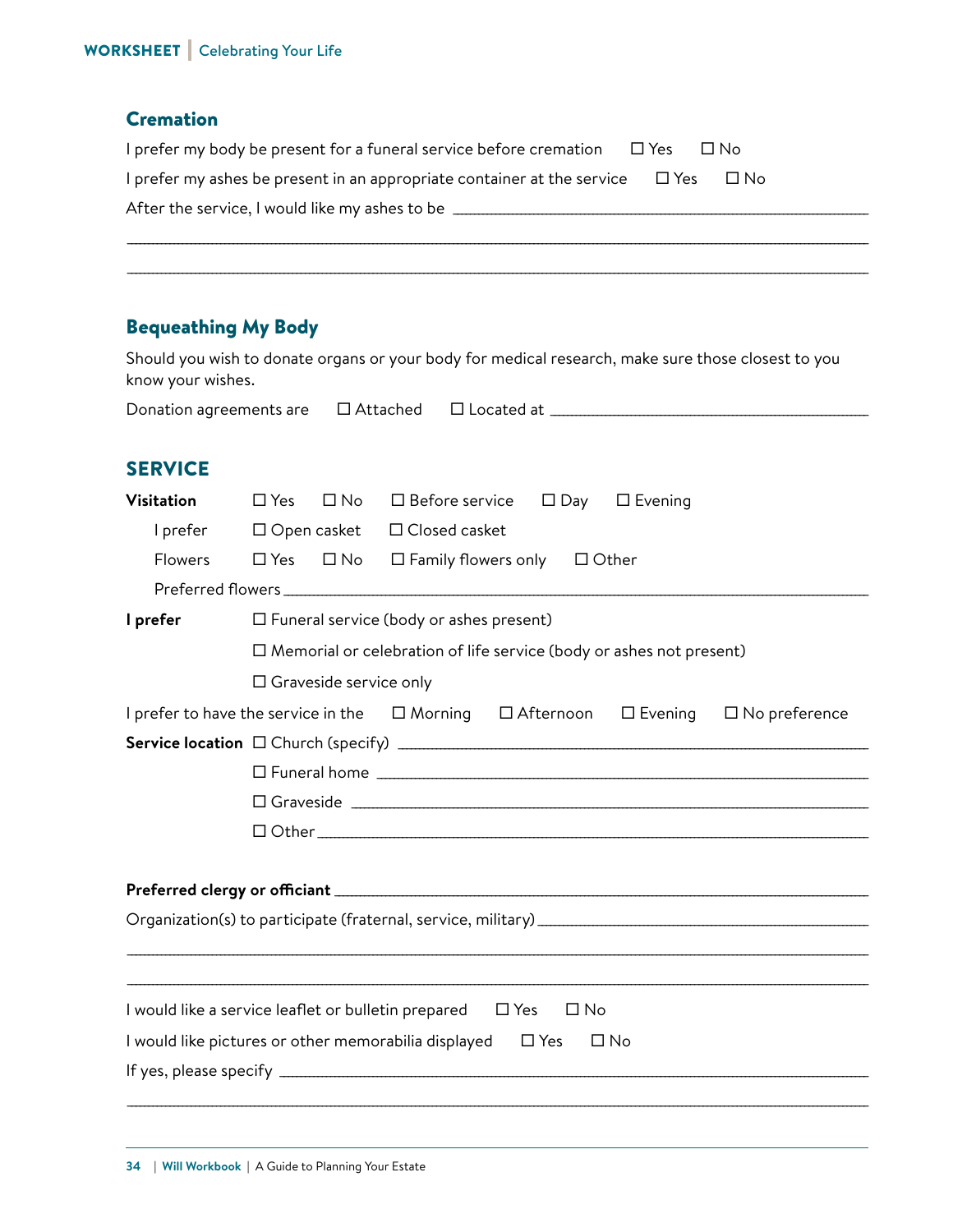| I prefer music □ Yes □ No<br>If yes, musical selections and hymns [1988] [1988] [1988] [1988] [1988] [1988] [1988] [1988] [1988] [1988] [19 |
|---------------------------------------------------------------------------------------------------------------------------------------------|
|                                                                                                                                             |
|                                                                                                                                             |
|                                                                                                                                             |
|                                                                                                                                             |
|                                                                                                                                             |
|                                                                                                                                             |
| Other information                                                                                                                           |
|                                                                                                                                             |
|                                                                                                                                             |
|                                                                                                                                             |
|                                                                                                                                             |
|                                                                                                                                             |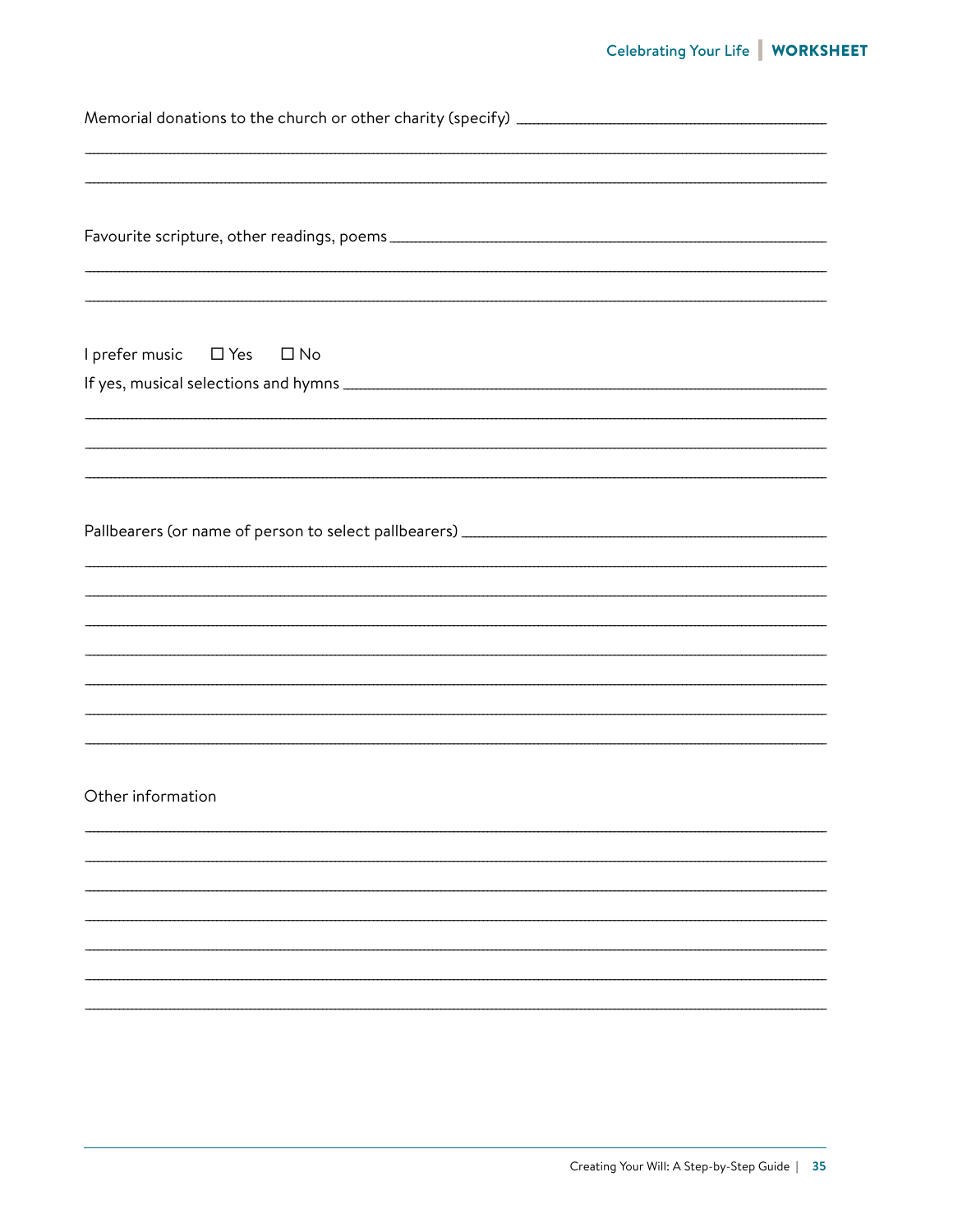

Just as your life evolves, so should your will. Some sources suggest you review your will every three to five years. Definitely update your will when your personal circumstances change, or if there are significant changes in tax law or legislation relating to inheritance.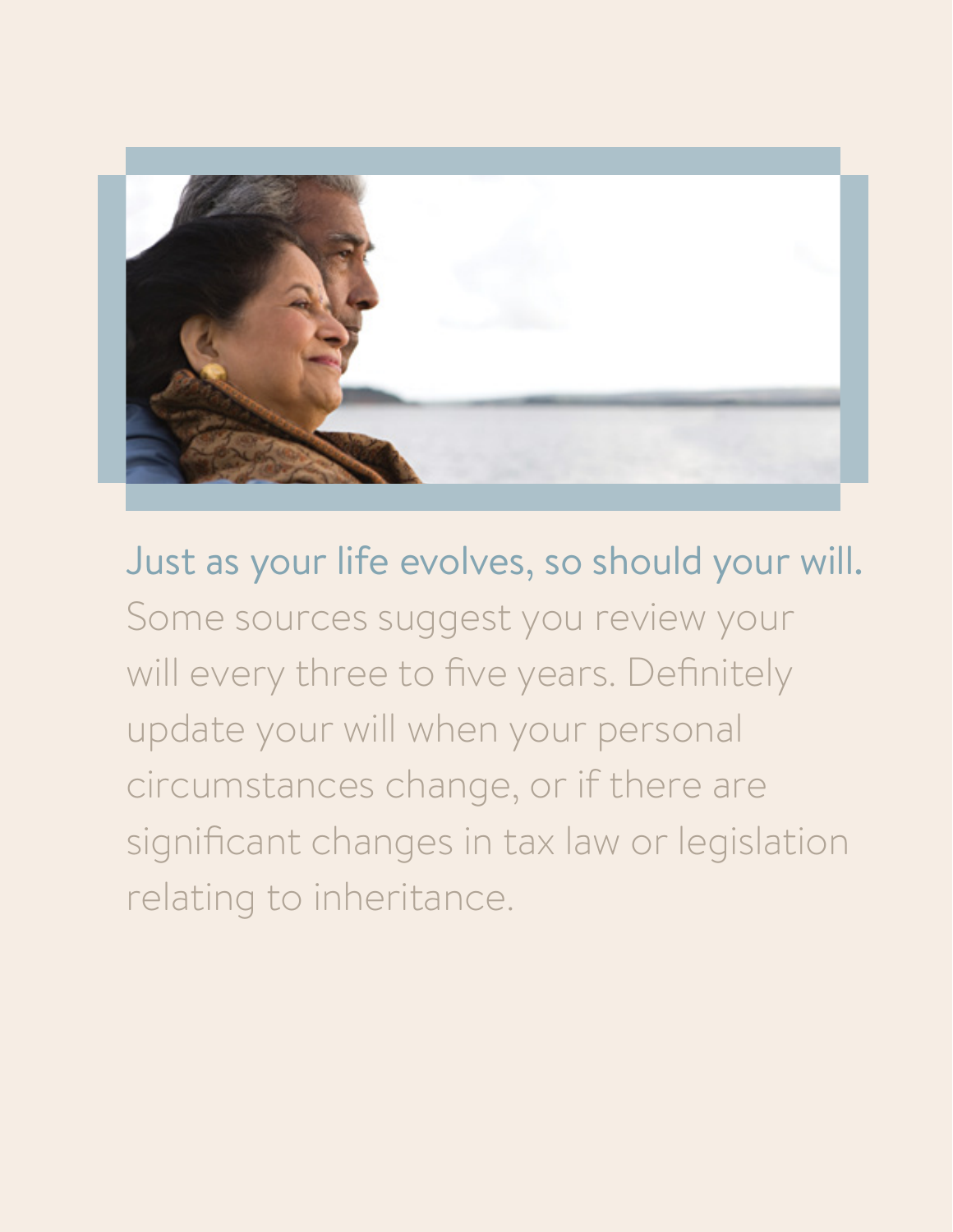# <span id="page-44-0"></span>Your Will: Questions and Answers

### When should I make my first will?

Every individual should have a will, and the best time to make one is now. You should definitely make a will when you marry, separate, divorce, have a birth or death in the family, or have a significant change in the property you own.

### Do I need a lawyer?

Yes. It is unwise to write your own will or to use prepared forms that you purchase. A lawyer will know current tax laws, provincial regulations, guardianship responsibilities for minor children, and other details. A lawyer will let you avoid mistakes that could cause your loved ones anguish and expense.

### How long is my will valid?

Your will remains valid until you change it. In some provinces, marriage revokes a former will and makes a new one necessary.

### How often should I revise my will?

Just as your life evolves, so should your will. Some sources suggest you review your will every three to five years. Definitely update your will when your personal circumstances change, or if there are significant changes in tax law or legislation relating to inheritance. Other updates could include changing your executor/liquidator or changing beneficiaries.

### How do I make a change to my current will?

Consult with your lawyer. You may not have to rewrite your will completely; you can append something called a codicil that reflects a specific change you wish to make to your current will. Never make written changes on the will itself. No one can make any changes to your will except you.

### What happens if I do not make a will?

First, the court will appoint an administrator. An insurance company may have to bond the appointee or provide two personal guarantors who are acceptable to the court.

Your assets will then be divided according to provincial law. This could mean your assets pass to beneficiaries not of your choice.

If your next of kin includes minors, their share might be paid into the court or through a third-party administrator until those minors reach the age of majority. This could be cumbersome and cause hardship.

Finally, if you die without a will and have no next of kin who can be traced, your estate goes to the crown.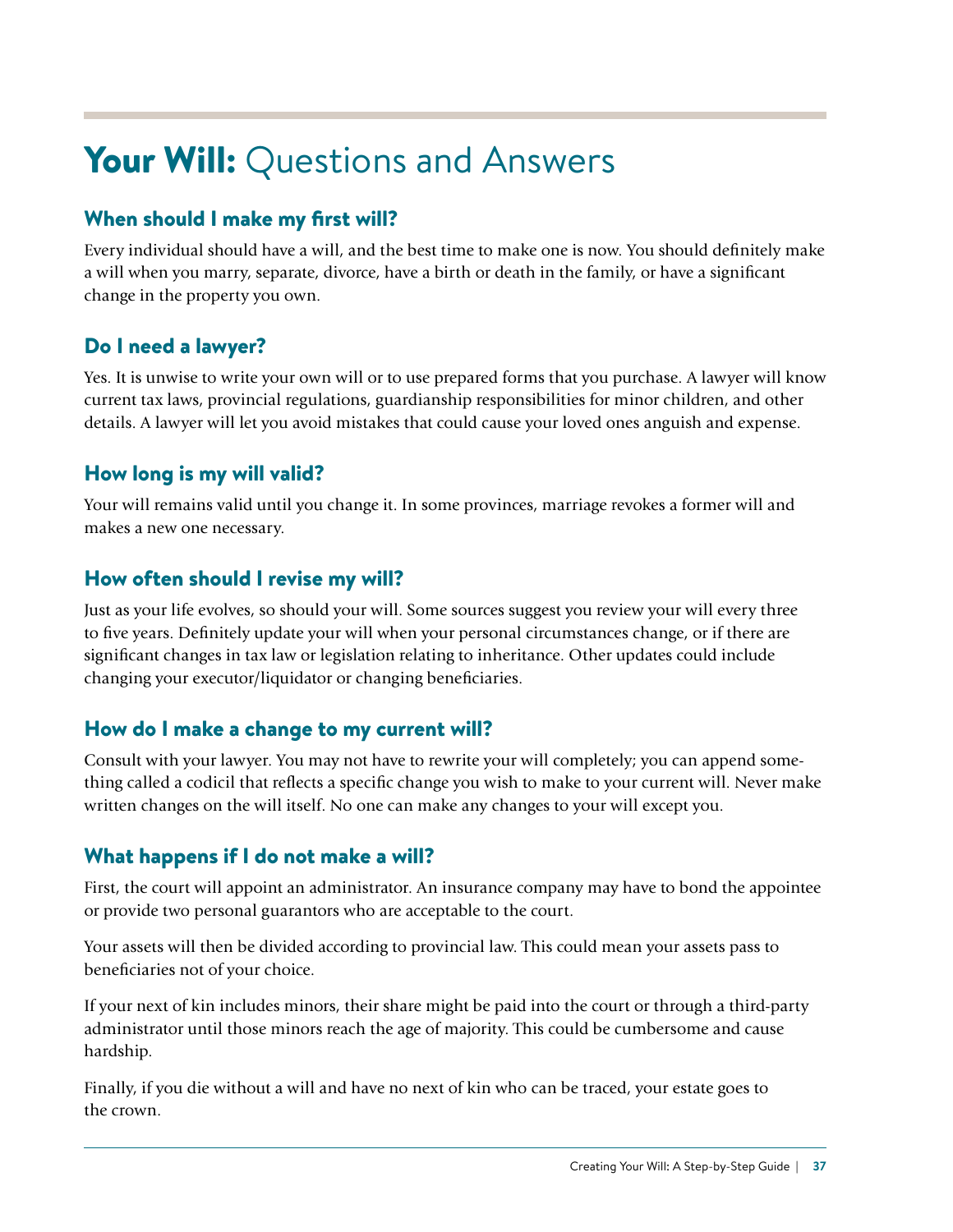# <span id="page-45-0"></span>In Conclusion

During our lives we work hard, and in doing so, create wealth. Knowing that one day we will have to give away everything we own, how do we live the life of a good steward?

Our ability to create wealth is a gift from God. Our possessions ensure that we have enough to look after our families and ourselves. They allow us to educate our children and provide for their needs. They give us comfort and security.

When you make your will, you may wish to consider making an immediate gift to the church, especially when you have extra to give—for example, when you receive an inheritance, downsize your home, sell a business, or liquidate other property. There may also be investments you no longer need, such as a life insurance policy. A gift made now can make a meaningful difference to the church during your lifetime, and you will have the satisfaction of seeing your gift at work.

United Church General Council Office staff would be pleased to work with you, in confidence, to explain how the various giving options work and help you choose one that is best for you at your life stage. Call 1-800-268-3781 or 416-231-5931, or e-mail [planned@united-church.ca](mailto:legacy@united-church.ca).

As good stewards, we use our wealth to advance God's work through the mission of our church. That is why as our wealth grows we are called to give generously. This is how we show our gratitude to God for the life, love, and joy God has given us.

> *Thanks be to God for God's indescribable gift!*  2 Corinthians 9:15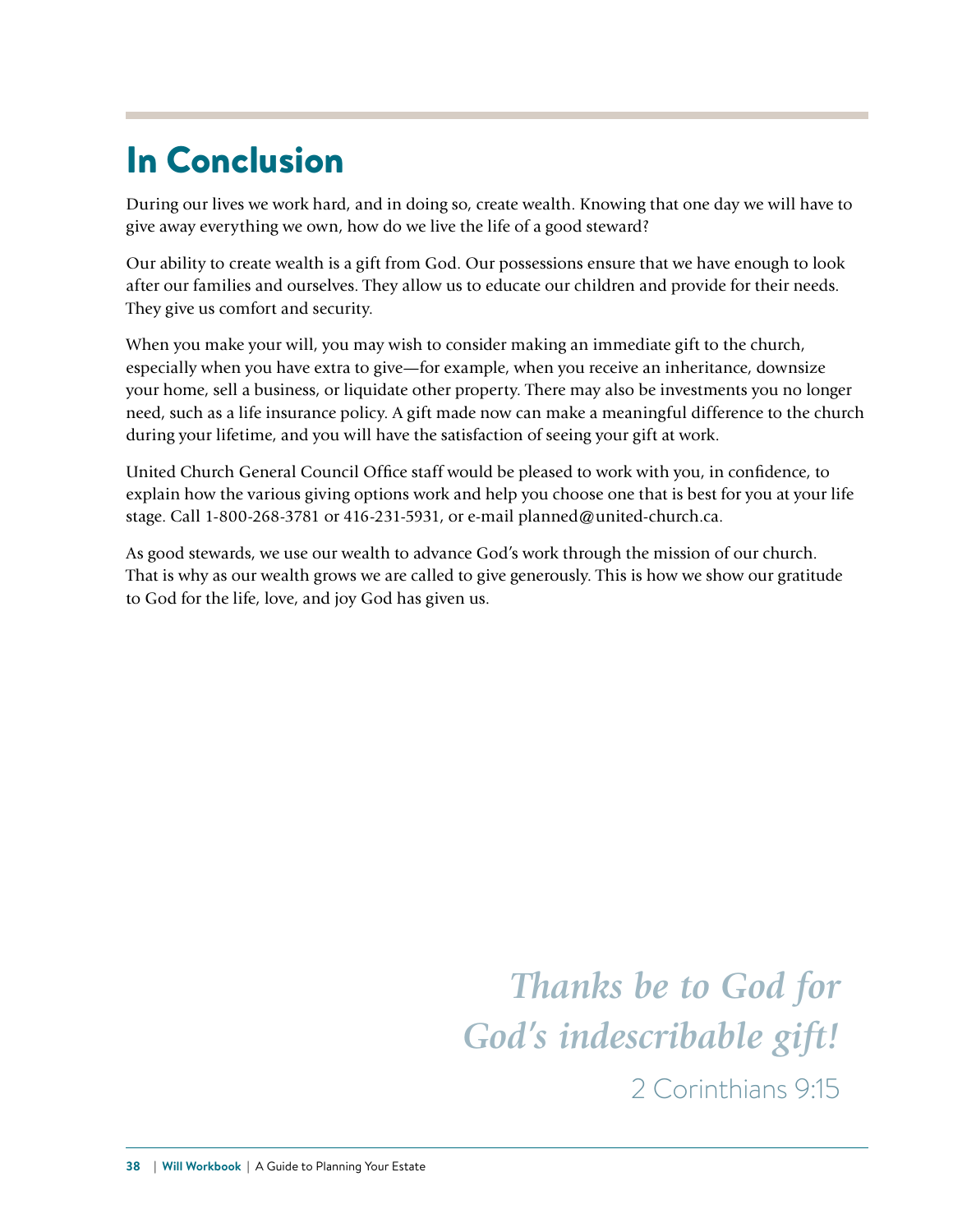# <span id="page-46-0"></span>Terms and Definitions

| <b>Administration expenses</b> | Expenses necessarily incurred in the administration of the estate, the<br>payment of debts, and the distribution of property                                                           |
|--------------------------------|----------------------------------------------------------------------------------------------------------------------------------------------------------------------------------------|
| Administrator                  | A person appointed by the court to do the same work as the executor/<br>liquidator (if there is no will or the executor/liquidator named in the will<br>is unable or unwilling to act) |
| <b>Beneficiary</b>             | A person who receives a benefit or gift through a will, insurance policy,<br>RRSP, or trust                                                                                            |
| <b>Bequest</b>                 | A gift of personal property through one's will; also called a planned                                                                                                                  |
| <b>Codicil</b>                 | A legal instrument prepared as an addition or change to an existing will                                                                                                               |
| <b>Estate</b>                  | A person's holdings in real and personal property that are owned at death<br>and can be disposed of by the person's will                                                               |
| <b>Executor/liquidator</b>     | The person appointed by a will to pay debts of the testator and to distribute<br>the property as directed by the will under the supervision of the court                               |
| <b>Fiduciary</b>               | A person or institution legally responsible for the management, investment,<br>and distribution of funds (e.g., an executor)                                                           |
| <b>Guardian</b>                | A person appointed in a will to have custody and trusteeship for dependent<br>children; guardianship ceases when the children reach the age of majority                                |
| Holographic                    | A handwritten will that may or may not be valid in some jurisdictions                                                                                                                  |
| Intestate                      | Having left no will; to die intestate is to die without a will                                                                                                                         |
| <b>Intestate succession</b>    | The law whereby the property belonging to a person who dies intestate<br>descends to the heirs                                                                                         |
| <b>Legacy</b>                  | A disposition of property under a will; also called a bequest                                                                                                                          |
| <b>Notary</b>                  | A public officer constituted by law to certify important documents, such as<br>those relating to estates, deeds, and powers of attorney                                                |
| <b>Personal property</b>       | All property other than real property, such as stocks, insurance, and jewellery                                                                                                        |
| <b>Probate</b>                 | The legal process of establishing a will's validity and the settling of an estate                                                                                                      |
| <b>Probate fees</b>            | A duty or fee charged by the province on the gross value of the property<br>of a deceased testator                                                                                     |
| <b>Property</b>                | All those things and rights that are the object of ownership                                                                                                                           |
| <b>Real property</b>           | Land or anything attached to, or a part of, the land, such as a house                                                                                                                  |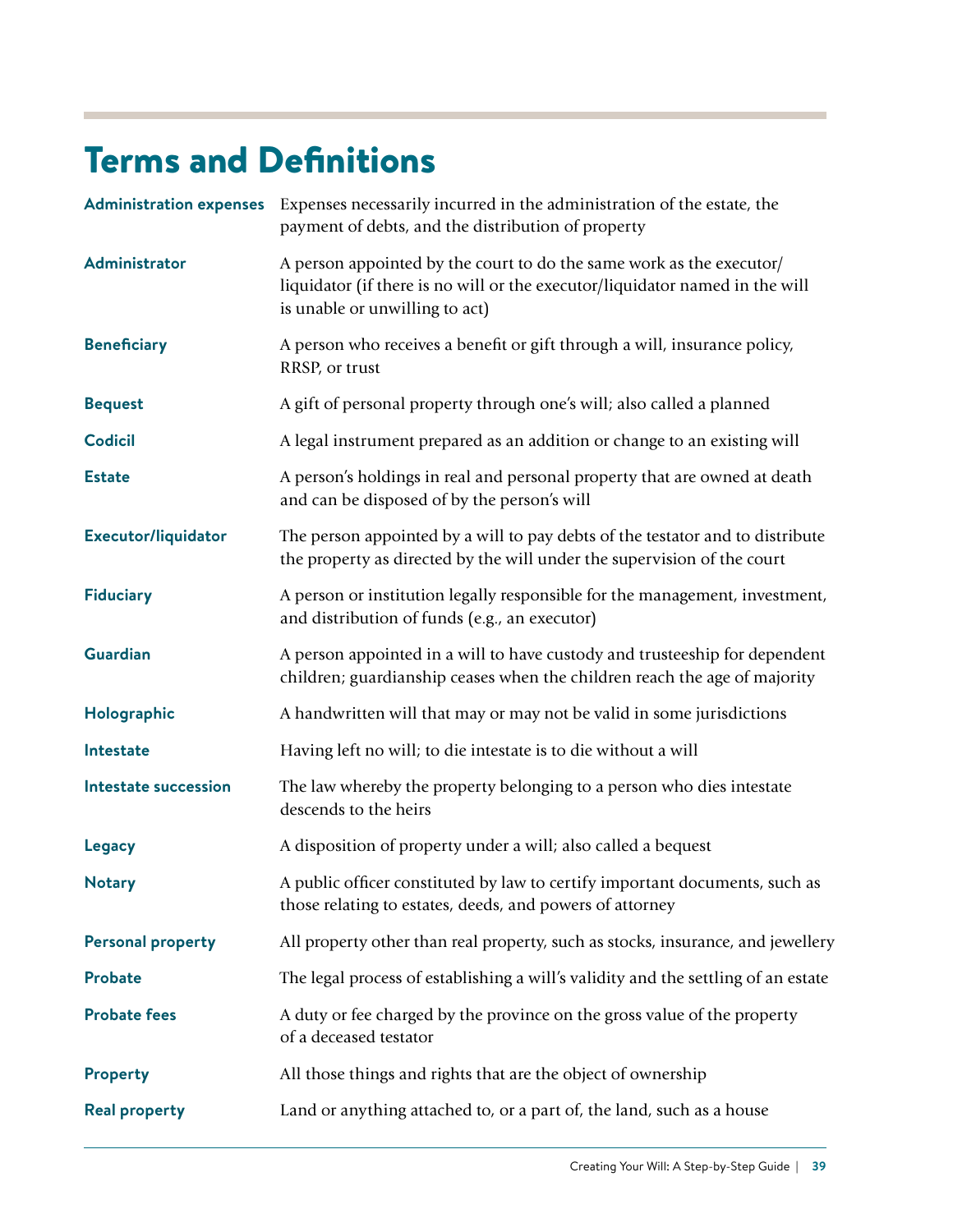| <b>Residue</b>  | Everything belonging to an estate that remains after all debts and<br>administration expenses have been paid and all specific gifts of property<br>and cash have been distributed |
|-----------------|-----------------------------------------------------------------------------------------------------------------------------------------------------------------------------------|
| <b>Testate</b>  | Having left a will                                                                                                                                                                |
| <b>Testator</b> | A person who makes a will                                                                                                                                                         |
| <b>Trustee</b>  | A person with a legal obligation to administer property                                                                                                                           |
| Will            | A written document that follows strict legal requirements in which a<br>person directs the disposition of his or her property after the person's death                            |

### MELODIE MUI Retired General Council Office staff



**I was one of those people in the pews who dutifully designated a weekly amount** in the Mission & Service side of the duplex envelope. I knew how the money was spent for "local purposes," but what became of the Mission & Service portion was vague.

That changed when I was called to a job at the General Council Office. Through my 18 years there, I had firsthand knowledge and experience of the importance of our church programs to people in Canada and across the world. I witnessed the hard and dedicated work of colleagues in supporting the work of the wider church in areas such as social justice and advocacy, Aboriginal

ministries and right relations, community ministries, theological education, faith formation, innovation in communities of faith, and much, much more.

I give to Mission & Service because I want The United Church of Canada to be a strong, vital partner in the local context and wider communities. The work of the church serves as the social conscience of our society and we are a better people for it.

*Melodie Mui recently retired from the General Council Office. In her last position she worked in the Refugee portfolio, helping to facilitate refugee sponsorships by congregations and pastoral charges. She is an avid gardener and Toronto Raptors fan who enjoys travelling and is rediscovering her creative self through watercolour painting.* 

**One in a series on "Why I give." Share your story at ms@united-church.ca.**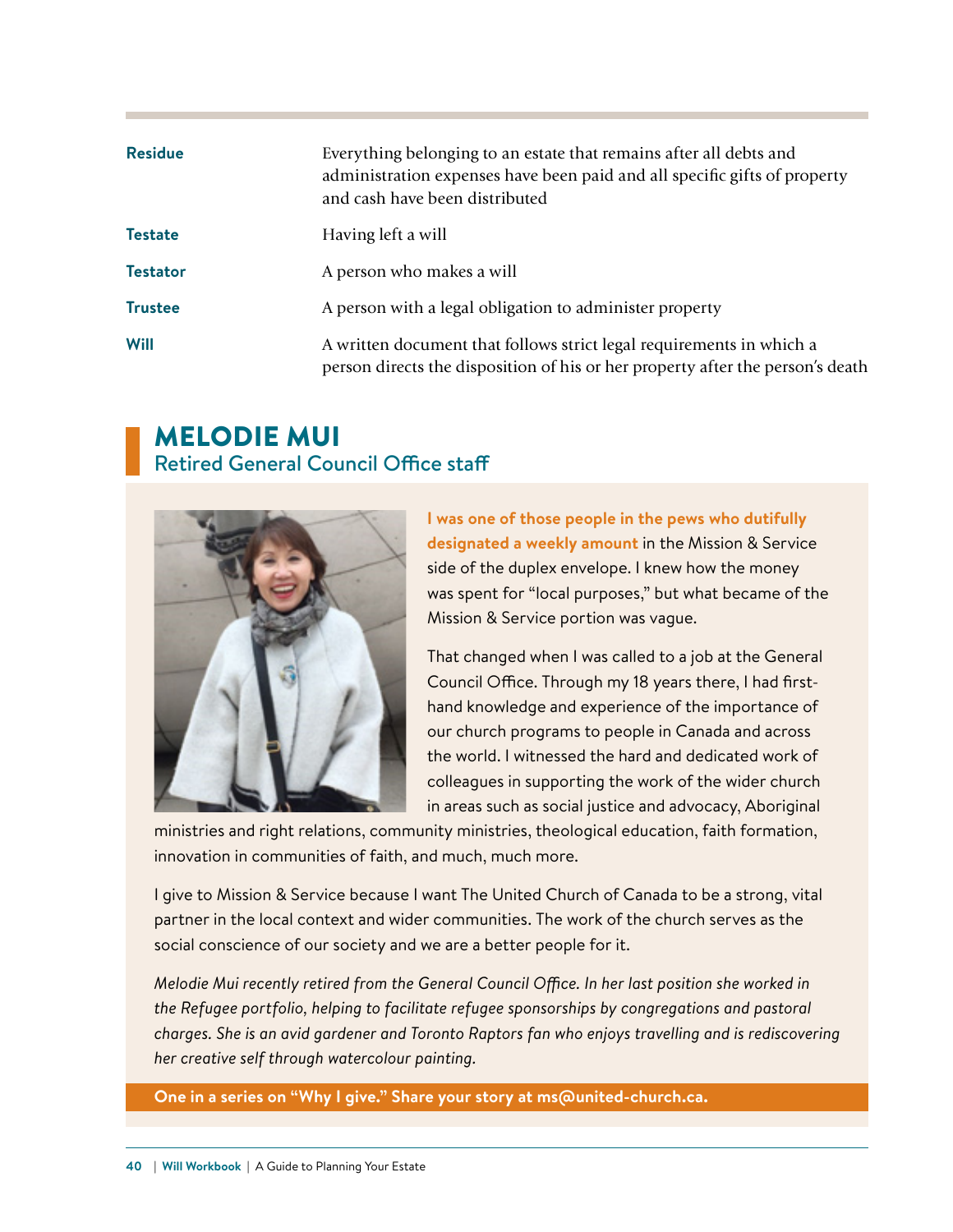## <span id="page-48-0"></span>Planned Giving Information Form

If you have decided to remember the United Church in your estate plans, thank you for letting us know. Any bequest or other type of planned gift, small or large, will have a real impact on the future of our church, whether locally or beyond. Please know that the information you share will be treated confidentially, and that by sharing it you will enable us to help you better.

#### **Thank you so much for your future gift.**

Please complete the following. If there is any information you do not wish to provide, leave it blank.

 $\Box$  I/we have remembered the United Church in my/our estate plans.

| My/our future gift is to benefit: $\Box$ Congregation |  |  |
|-------------------------------------------------------|--|--|
|-------------------------------------------------------|--|--|

□ Mission & Service

¨ The United Church of Canada Foundation \_\_\_\_\_\_\_\_\_\_\_\_\_\_\_\_\_

□ *The United Church Observer* 

¨ Other \_\_\_\_\_\_\_\_\_\_\_\_\_\_\_\_\_\_\_\_\_\_\_\_\_\_\_\_\_\_\_\_\_\_\_\_\_\_\_\_\_\_\_\_\_\_\_\_\_

 $\Box$  I/we intend to remember the United Church in my/our estate plans.

 $\Box$  I/we would appreciate additional information.

### My/Our contact information

 $\mathcal{L}$ 

Please enclose this information form in the reply envelope provided in this *Will Workbook* and mail it to us. Alternatively, scan and e-mail this form to [planned@united-church.ca](mailto:legacy@united-church.ca), or fax it to 416-231-3103 to the attention of Planned Giving.